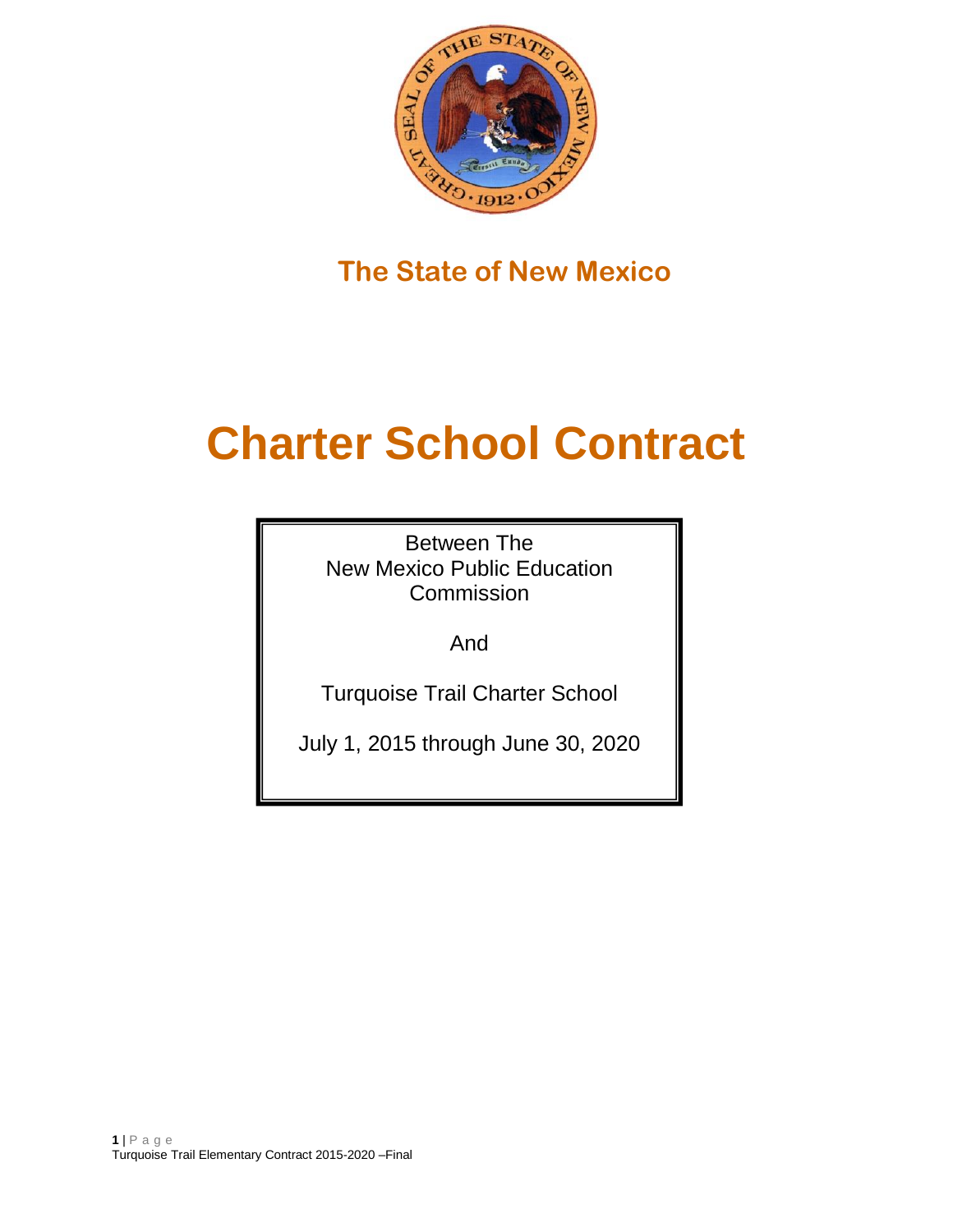| Article I.   |                                                                               |  |
|--------------|-------------------------------------------------------------------------------|--|
| Section 1.01 |                                                                               |  |
| Section 1.02 |                                                                               |  |
| Section 1.03 |                                                                               |  |
| Section 1.04 |                                                                               |  |
| Article II.  |                                                                               |  |
| Section 2.01 |                                                                               |  |
| Section 2.02 |                                                                               |  |
|              |                                                                               |  |
|              |                                                                               |  |
| Section 3.01 |                                                                               |  |
| Section 3.02 |                                                                               |  |
| Section 3.03 |                                                                               |  |
| Section 3.04 |                                                                               |  |
| Article IV.  |                                                                               |  |
| Section 4.01 |                                                                               |  |
|              |                                                                               |  |
| (a)          | Curriculum, Instructional Program, Student Performance Standards 13           |  |
| (b)          |                                                                               |  |
| (c)          |                                                                               |  |
| (d)          |                                                                               |  |
| (e)          |                                                                               |  |
| (f)          |                                                                               |  |
| (g)          |                                                                               |  |
| (h)          |                                                                               |  |
|              | Section 4.03 Authorizer Rights, Obligations, and Processes for Oversight.  16 |  |
| (a)          |                                                                               |  |
| (b)          |                                                                               |  |
| (c)          | Authorizer Development of Processes for Suspension, Revocation and            |  |
| (d)          | Authorizer Development of a Performance Framework.  18                        |  |
| (e)          |                                                                               |  |
| (f)          | Authorizer Obligations Relating to the Contract and Monitoring  19            |  |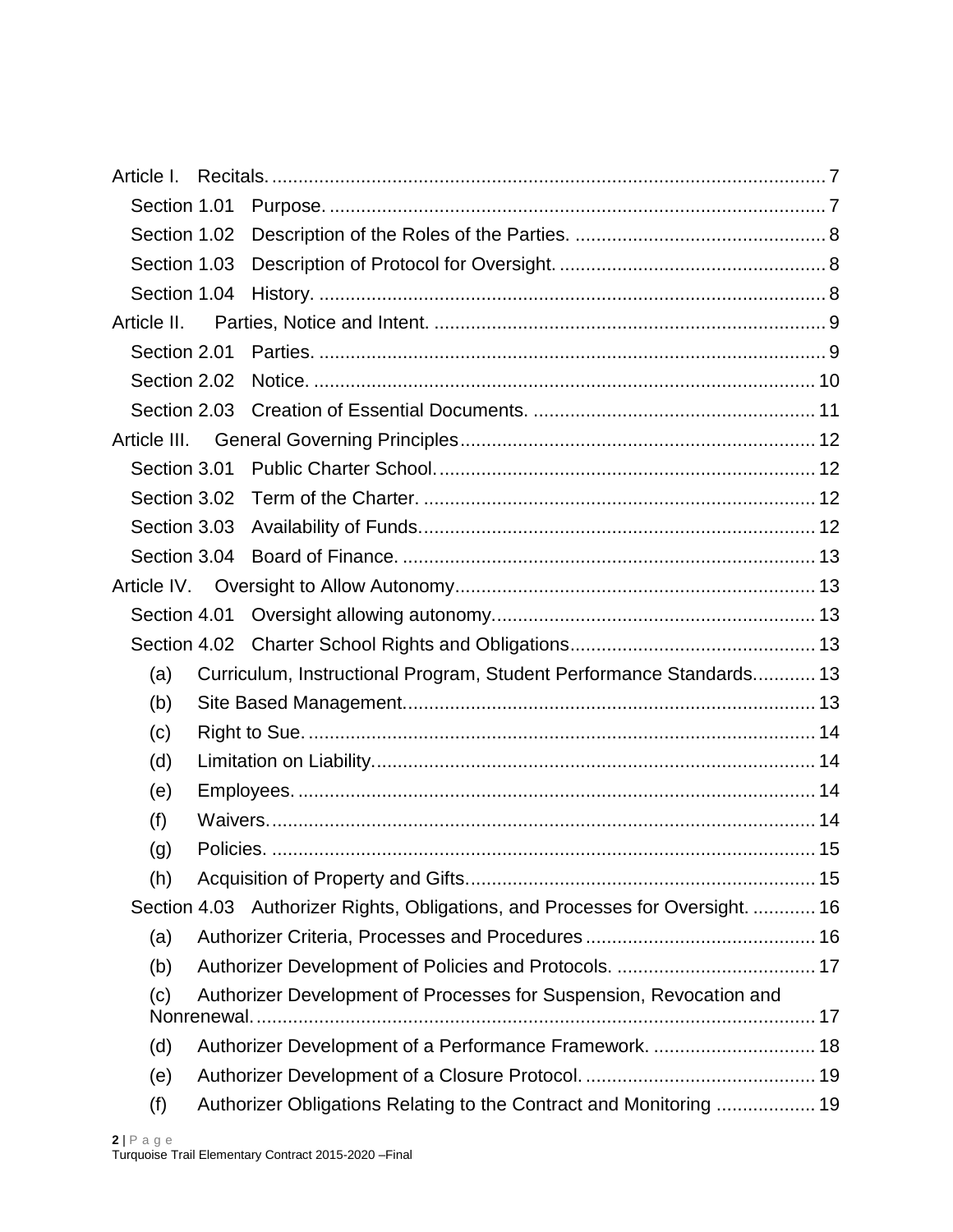| (a)                                                                                                                                                          |  |
|--------------------------------------------------------------------------------------------------------------------------------------------------------------|--|
| (b)                                                                                                                                                          |  |
| (c)                                                                                                                                                          |  |
| (d)                                                                                                                                                          |  |
| (e)                                                                                                                                                          |  |
| Article V.                                                                                                                                                   |  |
| Section 5.01                                                                                                                                                 |  |
| (a)                                                                                                                                                          |  |
|                                                                                                                                                              |  |
| Section 5.03 Progress on Performance Framework Indicators and Annual                                                                                         |  |
|                                                                                                                                                              |  |
|                                                                                                                                                              |  |
| Section 6.01                                                                                                                                                 |  |
|                                                                                                                                                              |  |
|                                                                                                                                                              |  |
|                                                                                                                                                              |  |
| Section 8.01 Organizational Framework, Education Program 1.a. Is the school<br>implementing the Material Terms of the Charter as defined in this section? 32 |  |
| (a)                                                                                                                                                          |  |
| Section 8.02 Organizational Framework, Education Program 1.b. Is the school                                                                                  |  |
| Section 8.03 Operational Framework, Students and Employees, 1.c. Is the School                                                                               |  |
| (a)                                                                                                                                                          |  |
| (b)                                                                                                                                                          |  |
| (c)                                                                                                                                                          |  |
| (d)                                                                                                                                                          |  |
| (e)                                                                                                                                                          |  |
| Section 8.04 Organizational Framework, Education Program 1.d. Is the School                                                                                  |  |
| (a)                                                                                                                                                          |  |
| (b)                                                                                                                                                          |  |
| (c)                                                                                                                                                          |  |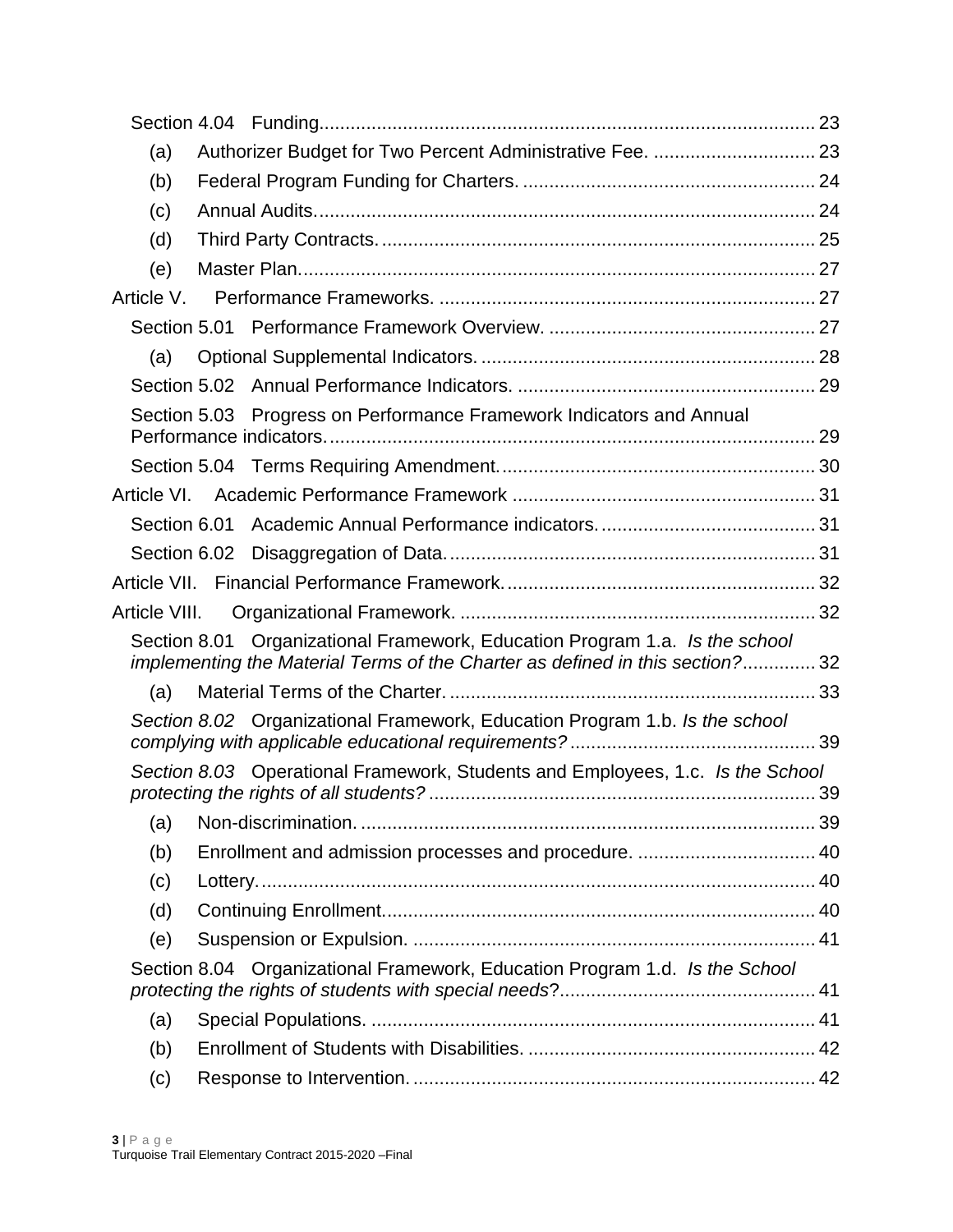|             | Section 8.05 Organizational Framework, Education Program 1.e. Is the School<br>protecting the rights of English Language Learner (ELL) students? 43          |    |
|-------------|--------------------------------------------------------------------------------------------------------------------------------------------------------------|----|
|             | Section 8.06 Organizational Framework, Education Program 1.f. Is the School                                                                                  |    |
|             | Section 8.07 Organizational Framework, Education Program 1.g. Is the School                                                                                  |    |
|             | Section 8.08 Organizational Framework, Financial Management and Oversight 2.a.<br>Is the School meeting financial reporting and compliance requirements?  43 |    |
| (a)         |                                                                                                                                                              |    |
| (b)         |                                                                                                                                                              |    |
|             | Section 8.09 Operational Framework, Financial Management and Oversight 2.b. Is<br>the School following Generally Accepted Accounting Principles?  45         |    |
|             | Section 8.10 Organizational Framework, Governance and Reporting 3.a. Is the                                                                                  |    |
| (a)         |                                                                                                                                                              |    |
| (b)         |                                                                                                                                                              |    |
|             | Section 8.11 Operational Framework, Governance and Reporting 3.b. Is the School                                                                              |    |
| (a)         |                                                                                                                                                              |    |
| (b)         |                                                                                                                                                              |    |
|             | Section 8.12 Organizational Framework, Students and Employees, 4.a. Is the<br>School meeting teacher and other staff credentialing requirements? 47          |    |
|             | Section 8.13 Organizational Framework, Students and Employees, 4.b. Is the                                                                                   |    |
| (a)         |                                                                                                                                                              |    |
|             | Section 8.14 Organizational Framework, Students and Employees, 4.c. Is the                                                                                   | 48 |
|             | Section 8.15 Organizational Framework, School Environment, 5.a. Is the School                                                                                |    |
| (a)         |                                                                                                                                                              |    |
| (b)         |                                                                                                                                                              |    |
| (c)         |                                                                                                                                                              |    |
|             | Section 8.16 Operational Framework, School Environment, 5.b. Is the School                                                                                   |    |
|             | Section 8.17 Organizational Framework, School Environment 5.c. Is the School                                                                                 |    |
| Article IX. |                                                                                                                                                              |    |
|             |                                                                                                                                                              |    |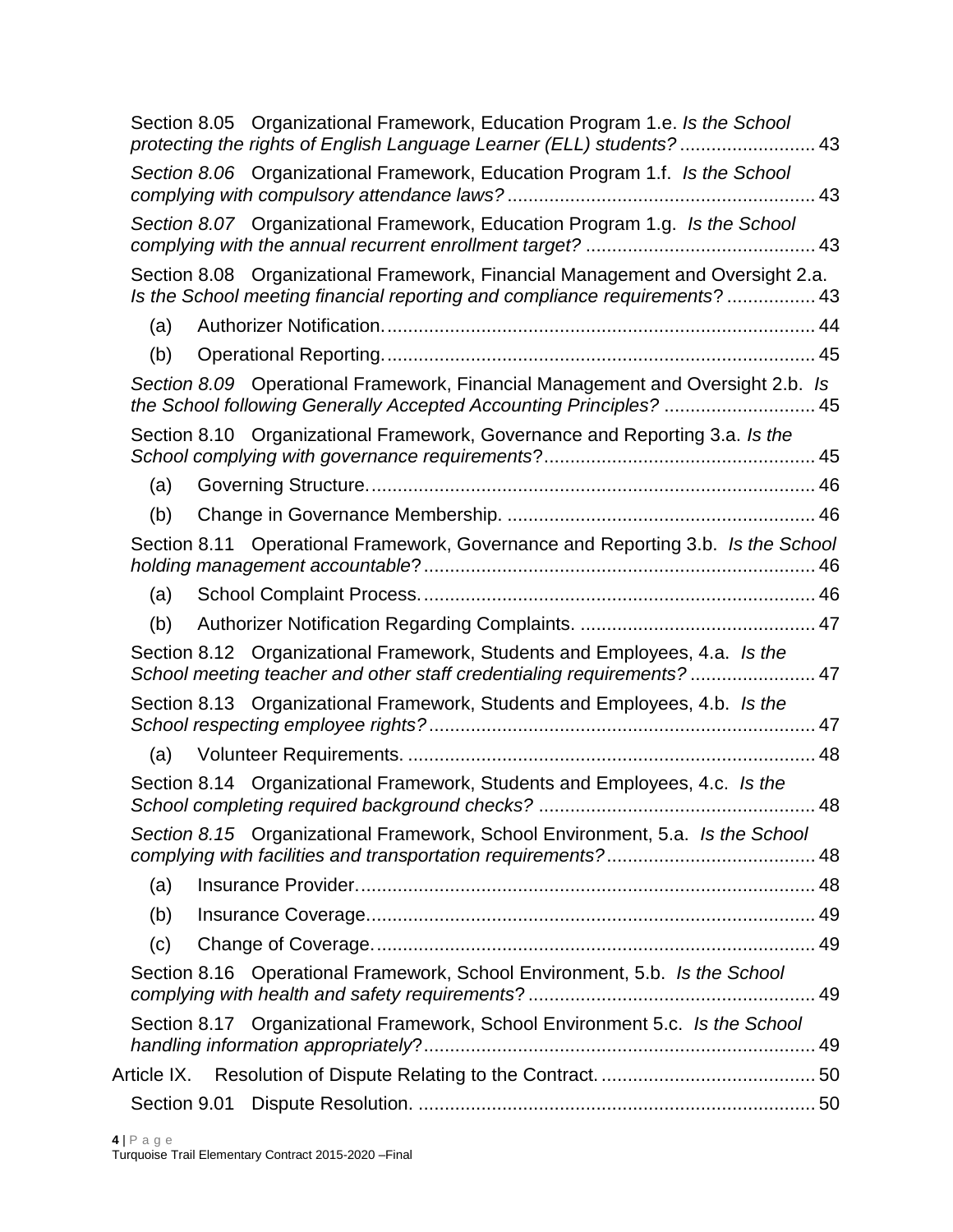| Section 9.02  |                                                                                   |  |
|---------------|-----------------------------------------------------------------------------------|--|
| Section 9.03  |                                                                                   |  |
| Section 9.04  |                                                                                   |  |
| Section 9.05  |                                                                                   |  |
| Section 9.06  |                                                                                   |  |
| Section 9.07  |                                                                                   |  |
| Article X.    |                                                                                   |  |
| Section 10.01 |                                                                                   |  |
|               |                                                                                   |  |
|               | Section 10.03 Authorizer Review and Analysis of Renewal Contract55                |  |
|               |                                                                                   |  |
|               |                                                                                   |  |
|               | Section 11.02 Corrective Action Required by Authorizer for Actions Not Warranting |  |
| (a)           | Notice of Unsatisfactory Performance (NUP) for actions not warranting             |  |
| (b)           | Response for actions not warranting immediate revocation56                        |  |
| (c)           | Corrective Action Plan (CAP) for actions not warranting immediate                 |  |
|               |                                                                                   |  |
| (d)           | CAP Development for actions not warranting immediate revocation. 57               |  |
| (e)           | Effect of Successful CAP Response for actions not warranting immediate            |  |
|               |                                                                                   |  |
| Article XIII. |                                                                                   |  |
|               |                                                                                   |  |
|               |                                                                                   |  |
| (a)           |                                                                                   |  |
| (b)           |                                                                                   |  |
| (c)           |                                                                                   |  |
| Section 13.03 |                                                                                   |  |
| Section 13.04 |                                                                                   |  |
| Section 13.05 |                                                                                   |  |
| Section 13.06 |                                                                                   |  |
| Section 13.07 |                                                                                   |  |
| Section 13.08 |                                                                                   |  |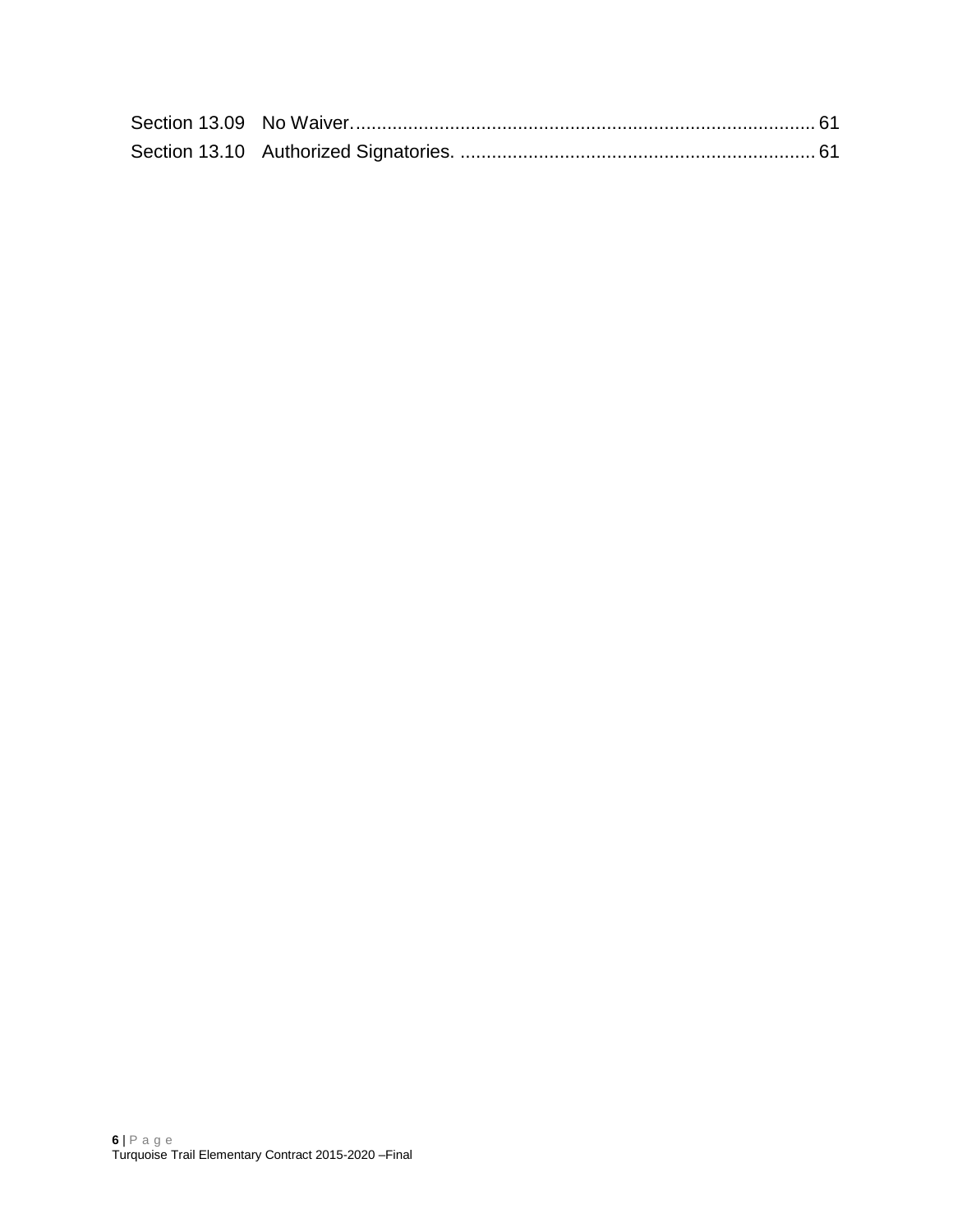This charter contract ("Contract"), effective the 1st day of July, 2015 is made and entered into between the New Mexico Public Education Commission ("Commission" or "Authorizer") and Turquoise Trail Charter School, a public charter school ("School"). Collectively, these entities are referred to as the "Parties."

The Secretary of the New Mexico Public Education Department is authorized to hear appeals regarding this Contract from the Parties ("Secretary")<sup>i</sup>.

# **Article I. Recitals.**

#### <span id="page-6-1"></span><span id="page-6-0"></span>**Section 1.01 Purpose.**

The Charter Schools Act<sup>ii</sup> enables a charter school

- to structure its educational program and curriculum to encourage the use of different and innovative teaching methods that are based on reliable research and effective practices, or have been replicated successfully in schools with diverse characteristics;
- to develop different and innovative ways of measuring student learning and achievement which addresses the needs of all students, including those determined to be at risk;
- to create new professional opportunities for teachers, including the opportunity to be responsible for the learning program at the school site;
- to improve student achievement;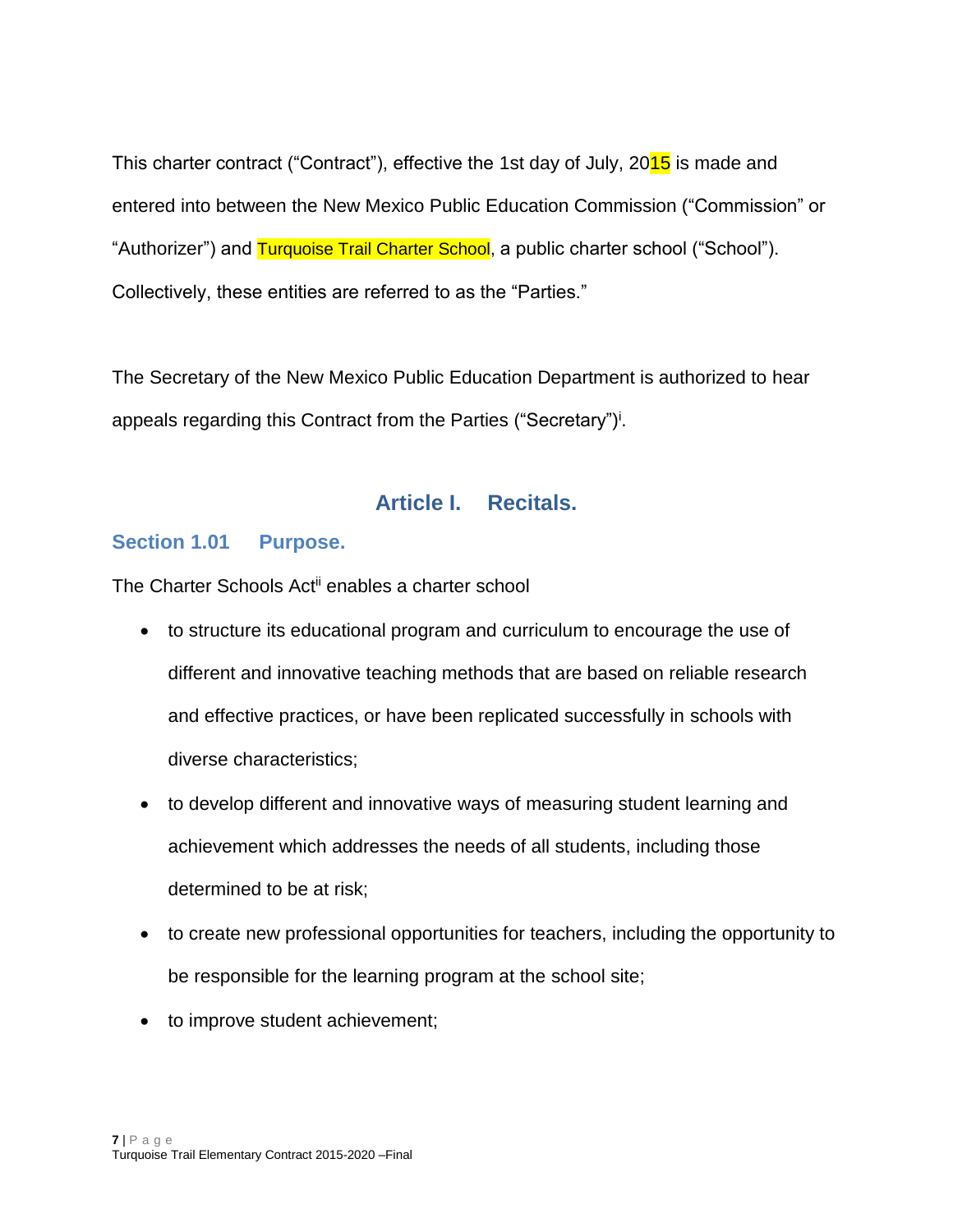- to provide parents and students with an educational alternative by creating new, innovative and more flexible ways of educating children within the public school system;
- to encourage parental and community involvement in the public school system; and
- to develop and use site-based budgeting that meets state fiscal requirements.

# <span id="page-7-0"></span>**Section 1.02 Description of the Roles of the Parties.**

In order to meet the purposes of the Act, the School will determine the process it uses to achieve successful outcomes for the students it serves. The Authorizer's role<sup>iii</sup> will be to evaluate the School's outcomes rather than to establish the process by which the School achieves the outcomes sought.

# <span id="page-7-1"></span>**Section 1.03 Description of Protocol for Oversight.**

At the request of the Authorizer or its designee(s), in order to implement a protocol of continuous improvement or to address issues that are of concern, the School may present the Authorizer with improvement plans from time to time to address identified issues. The Parties may also implement a corrective action plan. The Authorizer may implement suspension or revocation procedures under the Charter School Act and associated regulations<sup>iv</sup>.

#### <span id="page-7-2"></span>**Section 1.04 History.**

Turquoise Trail Elementary School was built in 1990 as a district school. Then Superintendent Eddie Ortiz envisioned that the school would pioneer the principles of site-based management and student-centered learning. In 1994, Turquoise Trail was one school in the first group of three to become a charter school in New Mexico and remains to this day the only conversion charter school. In 2009, as part of the charter renewal process with Santa Fe Public Schools, the name was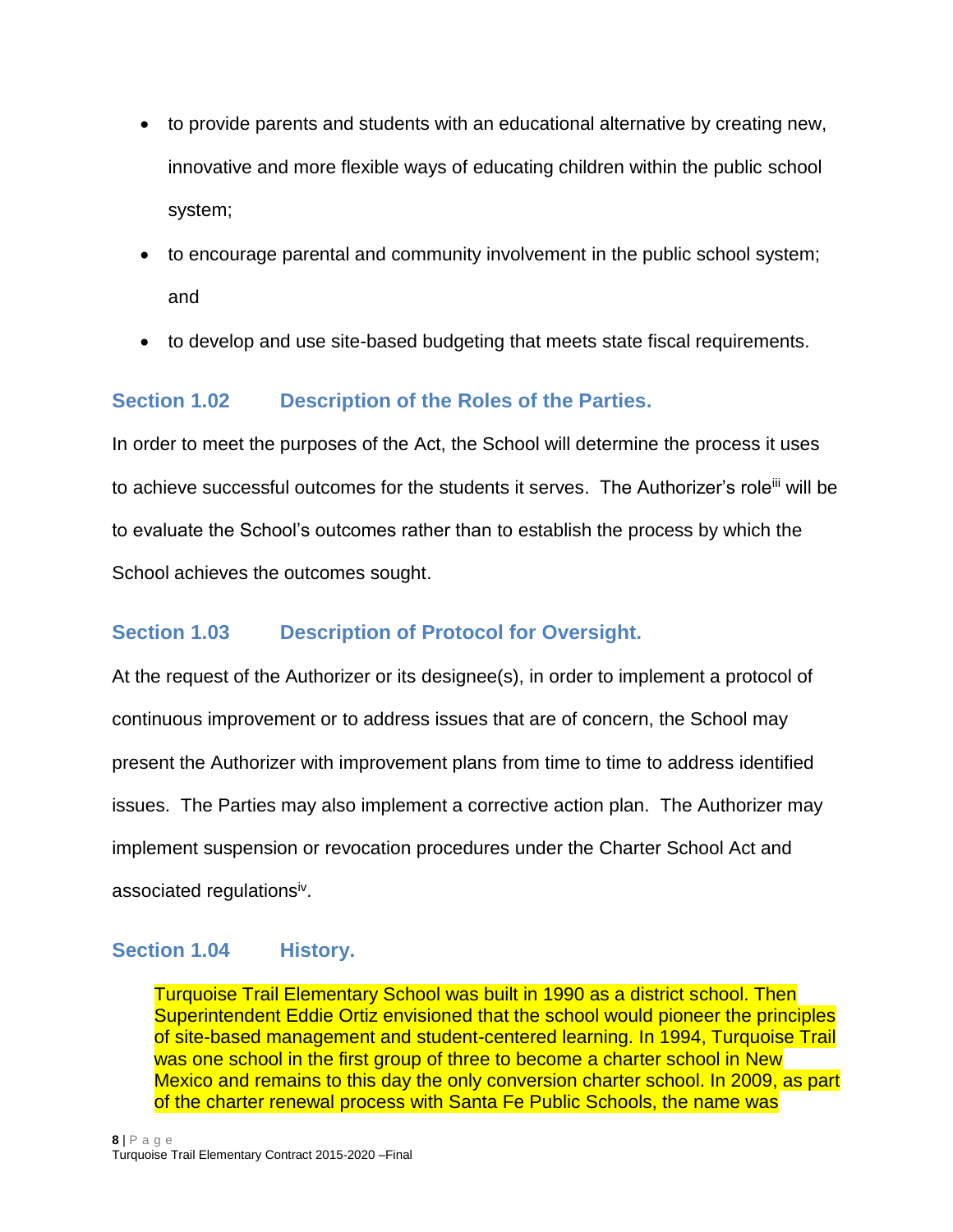changed to Turquoise Trail Charter School. In 2014, the school applied to the PEC for a state charter, was approved by the PEC, and will operate as such starting in 2015-2016.

The School is known for its continued commitment to the principles of studentcentered learning and for the quality of its art and music programs. Turquoise Trail has a strong history of parent involvement and community support.

*See*, Exhibit 1, Documentation of renewal approval or permission to commence

operation by the Authorizer.

<span id="page-8-0"></span>The Parties, therefore, hereby agree to establish a New Mexico public charter school according to the following terms and conditions of this Contract.

# **Article II. Parties, Notice and Intent.**

## <span id="page-8-1"></span>**Section 2.01 Parties.**

The Commission is created pursuant to the Article XII, Section 6 of the New Mexico Constitution and has powers as accorded to it by law. The Commission is authorized to receive applications for initial and renewal charter applications that request to be authorized by the state<sup>v</sup>.

The Charter Schools Division (CSD) of the New Mexico Public Education Department (NMPED) shall provide staff support to the Commission as it performs its functions; provide staff support to the Secretary; provide technical support to the School and make recommendations regarding approval, denial, suspension or revocation of the School<sup>vi</sup>. (The Commission or any person designated by the Commission to address an issue or shall be referred to generally as "Authorizer" from this point forward.)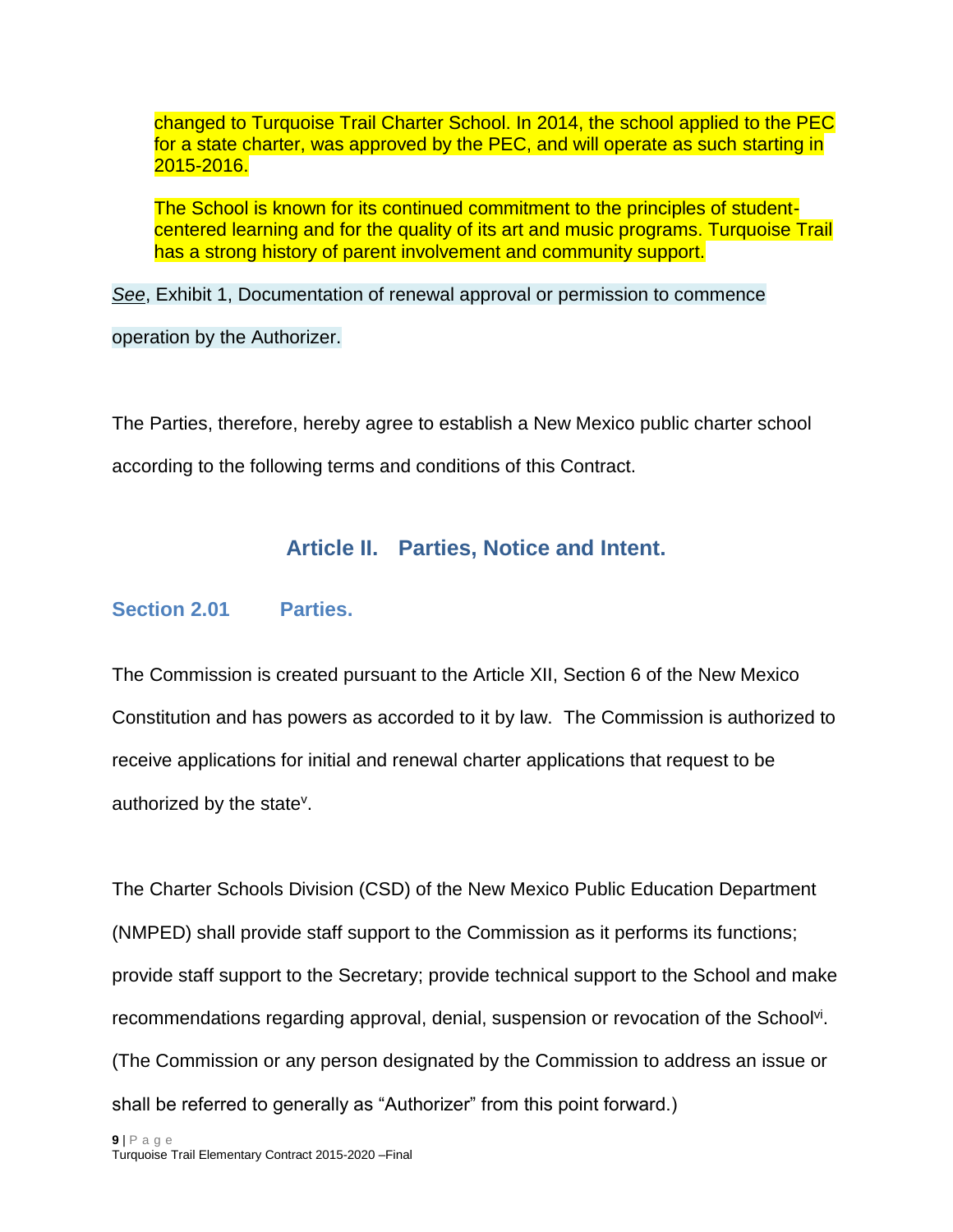The School is a charter school approved by the Authorizer. (The School Governing Body, its Head Administrator as staff or any person designated by the Governing Body or its Head Administrator to address an issue shall be referred to generally as "School" from this point forward.)

# <span id="page-9-0"></span>**Section 2.02 Notice.**

Any notice required, or permitted, under this Contract shall be in writing and shall be effective upon personal delivery (subject to verification of service or acknowledgement of receipt) or three days after mailing when sent by certified mail, to the Head Administrator for notice to the School, or to the designated Authorizer representative for notice to the Authorizer at the addresses set forth below. Either Party may change the address for notice by giving written notice to the other Party. At the commencement of any action which requires notice, the parties may agree to use electronic notice and filing.

#### **New Mexico Public Education Commission**

**C/O** Director, Options For Parents New Mexico Public Education Department 300 Don Gaspar, Room 301 Santa Fe, New Mexico 87505

AND

Attorney for the PEC New Mexico Attorney General's Office 408 Galisteo Santa Fe, NM 87501 **Charter Schools Division C/O** Director, Options For Parents New Mexico Public Education Department 300 Don Gaspar, Room 301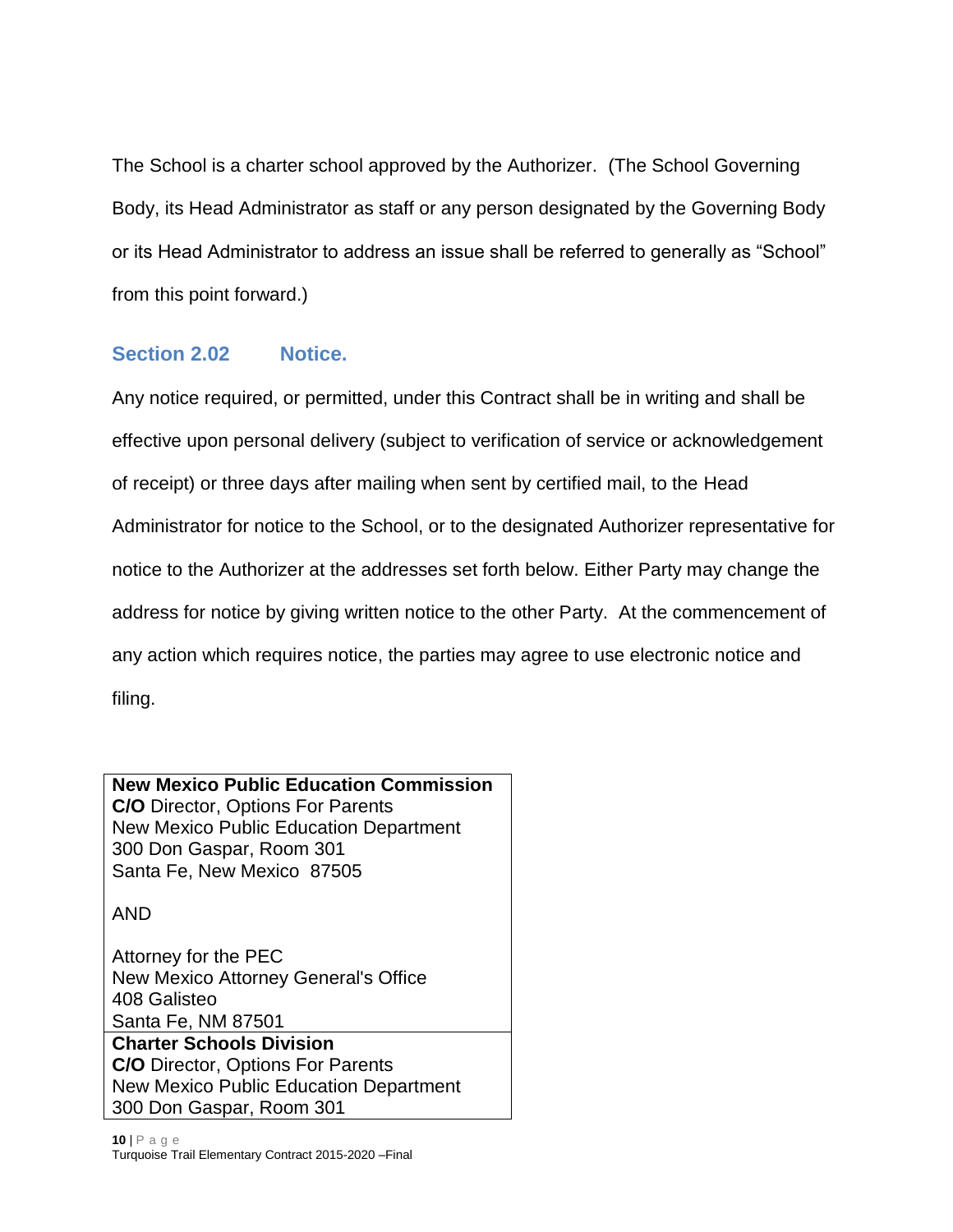|  |  |  | Santa Fe, New Mexico 87505 |  |
|--|--|--|----------------------------|--|
|--|--|--|----------------------------|--|

**And a separate notice to**

# **Assistant General Counsel Charter Schools Division**

**C/O** Director, Options For Parents New Mexico Public Education Department 300 Don Gaspar, Room 301 Santa Fe, New Mexico 87505

#### **Turquoise Trail Charter School Governing Body Contact**] Floyd Trujillo 13A San Marcos Loop Santa Fe, NM 87508 ftrujillo@ttschool.org 505-920-9058

#### **Head Administrator**

Dr. Ray Griffin 13A San Marcos Loop Santa Fe, NM 87508 rgriffin@ttschool.org 505-986-4006

#### **Attorney**

Patricia Matthews 1925 Aspen Dr., Suite 301 Santa Fe, NM 87505 office: 505-473-3020 fax: 505-474-3727

# <span id="page-10-0"></span>**Section 2.03 Creation of Essential Documents.**

Essential Documents. This Contract, the Performance Frameworks (as discussed in

further detail in Articles V through VIII below) including the annual performance

indicators set under the Performance Frameworks together form the essential

documents governing the Parties ("Essential Documents"). Goals set forth in the initial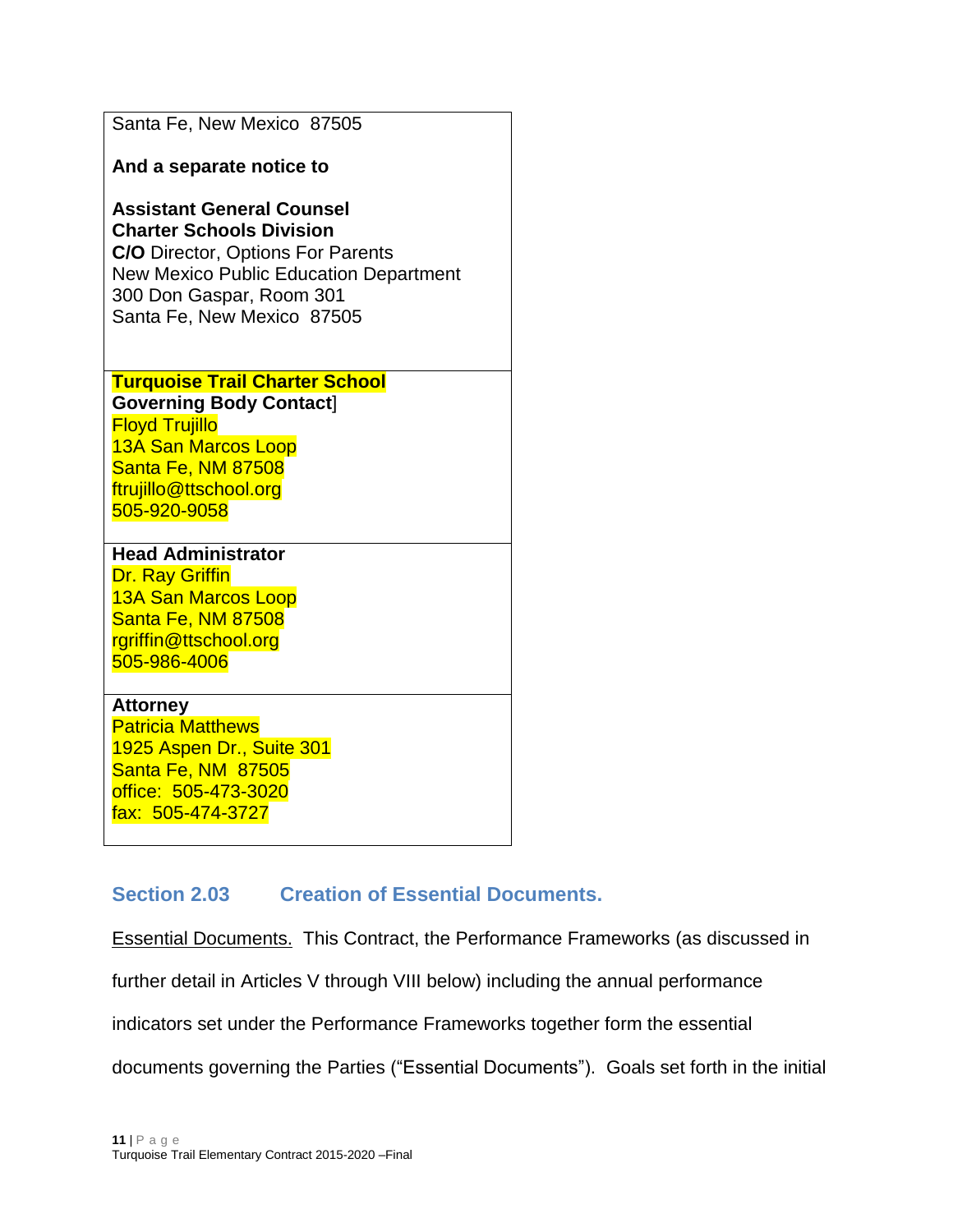application or the renewal application shall be reviewed by the Parties as part of the basis for the negotiations of the Performance Frameworks as further described in Section VI below. Where appropriate, the conditions placed by the Authorizer on the School in the application of renewal process may become Performance Indicators in the annual Performance Frameworks in order to monitor the School's compliance with the conditions.

Material Elements of Charter and Renewal Applications Incorporated. The material provisions of the renewal application have been incorporated as part of the Contract and are listed in Article VIII below.

# **Article III. General Governing Principles**

#### <span id="page-11-1"></span><span id="page-11-0"></span>**Section 3.01 Public Charter School.**

The School is authorized by the Authorizer to operate as a public school, but is a separate legal entity from the Authorizer<sup>vii</sup>. Notwithstanding its existence as a separate legal entity, the School is subject to all applicable state and federal laws, regulations, rules, and policies unless waived by the Secretary or by law<sup>viii</sup>.

#### <span id="page-11-2"></span>**Section 3.02 Term of the Charter.**

This Contract and the Performance Frameworks are effective as of July 1, 2015. The Term of this Contract shall run until June 30, 2020.

<span id="page-11-3"></span>**Section 3.03 Availability of Funds.**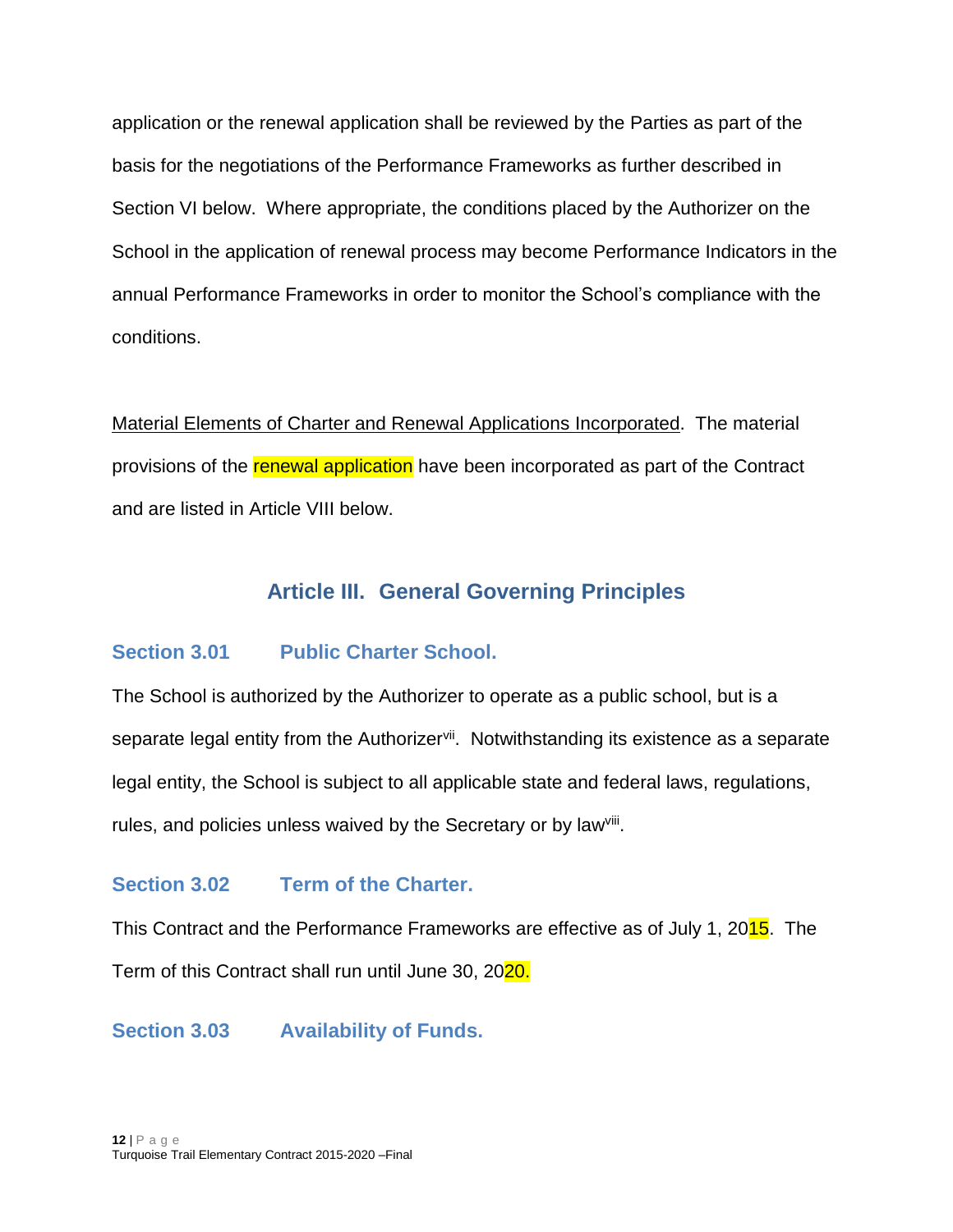Although this Contract is for the operation of the School for the Term of the Contract, any financial commitment on the part of the NMPED or Authorizer, if applicable, contained in this Contract is subject to the annual appropriations of the New Mexico Legislature.

#### <span id="page-12-0"></span>**Section 3.04 Board of Finance.**

<span id="page-12-1"></span>The governing body of the School is qualified as a Board of Finance.

# **Article IV. Oversight to Allow Autonomy**

#### <span id="page-12-2"></span>**Section 4.01 Oversight allowing autonomy.**

The Authorizer shall comply with the provisions of the Act and the terms of the Contract in a manner that does not unduly inhibit the autonomy granted to the School. In order to meet the purposes of the Act, the School will determine the process it uses to achieve the successful outcomes for its students. The Authorizer's role will be to evaluate the School's outcomes according to this Contract and the Performance Frameworks, rather than to establish the process by which the School achieves the outcomes sought.

#### <span id="page-12-4"></span><span id="page-12-3"></span>**Section 4.02 Charter School Rights and Obligations**

#### **(a) Curriculum, Instructional Program, Student Performance Standards.**

The School shall have the authority and responsibility for designing and implementing the educational plan described as material terms of the Charter in Section 8 below.

<span id="page-12-5"></span>**(b) Site Based Management.**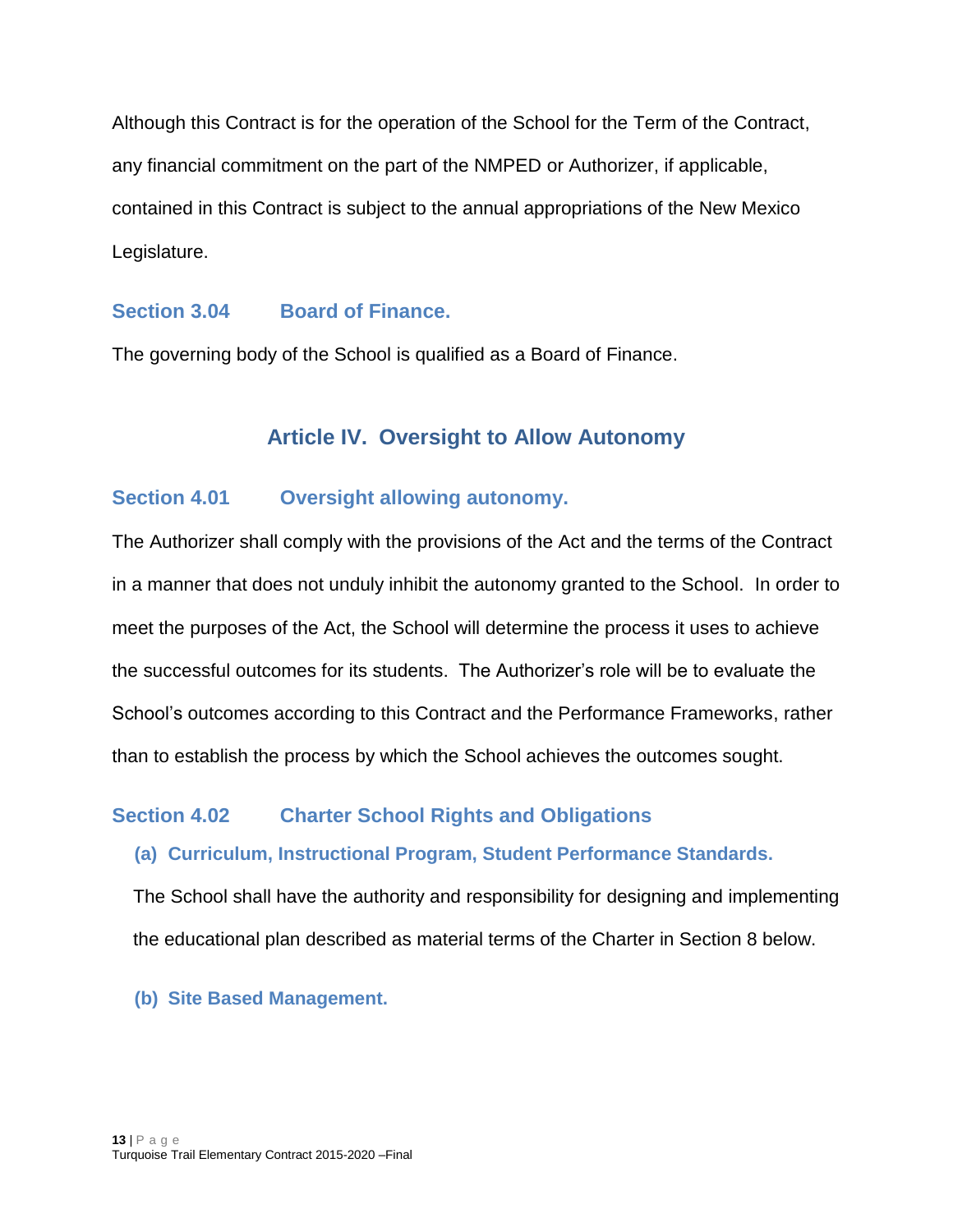The School is responsible for its own operation, including preparation of a budget; is subject to audits<sup>ix</sup>; may contract for services; and shall address personnel matters in accordance with the School Personnel Act<sup>x</sup> and all other applicable laws.

# <span id="page-13-0"></span>**(c) Right to Sue.**

The School's Governing Body may contract, sue and be sued.

# <span id="page-13-1"></span>**(d) Limitation on Liability.**

The Authorizer shall not be liable for any acts or omissions of the School<sup>xi</sup>.

# <span id="page-13-2"></span>**(e) Employees.**

All employees hired by the School shall be employees of the School for which the Authorizer has no employment responsibility.

# <span id="page-13-3"></span>**(f) Waivers.**

# *(i) Automatic Waivers.*

The Charter School Act allows for waivers for the School from the requirements of the Public School Code pertaining to individual class load, length of the school day, staffing patterns, subject areas, purchase of instructional materials, evaluation standards for school personnel, school principal duties and driver education<sup>xii</sup>. Waivers listed pursuant to this paragraph shall be effective for the term of the Contract<sup>xiii</sup>. The list of waivers is attached as Exhibit 2.

# *(ii) Discretionary Waivers.*

The School has listed Discretionary Waivers that either it has obtained or will seek from the Secretary, as set forth in Exhibit 2, which must be approved by the Secretary as set forth in (iii) below.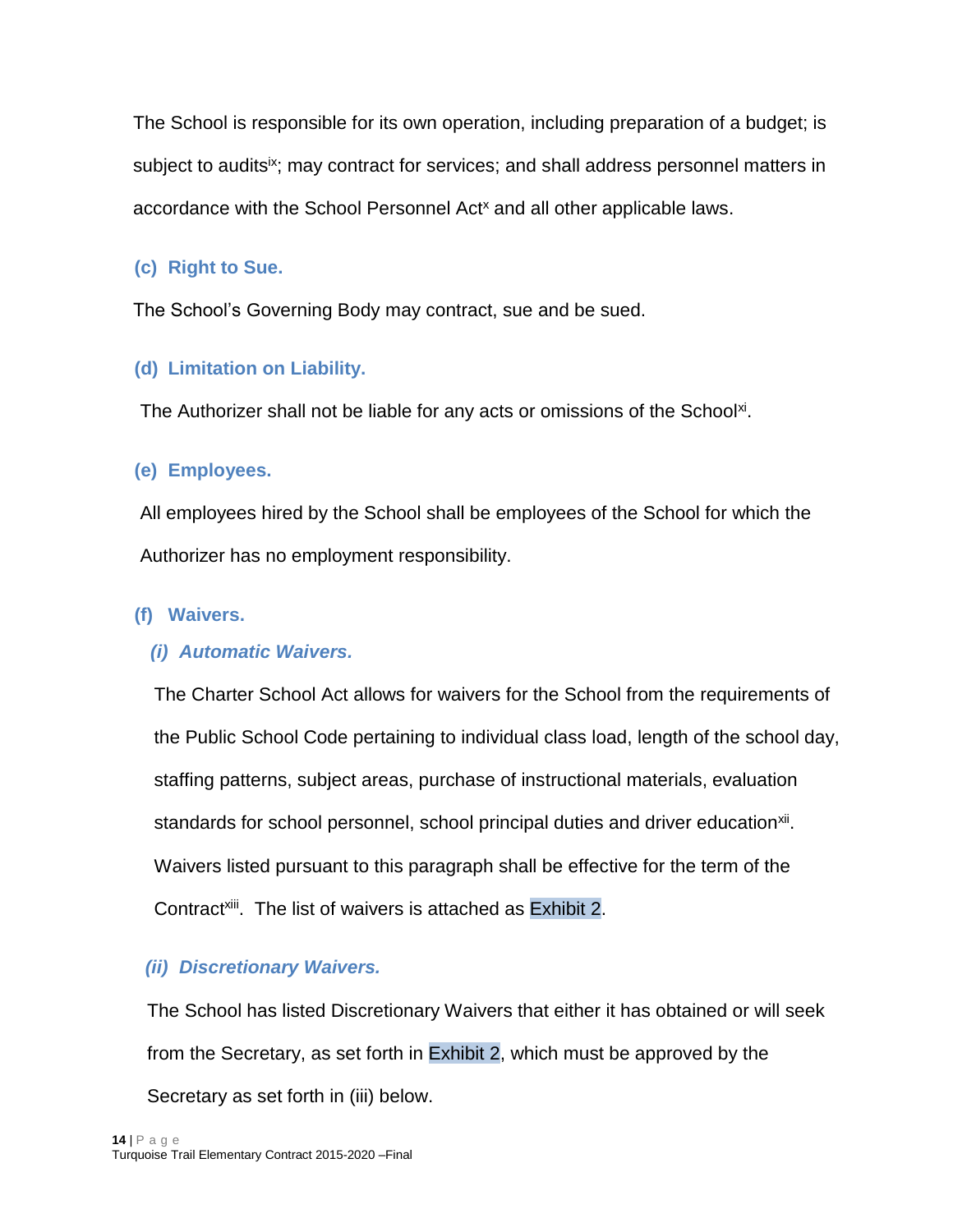#### *(iii) Waiver Approval.*

The School shall, within 30 days from the execution of this Contract, deliver to the NMPED any Discretionary Waiver requests submitted for the Secretary's approval. The NMPED shall notify the School of the Secretary's decision on the Discretionary Waiver(s). The School shall ensure that Exhibit 2 correctly identifies the waiver(s) approved by the Secretary.

## *(iv) Subsequent Waivers.*

The School may request additional Discretionary Waivers from the Secretary after the initial request. Any new waiver requests shall be processed according to NMPED waiver request procedures, and, if approved, shall be added to this Contract by the School submitting a revised list of approved waivers (Exhibit 2 to this Contract) to the Authorizer.

#### <span id="page-14-0"></span>**(g) Policies.**

The School has developed its own policies and agrees to adopt policies and/or procedures, if and as needed, to deliver the School's program. The School shall be exempt from local district policies and shall, instead, develop policies and procedures to the extent required by applicable law and regulation.

#### <span id="page-14-1"></span>**(h) Acquisition of Property and Gifts.**

The School, within constitutional and statutory limits, may acquire and dispose of property, provided that, upon termination of the Charter, the following will occur: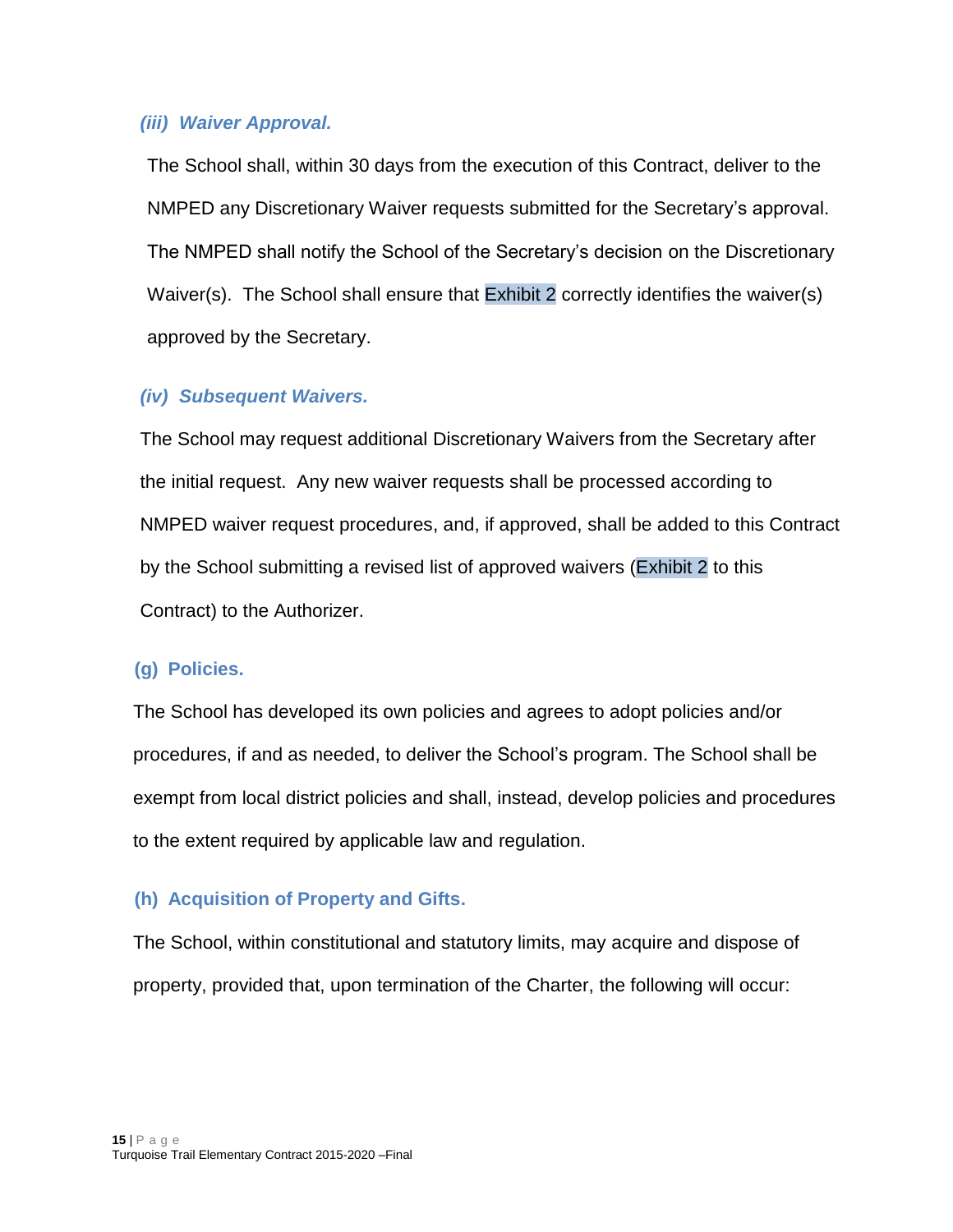All assets of School shall revert to the state, except that, if all or any portion of a School facility is financed with the proceeds of general obligation bonds issued by a local school board, the facility shall revert to the local school board. Xiv

The School's Governing Council may accept or reject any charitable gift, grant, devise or bequest; provided that no such gift, grant, devise or bequest shall be accepted if subject to any condition contrary to law or to the Material Terms of this Contract as set forth in Article VIII below. The particular gift, grant, devise or bequest shall be considered an asset of the School.

# <span id="page-15-0"></span>**Section 4.03 Authorizer Rights, Obligations, and Processes for Oversight.**

#### <span id="page-15-1"></span>**(a) Authorizer Criteria, Processes and Procedures**

The Act requires that the Authorizer develop and maintain the criteria, processes and procedures<sup>xv</sup> that the Authorizer and its designees will use for ongoing oversight of organizational, financial and academic performance of the School. Accordingly, these criteria, processes and procedures are set forth in this Article IV and in Articles V through VIII below.

In areas where the School needs improvement (as identified by results of the assessment of the School under the Performance Framework or any performance review), and as requested by the Authorizer, the School shall present an improvement plan(s) to the Authorizer for approval. The School will report to the Authorizer on the progress of the improvement plans from time to time, as established in the improvement plans. The Authorizer may require and the School shall implement a corrective action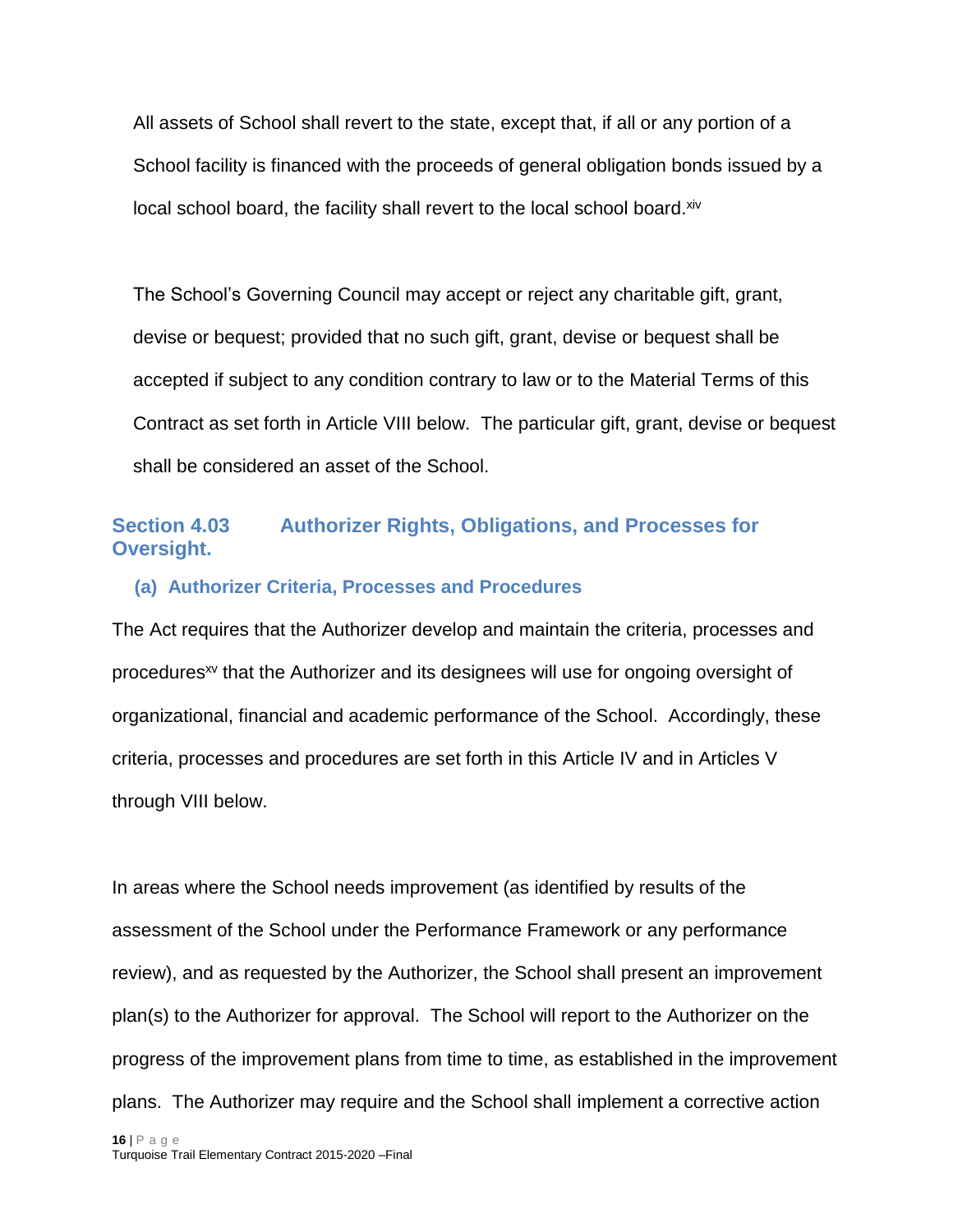plan. If warranted the Authorizer may implement revocation, suspension or other procedures pursuant to the process in Article XI.

## <span id="page-16-0"></span>**(b) Authorizer Development of Policies and Protocols.**

The Authorizer shall develop and maintain chartering policies and practices consistent with nationally recognized principles and standards for quality charter authorizing as set forth by the Act, including policies regarding charter school oversight and evaluation; organizational capacity and infrastructure; evaluation of charter applications; performance contracting; and charter school corrective action plans; suspension, revocation, renewal, and closure processes. This contract and the Performance Framework demonstrate, in part, implementation of its chartering policies and practices.

#### <span id="page-16-1"></span>**(c) Authorizer Development of Processes for Suspension, Revocation and Nonrenewal.**

The Authorizer shall develop processes for suspension, revocation or nonrenewal of a school<sup>xvi</sup>. In the event that the Authorizer ever determines that suspension, revocation or nonrenewal of the School is appropriate, the Authorizer shall

- i. provide the School with timely notification of the prospect of suspension, revocation or nonrenewal of the Charter and the reasons for such action;
- ii. allow the School a reasonable amount of time to prepare and submit a response to the Authorizer's action no less than 30 days, absent exigent circumstances; and
- iii. submit the final determination made by the Authorizer to the NMPED.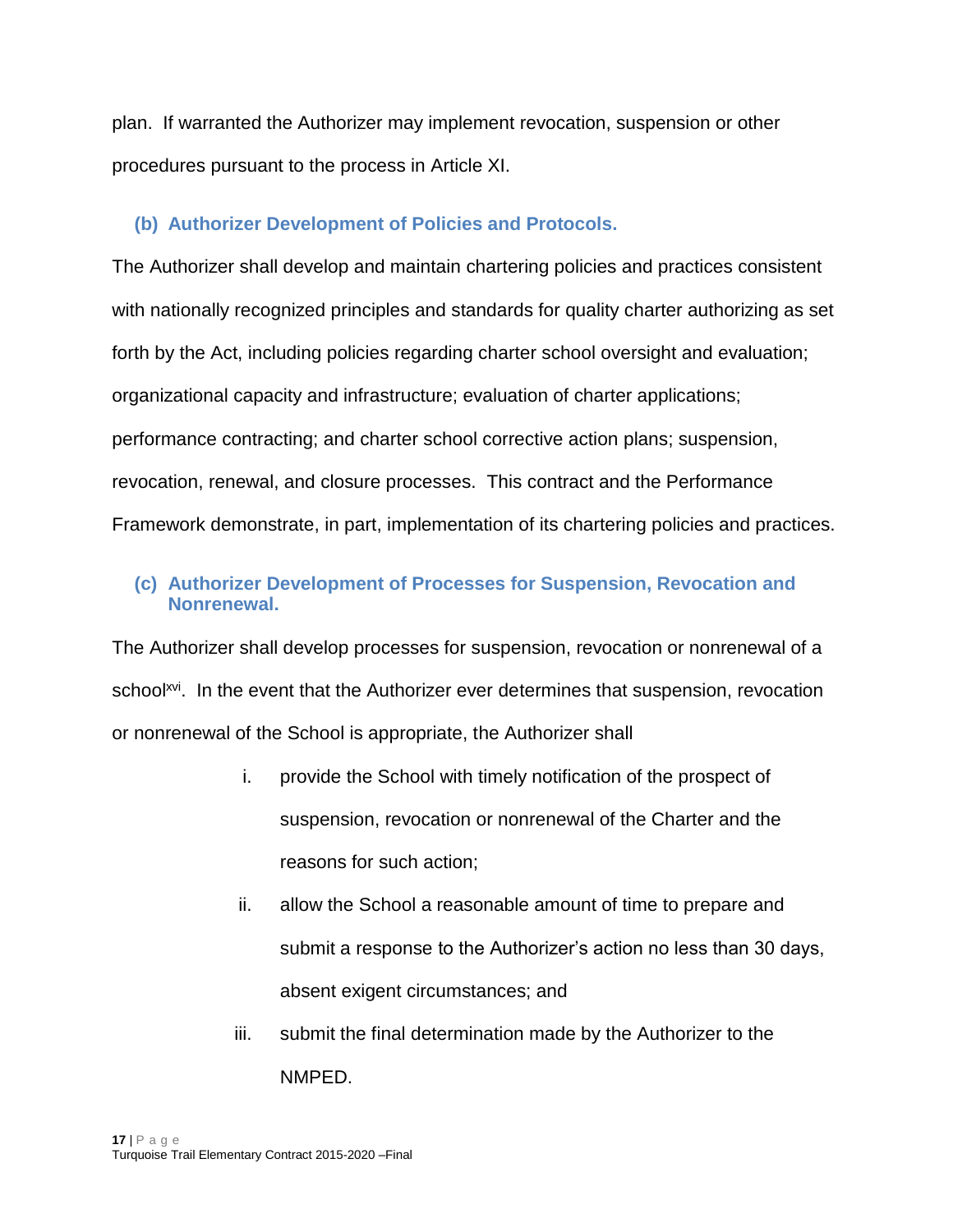In addition, Article XI below also sets forth terms relating to suspension, revocation and non-renewal.

# <span id="page-17-0"></span>**(d) Authorizer Development of a Performance Framework.**

Throughout the term of this Contract, the Authorizer shall establish annual Performance Framework templates that set forth clear academic and operations performance indicators, measures and metrics that includes the following:

- a. Student academic performance;
- b. Student academic growth;
- c. Achievement gaps in both proficiency and growth between student subgroups;
- d. Attendance;
- e. Recurrent enrollment from year to year;
- f. Post-secondary readiness and graduation rate (if the charter school is a high school);
- g. Financial performance and sustainability; and
- h. Governing body performance, including compliance with all applicable laws, rules, and terms of the Contract.

For purposes of this Contract, the Authorizer shall implement the performance indicators, metrics and measures through the Performance Frameworks. Any additional indicators shall be negotiated in good faith between the Parties and included in the annual School Specific Indicators as discussed in Article V below.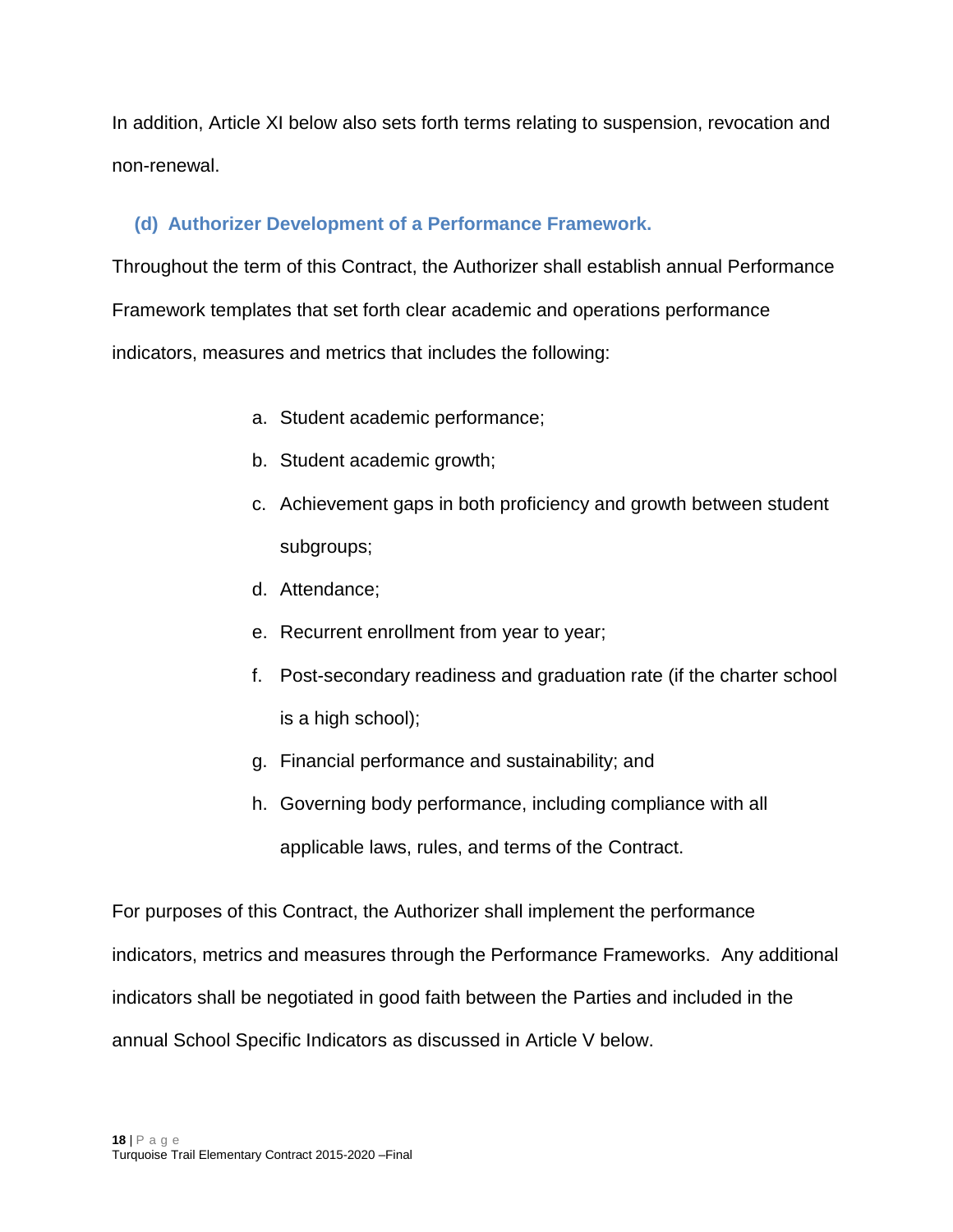#### <span id="page-18-0"></span>**(e) Authorizer Development of a Closure Protocol.**

The Authorizer shall establish a closure protocol in the event the School closes. The Authorizer shall oversee and work with the closing School to ensure a smooth and orderly closure and transition for students and parents according to the closure protocol and to ensure that assets are appropriately accounted for and protected<sup>xvii</sup>. In addition, Article XII below also sets forth terms relating to closure.

#### <span id="page-18-1"></span>**(f) Authorizer Obligations Relating to the Contract and Monitoring**

#### *(i) Negotiate the Contract in Good Faith.*

The Authorizer shall negotiate and execute this Contract, in good faith, so long as it meets the requirements of the Act<sup>xviii</sup>.

#### *(ii) Collect, Analyze and Report Data.*

The Authorizer shall collect, analyze and report all data from state assessment tests in accordance with the Performance Frameworks.

#### 1) **Access to Data and State Assessment.**

The School shall obtain information where possible directly from NMPED, including, but not limited to, test scores, Elementary and Secondary Education Act school improvement status, A-F school grading designation, Common Core alignment information, special education notices, and funding information. The Authorizer or its designee at the request of the School shall provide the School with substantive information pertaining to the School to which the Authorizer has access in a timely way that is otherwise not provided directly to the School by the NMPED.

#### 2) **Data Available through student information systems.**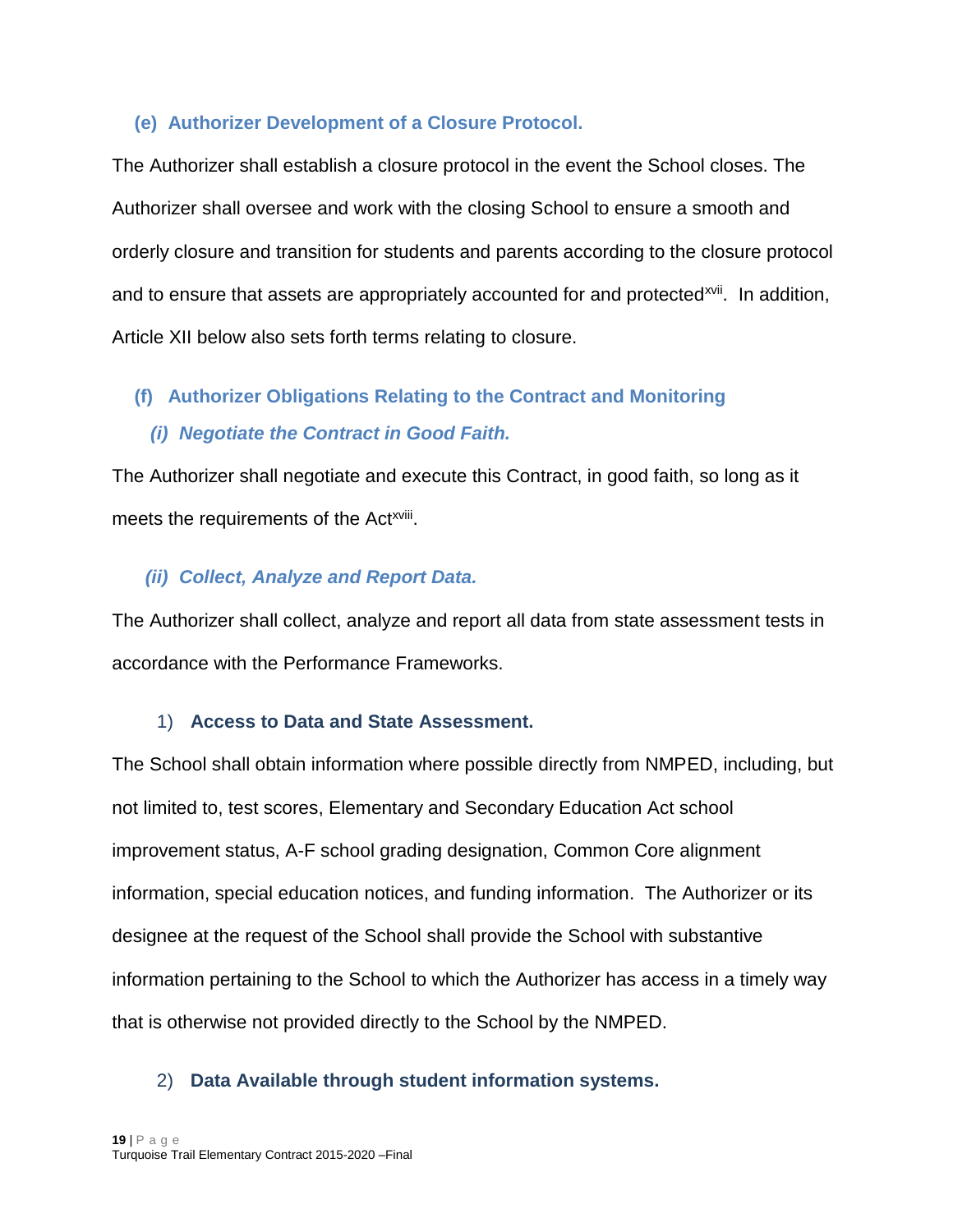To the extent possible, the Authorizer shall not request reports from the School that are otherwise available to the Authorizer through student information systems or other data sources available to the Authorizer, including but not limited to those data sources created and kept by the NMPED.

In the event that information requested on the reports is available to the Authorizer's designee from the student information systems or other date sources reasonably available to the Authorizer's designee, the Authorizer's designee shall pre-populate required reports and provide this pre-populated report to the School.

# *(iii) Conduct Oversight.*

The Authorizer shall conduct and/or require oversight activities according to its policies and procedures to allow the Authorizer to fulfill its responsibilities under the Act, including conducting appropriate inquiries and investigations, when warranted.

# *(iv) Monitor School's Progress (Site Visits).*

The Authorizer shall continuously monitor and conduct at least one annual visit to the School to provide technical assistance to determine the overall organizational, academic and financial performance of the School as described in the Performance Frameworks.

#### **1) Site Visit**

The Authorizer designee(s) shall make at least one annual visit to the School<sup>xix</sup> ("Annual Site Visit"). The Authorizer its designee(s) or legal counsel, however, may conduct such monitoring activities in its performance review as it deems appropriate to ensure that the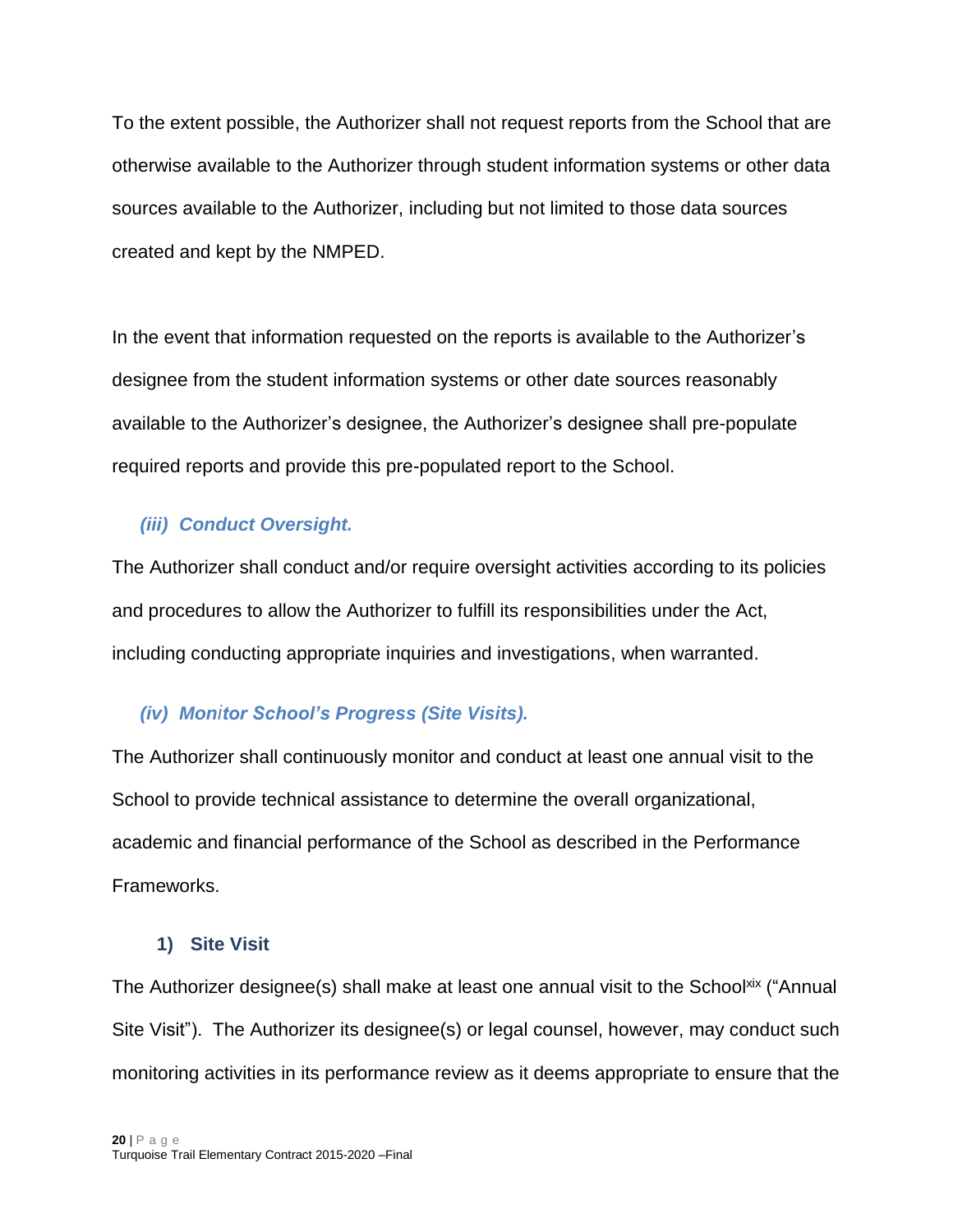School is complying with applicable law, the terms of this Contract and Essential Documents. Except in extraordinary circumstances, Authorizer visits should be prearranged and with reasonable notice to avoid needless disruption of the educational process. The Authorizer, or its designee(s) reserves the right to make unannounced visits to open meetings, or to the School.

#### 2) **Annual Site Visit/ Site Visit Report**.

The protocol for the Annual Site Visit and Annual Site Visit Report shall be conducted and prepared according to the Authorizer protocol and forms provided relating to the Performance Frameworks (as discussed in Articles V - VIII below) and any plan created pursuant to this Contract (i.e. improvement plan or corrective action plan). The protocol and forms shall be provided at least 30 days in advance to the School. The Annual Site Visit shall contain a review, at a minimum, of the School's evidence of progress towards the indicators identified in the Performance Frameworks and progress towards any plan created pursuant to this Contract, as applicable.

Following the site visit, the Authorizer or its designee(s) shall complete a draft of the Annual Site Visit Report and present it to the School within 45 days after completion of the site visit. The School shall have 30 days to provide input and comment.

#### *(v) Review Data.*

The Authorizer shall review the data provided by the School to support ongoing evaluation according to the terms of the Contract.

#### *(vi) Notify School of Unsatisfactory Performance.*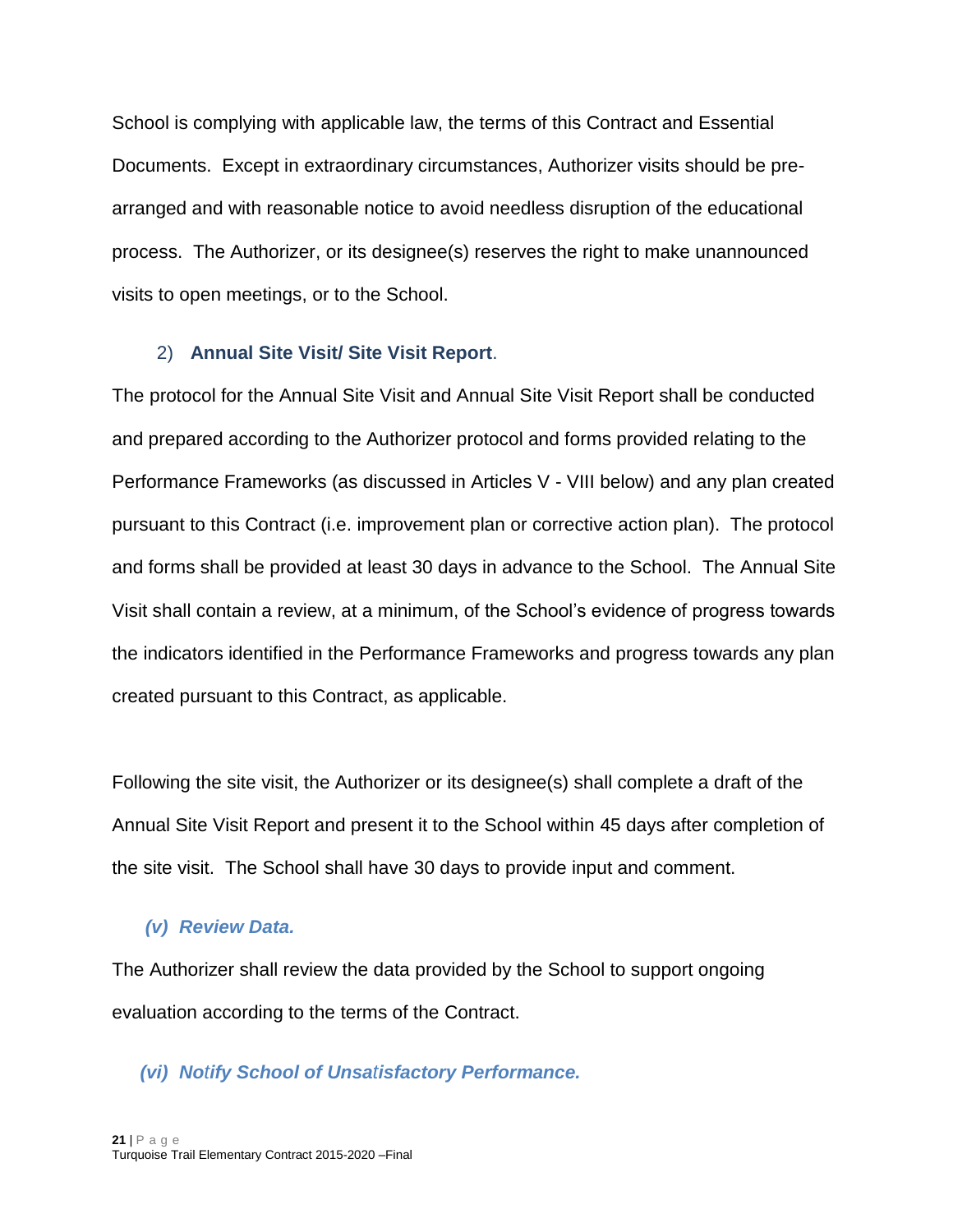The Authorizer shall notify the School in a timely manner of unsatisfactory performance on the organizational, academic or financial frameworks, or any other factor that may result in an improvement plan, corrective action, nonrenewal or revocation as determined during the annual site visit or at any other time.

If, based on a performance review conducted by the Authorizer, the Authorizer finds that the School is not making satisfactory progress towards organizational¸ academic or financial performance or the Authorizer believes there to be a breach of this Contract, the Authorizer may take any steps allowed by law including but not limited to establishment of an Improvement Plan or a Corrective Action Plan as set forth in Article XI<sup>xx</sup>. The Authorizer may suspend or revoke the School's Charter if warranted<sup>xxi</sup> and according to the process established by the Authorizer.

#### *(vii) Suspend, Revoke or Not Renew the Contract, if necessary.*

The Authorizer may suspend, revoke or not renew this Contract and the Charter<sup>xxii</sup> if the Authorizer determines that the School did any of the following:

- a. Committed a material violation of any of the conditions, standards or procedures set forth in this Contract;
- b. Failed to meet or make substantial progress toward achievement of the department's minimum educational standards or the student performance standards identified in the Contract;
- c. Failed to meet generally accepted standards of fiscal management; or
- d. Violated any provision of law from which the School was not specifically exempted.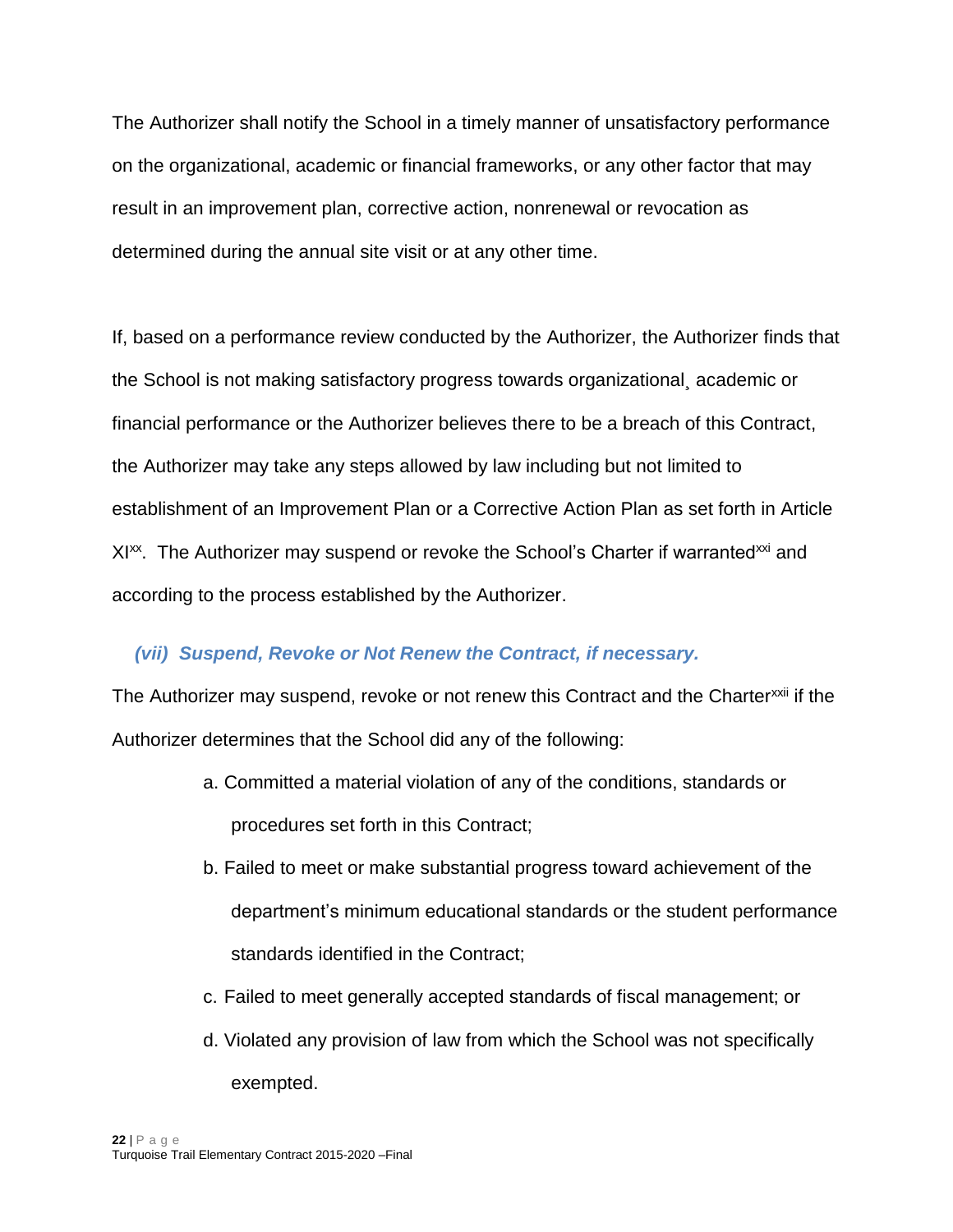#### *(viii) Identify Reasons for Suspension, Revocation or Nonrenewal.*

The Authorizer shall state in writing and at a public meeting its reasons for the suspension, revocation or nonrenewal, including the factual bases therefor, if the Authorizer revokes or does not renew a charter<sup>xxiii</sup>.

#### <span id="page-22-1"></span><span id="page-22-0"></span>**Section 4.04 Funding.**

#### **(a) Authorizer Budget for Two Percent Administrative Fee.**

The amount of funding allocated to the School shall not be less than ninety-eight percent of the school-generated program costs<sup>xxiv</sup>. The Authorizer may withhold and use the remaining two percent of the school-generated program cost for its administrative support of the School. The Authorizer shall use the two percent amount withheld for the following purposes:

1. A portion of the expenditures supports the charter school division staff salaries and benefits.

2. A second portion of the expenditures supports the Public Education Commission's work. This includes their travel, and expenses such as meals, hotels, and per diem.

3. A third portion of the expenditures provides the resources needed to accomplish the oversight necessary such as supplies, hardware, software and other resources needed to support the work of the CSD.

4. A fourth portion of the expenditures provides the resources needed from all other bureaus in the NMPED that spend time working on issues related to charter schools, including but not limited to, Special Education, Information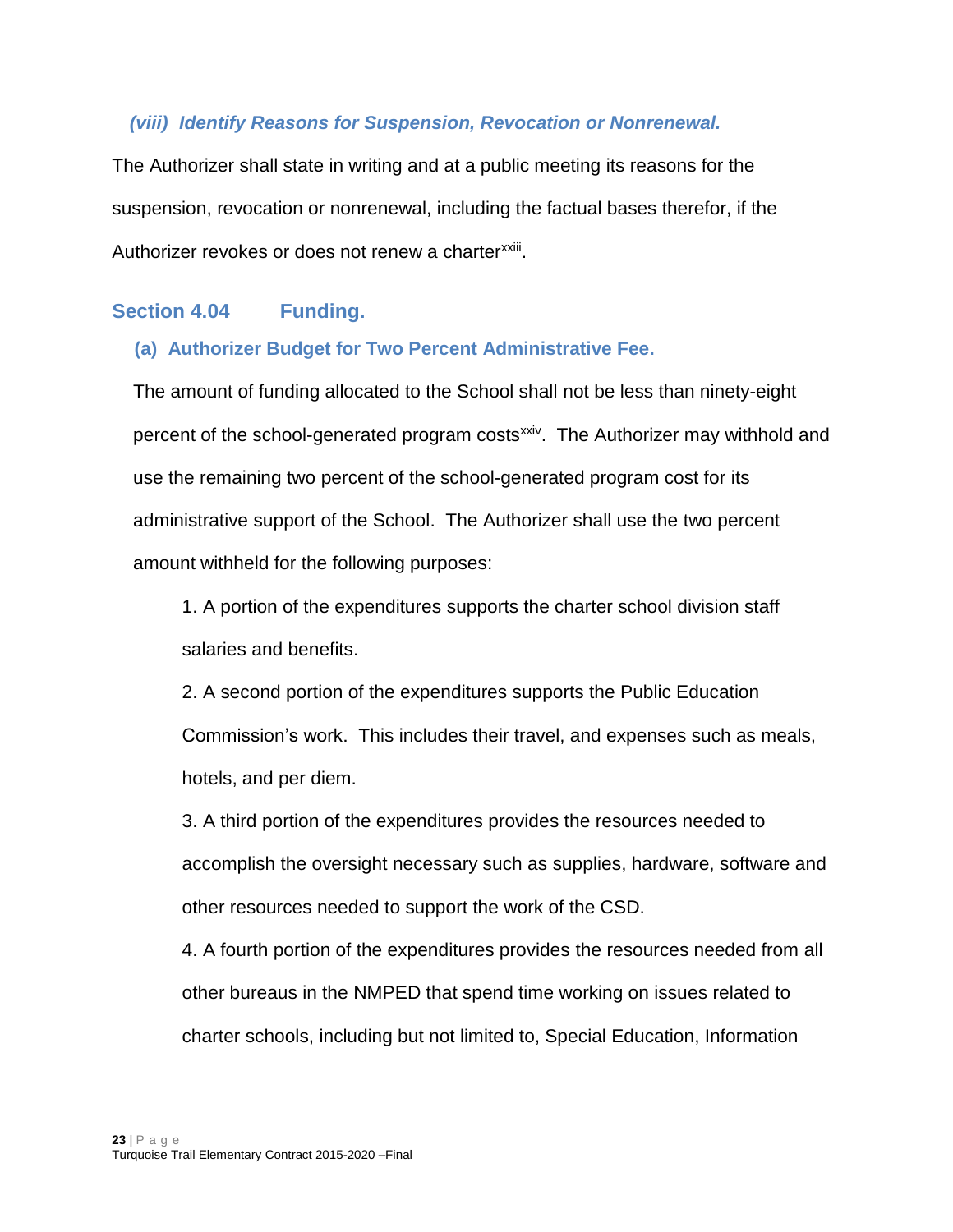Technology, Title I, School & Family Support Bureau, Student Nutrition, and School Budget.

# <span id="page-23-0"></span>**(b) Federal Program Funding for Charters.**

The School is authorized by law to apply for federal funding for which it may be eligible<sup>xxv</sup>.

# <span id="page-23-1"></span>**(c) Annual Audits.**

The School agrees to pay its proportionate share of the NMPED's annual audit expense and to budget an appropriate amount annually for purposes of conducting the School's annual audit.

*Select one:*

[X] The School has an associated not-for-profit foundation named Turquoise Trail Charter School Foundation, and the foundation is designated as a component unit of the School. The foundation shall pay a reasonable, additional amount to include the not-for-profit foundation in the School's audit if required.

OR

 $\lceil \cdot \rceil$  The School does not have an associated not-for-profit foundation that is designated as a component unit of the School.

School Delay in Audit. If the School's annual audit is delayed and that delay results in the School and/or the NMPED receiving a "late audit report" finding, the NMPED shall notify the Authorizer and the School with that information once the audit is released publically. The Authorizer may determine that the "late audit report" finding constitutes a violation of this Contract or the Performance Framework indicators and shall provide the School a reasonable opportunity to submit an explanation for the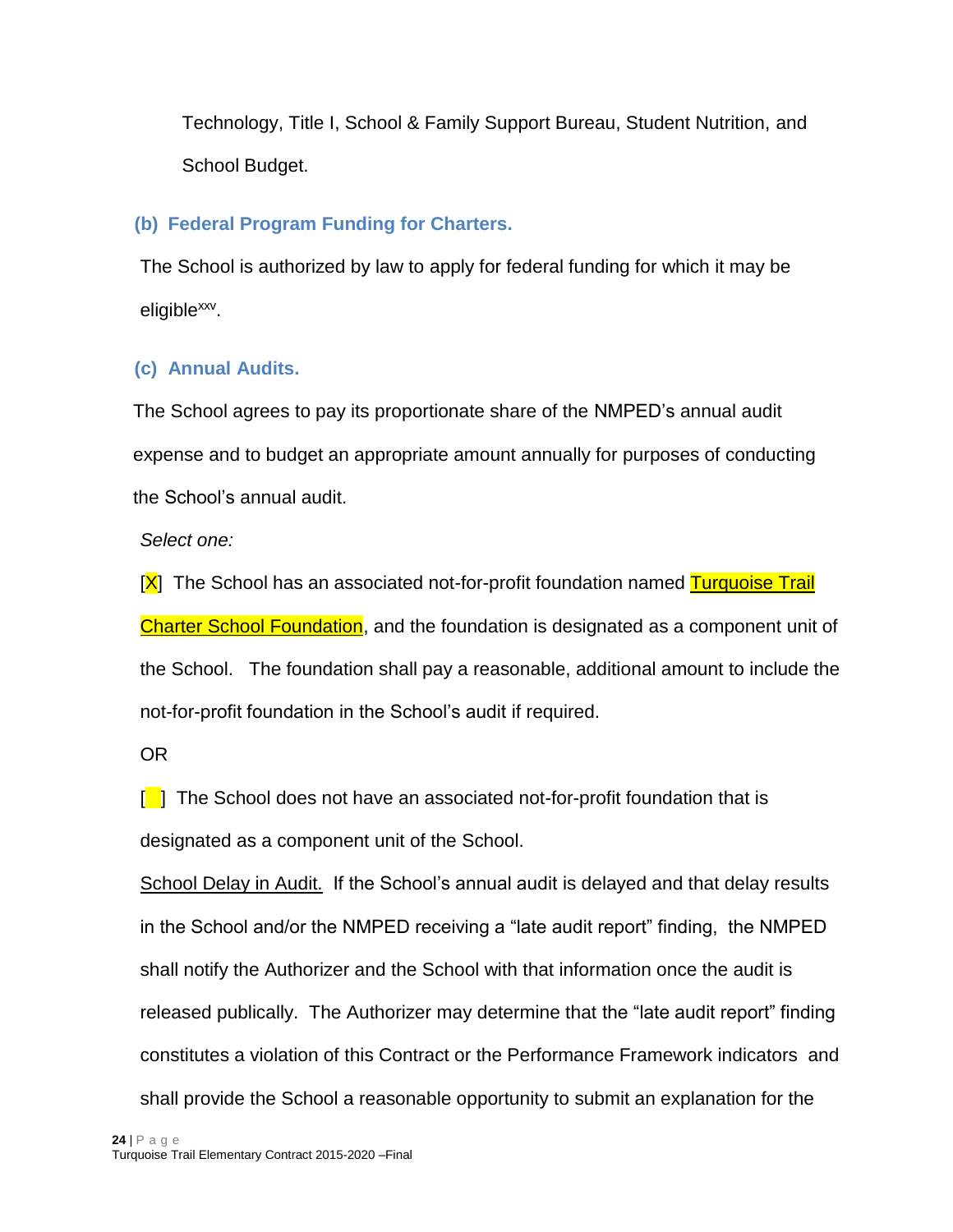audit finding in addition to its "management response" for the Authorizer's review The PEC may make an independent determination of whether it considers the School's "late audit finding" a material violation of this Contract based on the School's response to the audit finding and take appropriate action including imposition of the sanctions as set forth in NMSA 1978, 22-8-12.1 or as otherwise provided by law.

#### <span id="page-24-0"></span>**(d) Third Party Contracts.**

The School may contract<sup>xxvi</sup> with a school district, a university or college, the state, another political subdivision of the state, the federal government or one of its agencies, a tribal government or any other third party for the use of a facility, its operation and maintenance and the provision of any service or activity that the School is required to perform in order to carry out the educational program described in the Material Terms of the Contract as set forth in Article VIII below.

The School shall not contract with a for-profit entity for the management of the School.

Contract for goods or services. If the School proposes to contract with a third party provider for goods or services over \$60,000, the School shall provide notice that demonstrates that the contract complies with the Procurement Code and other applicable laws that relate to the use of public funds and provide a written assurance that the proposed contract preserves the School's financial independence from the provider ("Financial Compliance Documentation").<sup>xxvii</sup>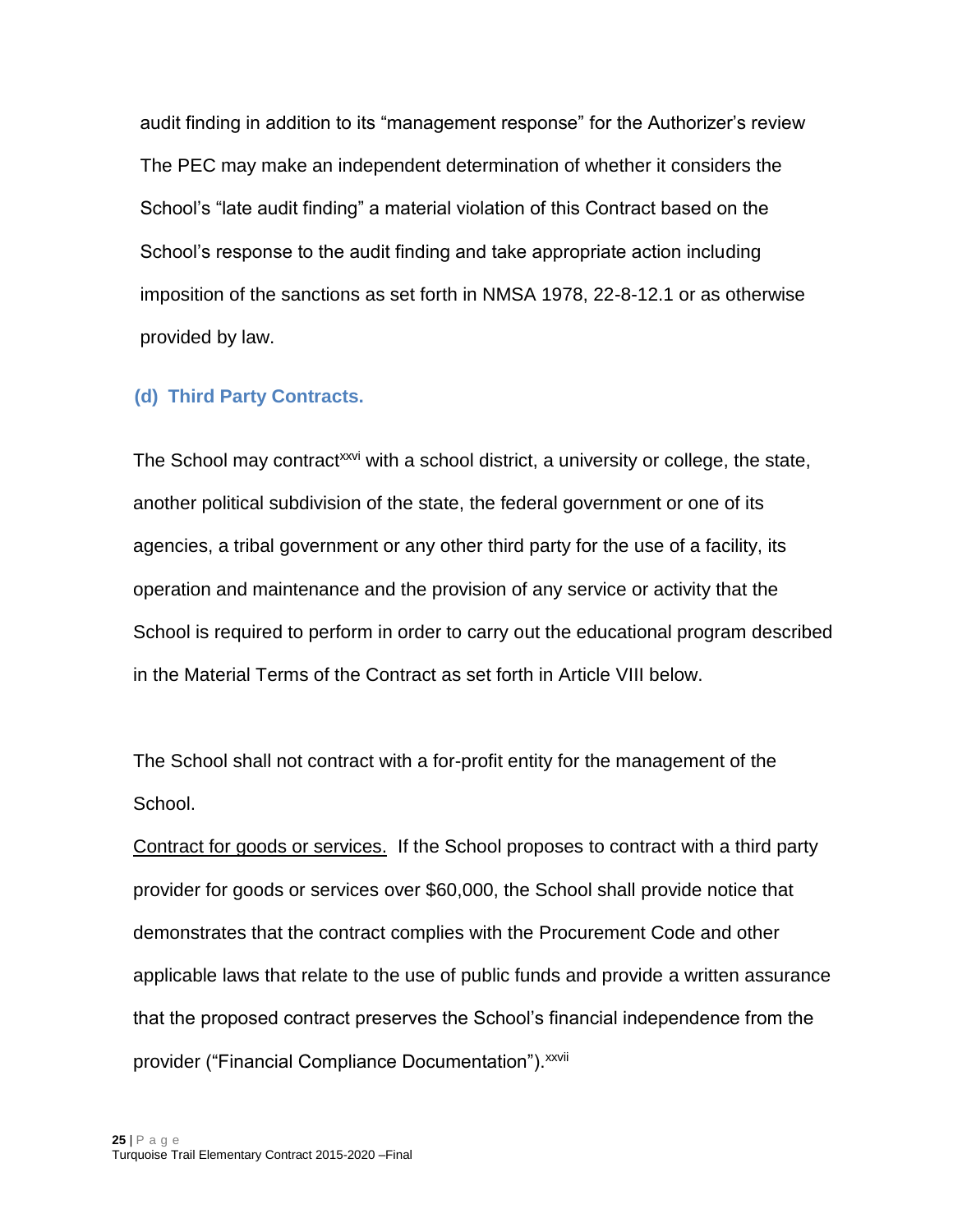Contract relating to Real Property. For any contract over \$60,000 involving real property, the School shall provide notice by submitting a written assurance that the proposed contract preserves the School's financial independence from the provider ("Real Property Compliance Documentation"). The written assurance may be satisfied by providing a copy of the written assurance provided pursuant to the Public School Finance Act.

1. The terms of this section do not apply to personnel contracts. The School is not required to seek a review of any personnel contracts.

2. After receipt of the required Financial Compliance Documentation or Real Property Compliance Documentation request from School on forms provided by the Authorizer, the Authorizer, its designee(s) or legal counsel, or staff's legal counsel designated to review the documentation shall respond in writing within 10 working days with objection(s) to the Financial Compliance Documentation or Real Property Compliance Documentation and the basis for such objection(s). If there is no response, the Authorizer shall be deemed to have consented to the proposed contract with the selected vendor.

3. If the Authorizer, its designee(s) or legal counsel designated to review the documentation raises an objection(s) regarding the Financial Compliance Documentation or Real Property Compliance Documentation request, the School may submit a response within 10 working days.

4. The Authorizer, its designee(s) or legal counsel must then object or consent to the Financial Compliance Documentation or Real Property Compliance Documentation request in writing within 10 working days.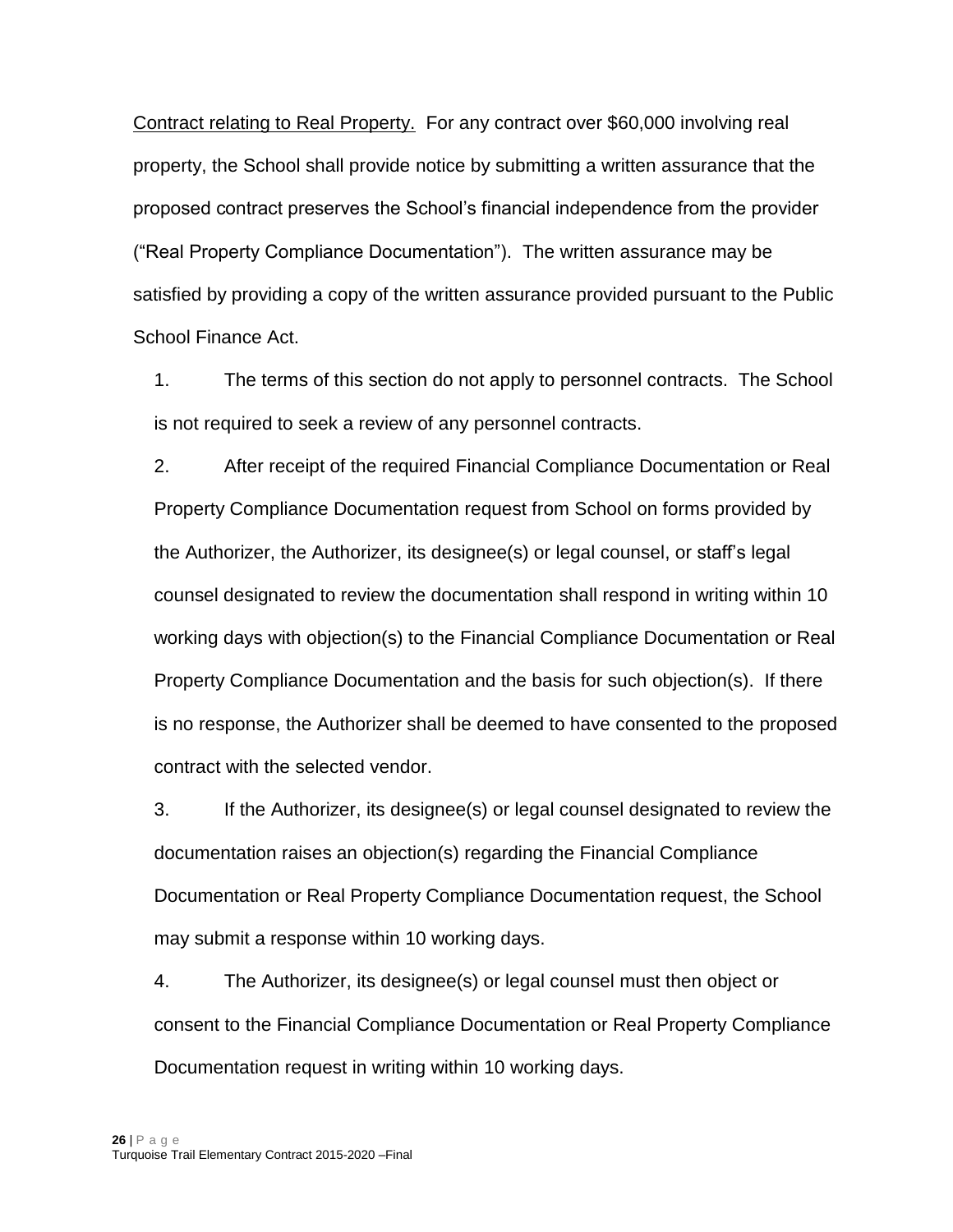5. If the Authorizer, through its designee(s) or legal counsel, raises objection(s) that are unable to be resolved by the response from the school, either party may choose to commence alternative dispute resolution procedures outlined in Article IX of this contract. The parties are encouraged to continue informal discussions in an effort to resolve the objections.

## <span id="page-26-0"></span>**(e) Master Plan.**

The School shall prepare its own facility master plan in compliance with the rules of the Public School Capital Outlay Council and the Public Schools Capital Outlay Act<sup>xxviii</sup>.

# **Article V. Performance Frameworks.**

## <span id="page-26-2"></span><span id="page-26-1"></span>**Section 5.01 Performance Framework Overview.**

The School's performance shall be based on three Performance Frameworks: an Academic, an Organizational and Financial Framework, which are discussed in further detail in Articles VI, VII and VIII below. Each Framework will include indicators<sup>xxix</sup>, measures and metrics. As referenced above, these Performance Frameworks and the annual performance indicators are part of the Essential Documents governing the Parties.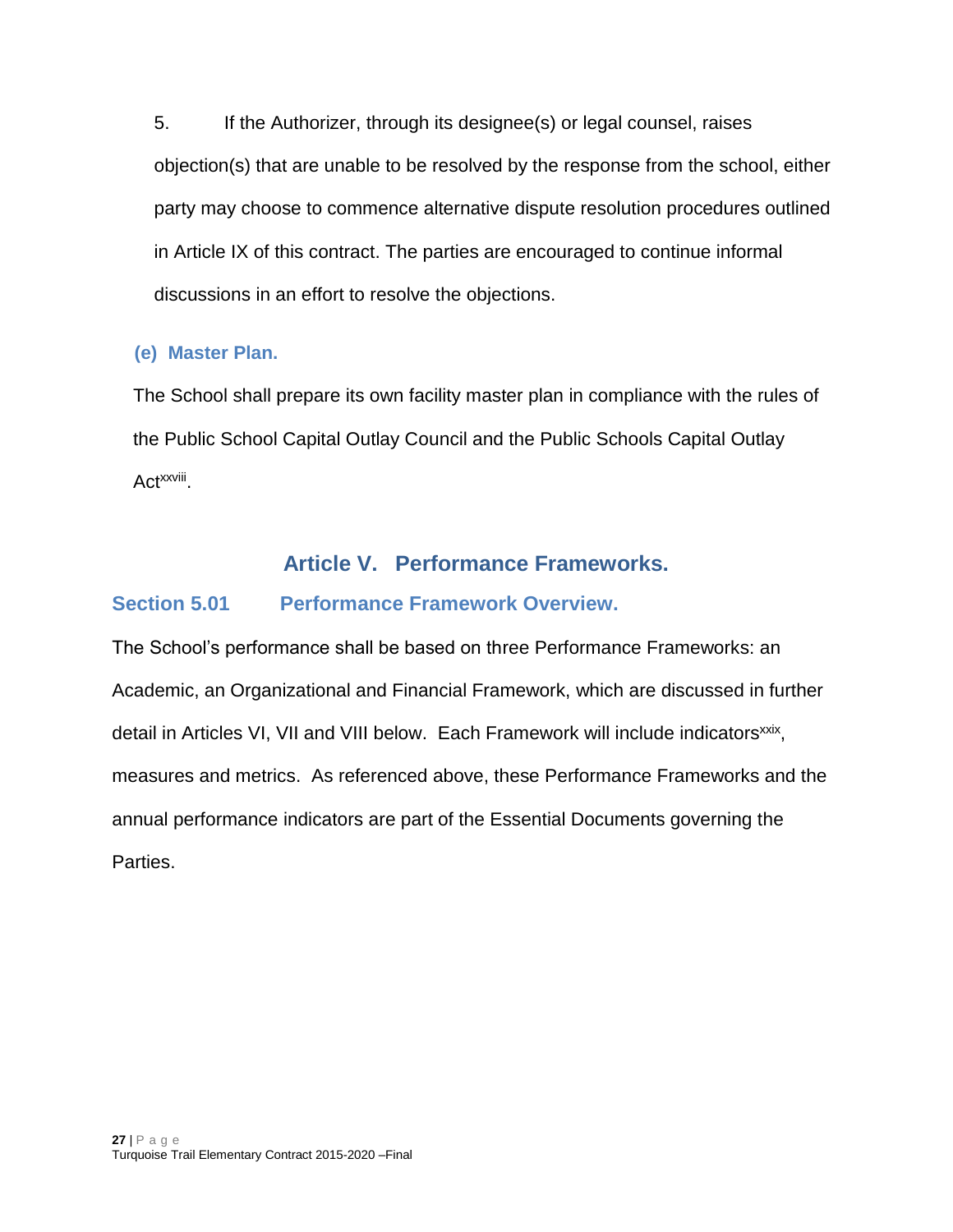

#### <span id="page-27-0"></span>**(a) Optional Supplemental Indicators.**

The School may identify optional supplemental indicator(s) that are specific, rigorous, valid, measureable and reliable. If such indicator(s) are identified, the School shall report each year on supplemental indicator(s) as set forth in the Performance Framework. Progress towards achieving the supplemental indicator(s) shall be described annually.

These annual Performance Frameworks will be used by the Authorizer to monitor and assess the performance of the School. The Performance Frameworks are the basis of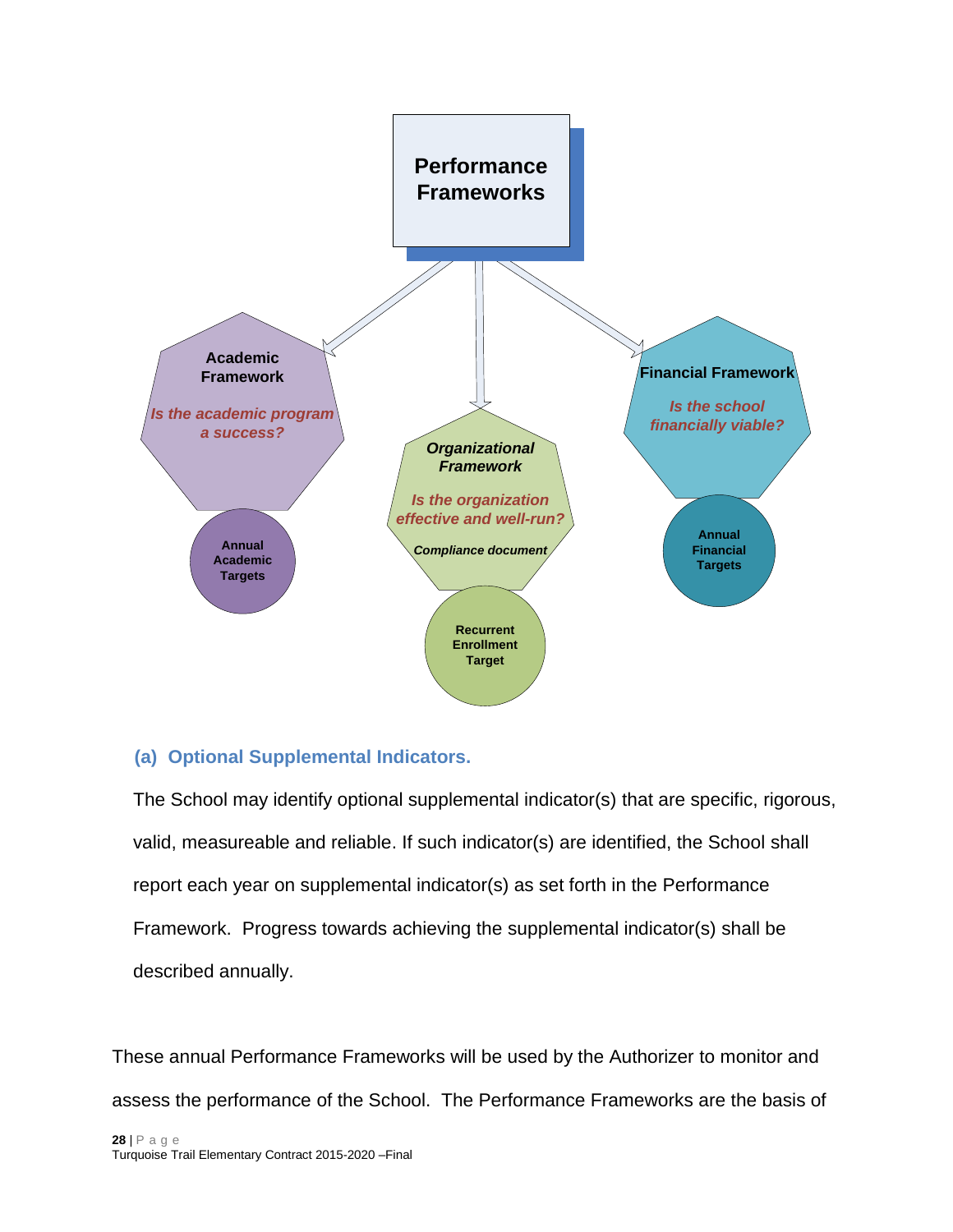the annual school review process, and the data and evidence resulting from the annual review ultimately will inform the Authorizer's renewal decision.

#### <span id="page-28-0"></span>**Section 5.02 Annual Performance Indicators.**

Each Performance Framework is set up to establish annual performance indicators and targets. For the annual performance indicators and targets, the Authorizer first shall approve a Performance Framework template to be used for the upcoming school year, after consultation with its schools. The Parties shall then complete the template with school-specific indicators for each year this Contract is in effect ("negotiated Performance Framework"). The annual negotiated Performance Framework and scorecards are compiled in Exhibit 3. The annual negotiated Performance Framework negotiated by the parties may include additional specific, rigorous, valid and reliable indicators to augment other evaluations of the School's performance. The annual negotiated Performance Framework established for each year of this Contract and scorecards resulting from a review of these annual School Specific Indicators shall be included in the Essential Documents as Exhibits 3.1, 3.2, 3.3, 3.4 and 3.5, as each document is created for each year of the Contract.

## <span id="page-28-1"></span>**Section 5.03 Progress on Performance Framework Indicators and Annual Performance indicators.**

The School shall make satisfactory progress towards the negotiated Performance Framework which includes Academic, Financial and Organizational Frameworks by meeting or exceeding the standard as set forth in the negotiated Performance Framework. If the Authorizer finds that the School is not making satisfactory progress toward any part or all of the annual negotiated Performance Framework or fiscal, overall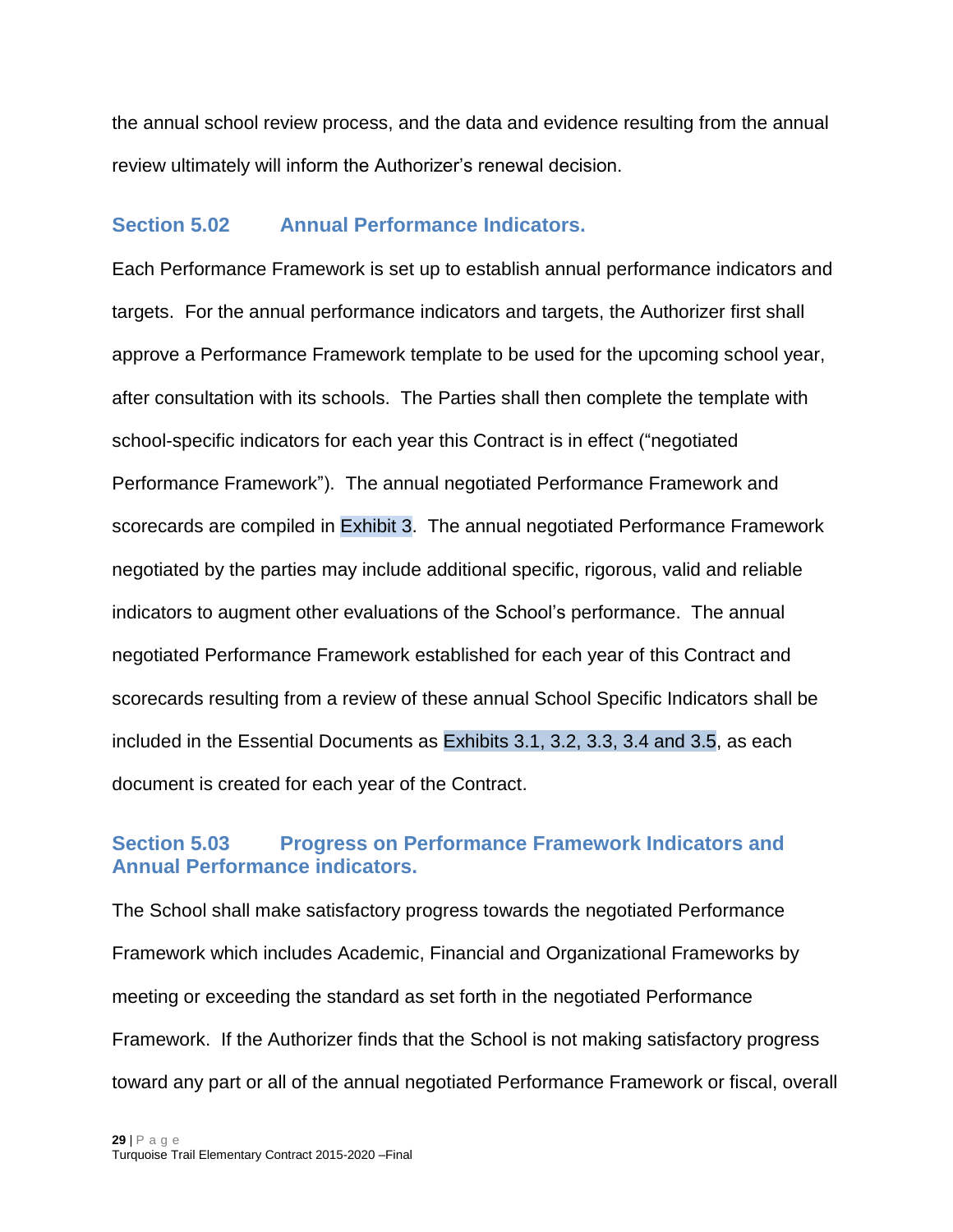governance and student performance and legal compliance<sup>xxx</sup>, the Authorizer may take such action as allowed by this Contract or by law, rule or regulation, including implementing an Improvement Plan, a Corrective Action Plan or charter revocation as set forth in this Contract or by law, rule or regulation.

The renewal of the School's charter shall be based substantially on the data collected regarding how the School is progressing towards the annual School Specific Indicators in the negotiated Performance Frameworks and compliance with the terms of this Contract. The Parties will negotiate how the School will show compliance with its annual Academic Indicators. The information from the annual Financial Framework will come from the annual School audit or any other applicable sources. Each annual Organizational Indicator outlines the evidence that the School may show the Authorizer to show compliance with that Indicator.

During the Annual Site Visit, the Authorizer designee(s) and School shall review annual School Specific Indicators established the previous school year. Subsequently, the Parties shall identify the annual School Specific Indicators for the next year considering and incorporating the general annual performance indicators set by the Authorizer for that year. The Parties may meet to negotiate changes if necessary.

#### <span id="page-29-0"></span>**Section 5.04 Terms Requiring Amendment.**

Any modification of the Performance Frameworks requires an amendment that must be agreed to and executed by both Parties. Each Party must vote on this amendment in an open public meeting prior to execution of the amendment. The School will submit the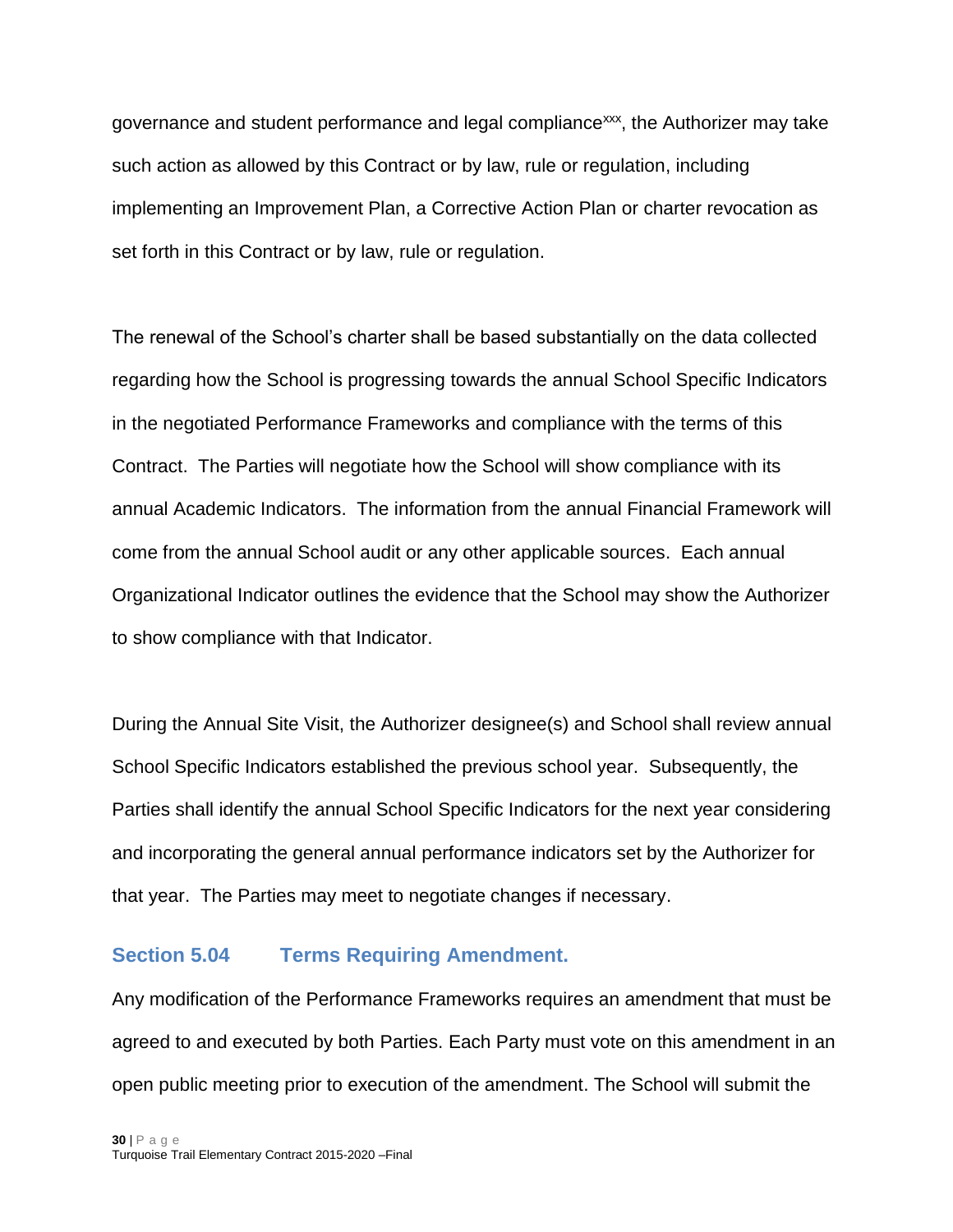<span id="page-30-0"></span>requested amendment to all entitled to notice in Section 2.02 and request that the Authorizer place the amendment on the agenda of the Authorizer for approval.

# **Article VI. Academic Performance Framework**

*Is the Academic program a success?*

# <span id="page-30-1"></span>**Section 6.01 Academic Annual Performance indicators.**

The annual negotiated Performance Framework includes three parts. One part is an Academic Framework. The Academic Framework looks at student performance.

Failure to meet the standard(s) set forth in an Academic Performance Indicator is not a "material violation" as defined in NMSA 1978, §22-8B-12(K)(1). Rather it may be deemed a failure "to meet or make substantial progress toward achievement of the department's minimum educational standards or student performance standards" (NMSA 1978, §22-8B-12(K)(2)) and may be assessed accordingly for purposes of nonrenewal or revocation.

#### <span id="page-30-2"></span>**Section 6.02 Disaggregation of Data.**

The Parties shall look at disaggregated data by student subgroup, including gender, race, poverty status, special education or gifted status, and English language learner status, in determining student performance. The Parties may obtain such information through reports prepared by the NMPED. To the extent that an annual performance indicator already reports disaggregated data by student subgroup, such as the A-F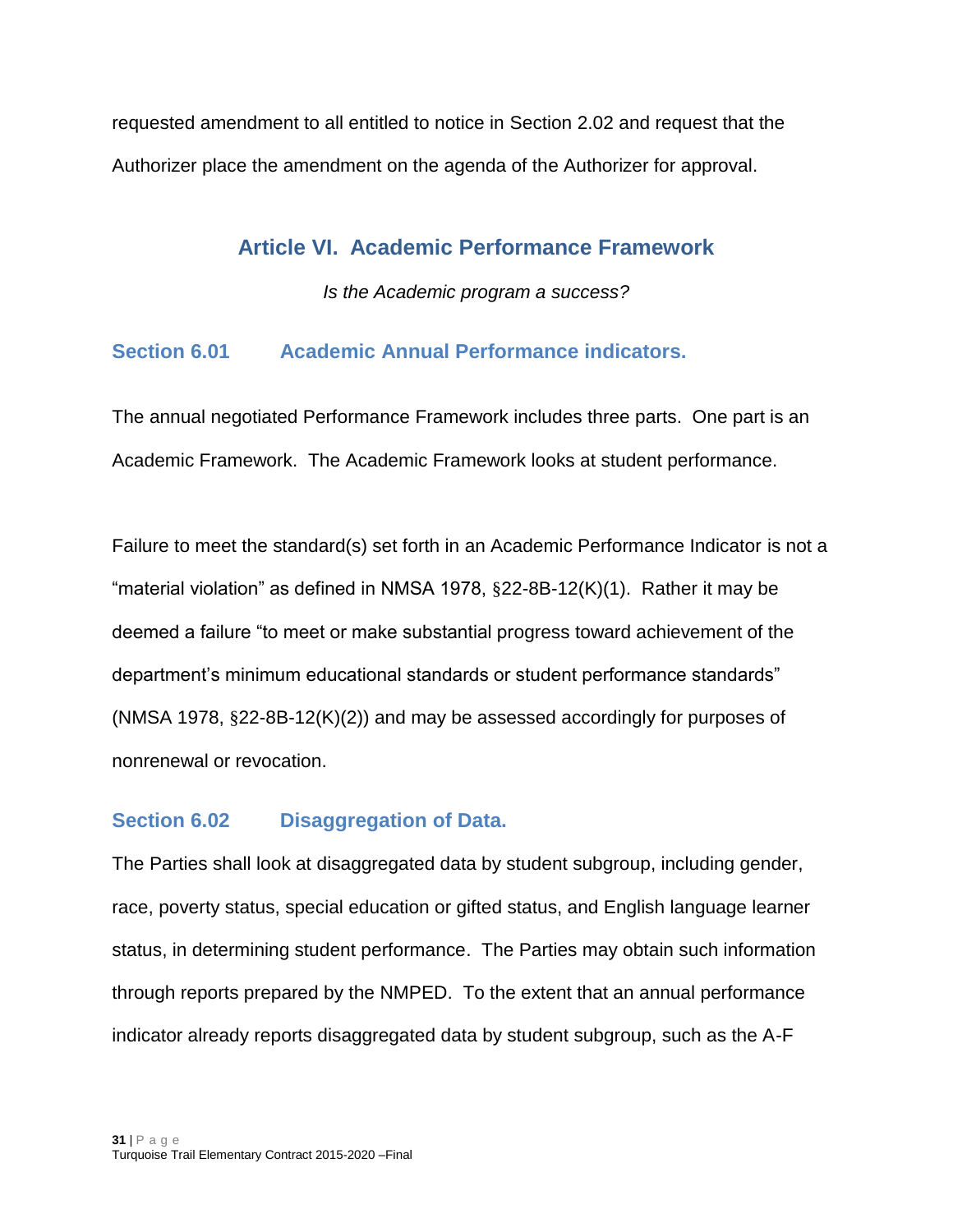<span id="page-31-0"></span>grading system, the Parties may use this report in their review rather than creating additional reports.

# **Article VII. Financial Performance Framework.**

# *Is the School financially viable?*

The annual negotiated Performance Framework includes three parts. One part is a Financial Framework. The Financial Framework looks at the financial viability of the School.

# **Article VIII. Organizational Framework.**

# *Is the organization effective and well run?*

<span id="page-31-1"></span>The annual negotiated Performance Framework includes three parts. One part is an Organizational Framework. The Organizational Framework is a compliance checklist that ensures that the School is responsive to the needs of its students, employees and School community, and also looks at recurrent enrollment. This framework looks at organizational, overarching processes established by the School to ensure efficient operations by the School and compliance with applicable laws.

The following is a general description of the Organizational Framework areas of focus.

## <span id="page-31-2"></span>**Section 8.01 Organizational Framework, Education Program 1.a.** *Is the school implementing the Material Terms of the Charter as defined in this section?*

Organizational Framework Question 1.a. Description. The School shall demonstrate evidence of achieving the Material Terms of the Charter in all respects.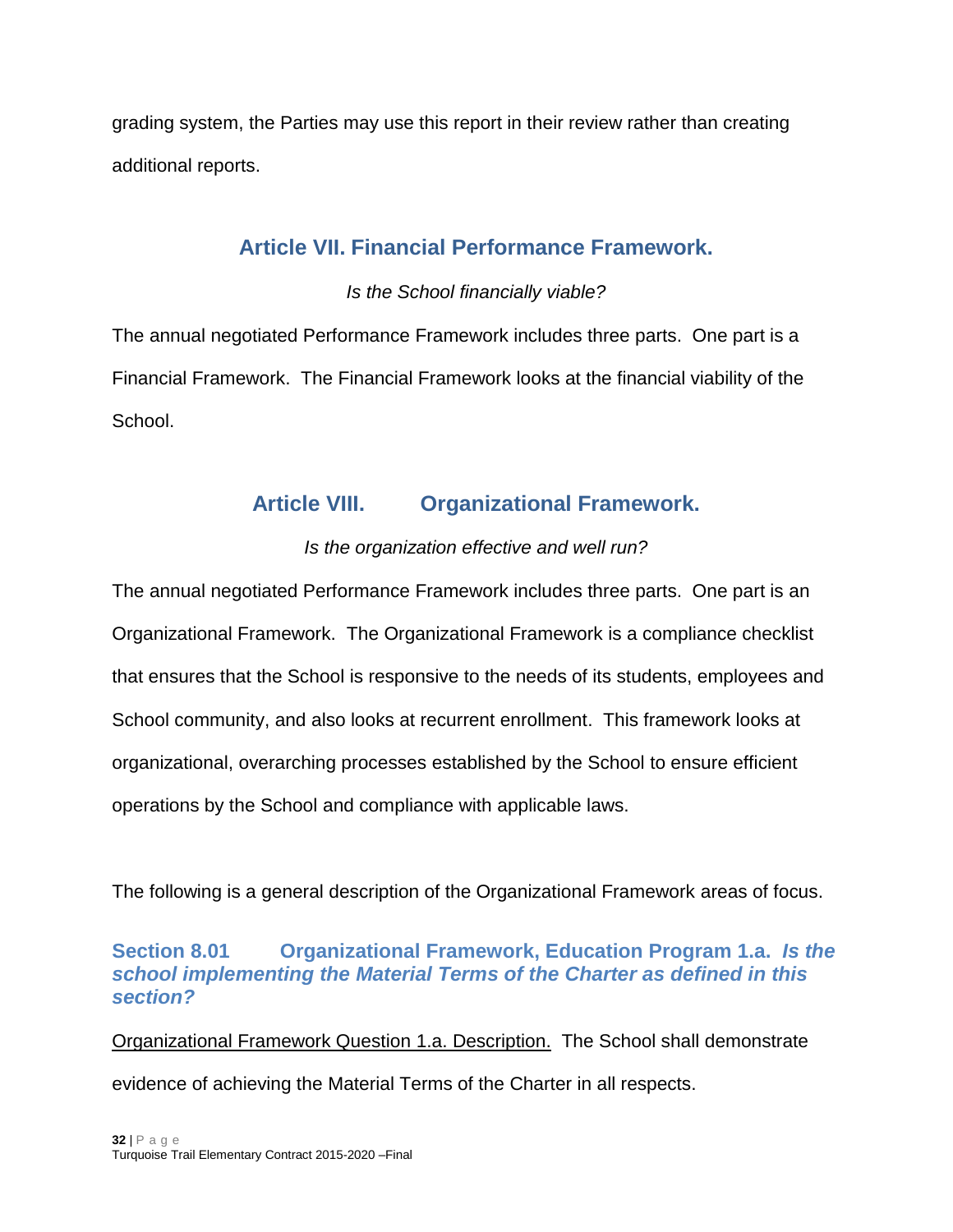#### <span id="page-32-0"></span>**(a) Material Terms of the Charter.**

The Parties agree that the following are the "Material Terms" of the approved Charter:

# *(i) Operational Structure*

| Length of school day     | 4 days a week: 7 hours            |  |
|--------------------------|-----------------------------------|--|
|                          | 1 day a week: 5 hours, 10 minutes |  |
| Length of school year    | 176 days                          |  |
| Enrollment cap           | 475 in K-6                        |  |
| Authorized school grades | Pre-K to 6                        |  |
| Partner                  | none                              |  |
| Management company       | none                              |  |

#### *(ii) School Mission*

The School's mission statement is as follows:

**Vision:** Turquoise Trail Charter School serves a diverse community of Pre-K through 6th grade students and families in a safe and supportive environment fostering communication, collaboration, critical thinking, and creativity. Students are empowered through a student-centered learning approach. Teaching and learning are research-based, data-driven, and relevant to diverse student needs and interests.

**Mission:** The School will be a high-achieving student-centered learning school preparing students academically and socially for lifelong success.

The School shall report each year on implementation of its mission as set forth in the

mission specific indicator(s) as set forth in the Performance Framework, Academic

Framework. Progress toward achieving the School's Mission shall be described

annually.

#### *(iii) Educational Program of the School*

The School is premised on student-centered practices which emphasize personalization; high expectations, hands-on and group learning experiences, teaching of 21st century skills, performance-based assessments; and opportunities for educators to reflect on their practice and develop their craft as well as shared leadership among teachers, staff, administrators, and parents.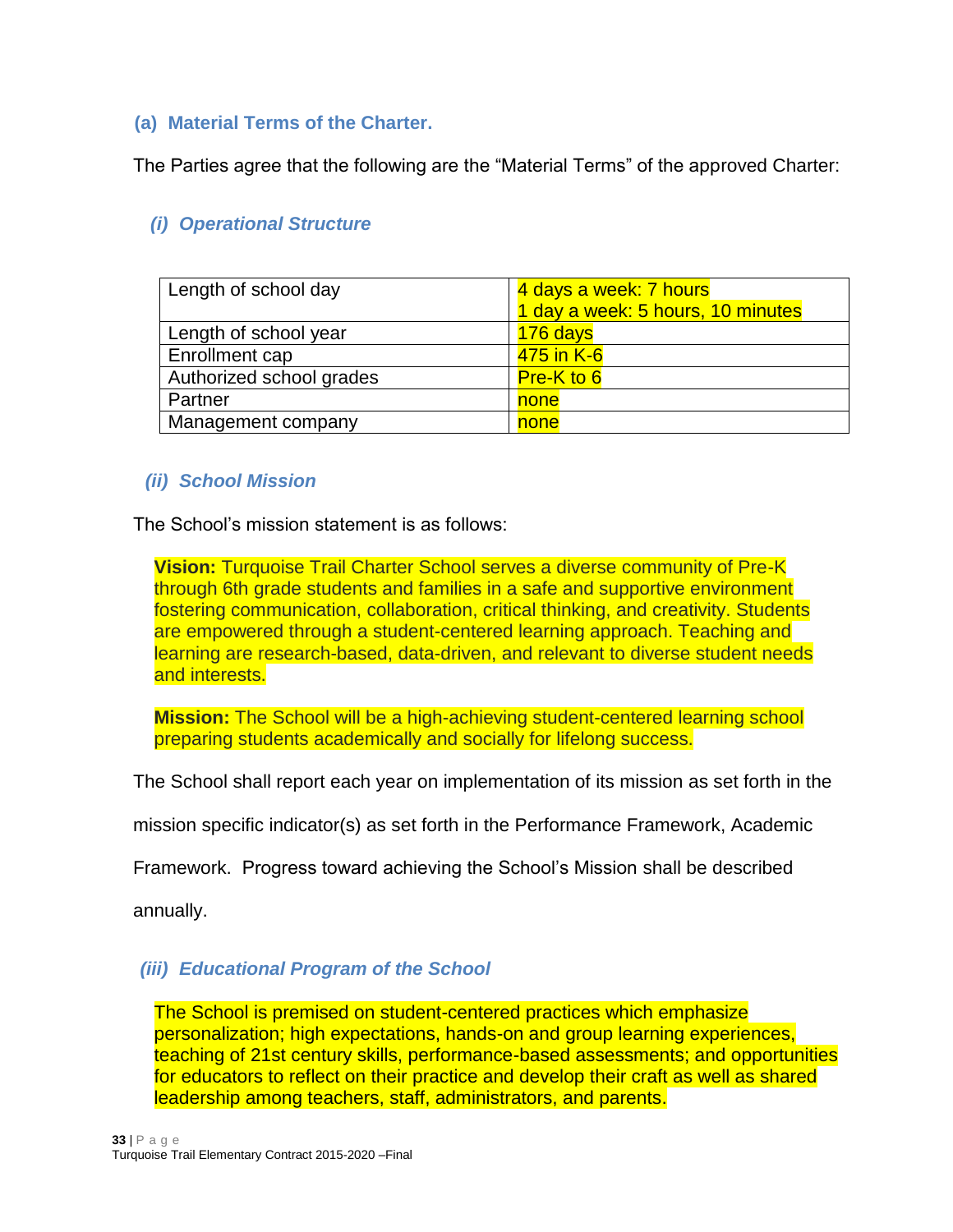Schools that incorporate these key features of student-centered practice are more likely to develop students that have transferrable academic skills; feel a sense of purpose and connection to school; as well as graduate, attend, and persist in college at rates that exceed their district and state averages.

#### *(iv) Student – Focused Term(s).*

The School holds an annual Culture Fair in the spring. Since the School's last charter renewal, this event has been adapted to include an environmental focus. Each classroom participates in the study of a culture and its surrounding natural environment. Based on their research, the class presents informational displays, projects, art, music, food, and/or hands-on activities for the School community.

Grade-level standards in reading, writing, science, and social studies are addressed through these projects.

Teachers create grade-level appropriate rubrics to evaluate student work. Classes presented cultural/environmental projects such as: the Brazilian rainforest; the Inuit of the Arctic; the monarch butterfly migration to Mexico; a Three Sisters garden (Native American culture); the Santa Fe watershed; and ancient China, Egypt, and Greece.

Turquoise Trail Charter School has a strong commitment to its fine arts program. The core of the program consists of weekly standards-based classes in music and visual arts for all students in kindergarten through 6th grade. The program continues to evolve through curriculum development, arts integration opportunities, after-school clubs, special projects, performances, and exhibitions.

#### *(v) Teacher – Focused Term(s).*

The School has a commitment to full use of Title II funds for professional development.

#### Key areas of PD for 2015-2016:

- Lucy Calkins/Columbia Teachers College Reading & Writing Project workshop
- **•** GLAD training
- CES Coalition of Essential Schools
- Integrating technology into instruction (ISTE standards)

#### *(vi) Parent – Focused Term(s).*

The School has a commitment to involvement of parents, full participation in academic goals and helping to provide extracurricular programs.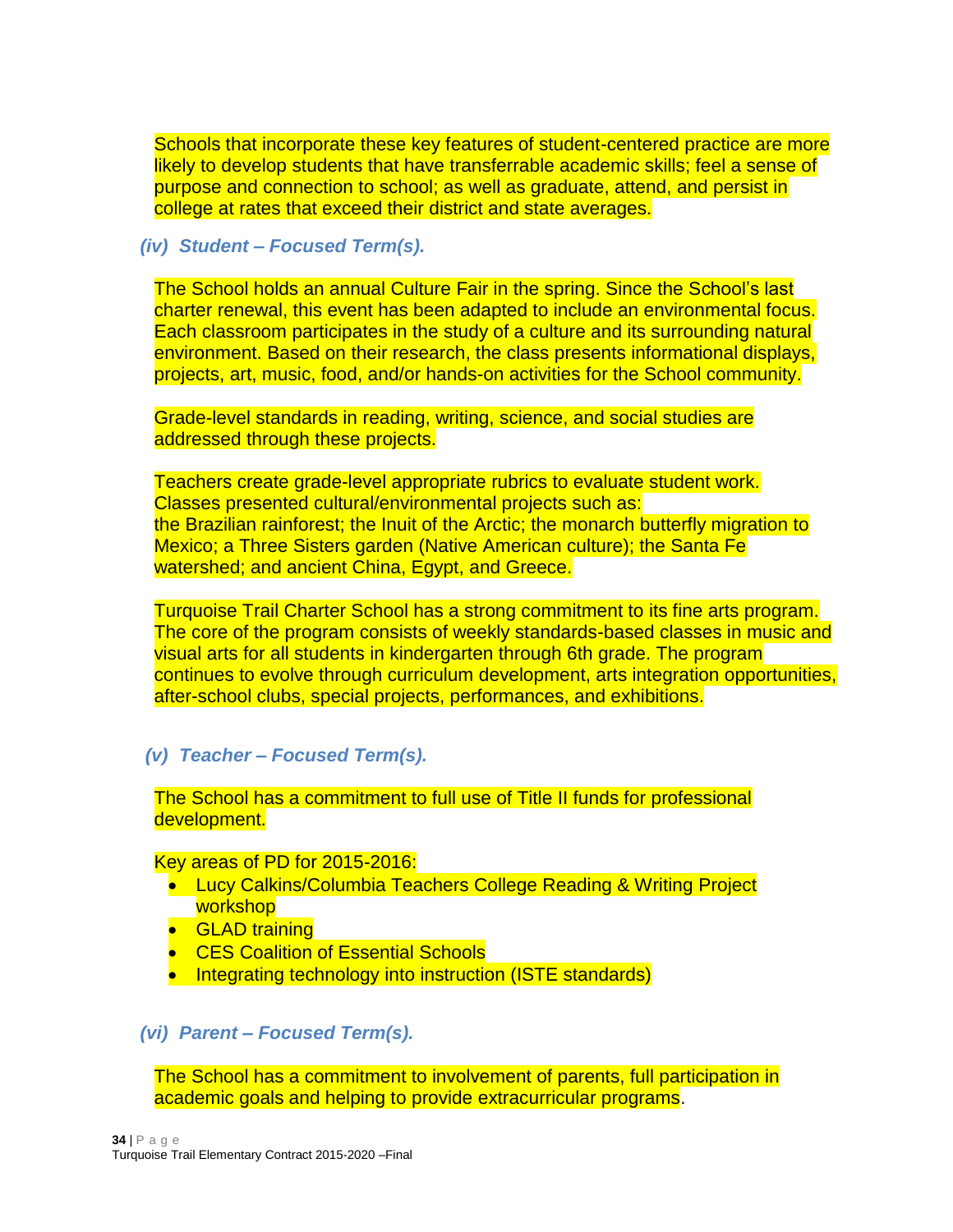#### *(vii) Governance Structure.*

The Parties agree that the following are key provisions regarding the School's

governance structure.

The Governance Council is a self-perpetuating board with terms. The board has a minimum of 7 voting members, 2 non-voting faculty representatives and Business Manager and Head Administrator as ex-officio members.

The board has several committees including:

- Head Administrator's evaluation committee
- Nominating committee

#### *(viii) Total Student Enrollment.*

As set forth above, the School is authorized to enroll the following:

#### 475

The School shall provide instruction to students in such grades and subject to approved caps in each year of operation<sup>xxxi</sup>. The School may make modifications as to the number of students in any particular grade, and number of students within a class to accommodate staffing decisions that are consistent with the School's programmatic needs, and attrition patterns. However, the School shall not increase the number of grades or the total number of students proposed to be served in each grade without an amendment to this contract or waiver of grade cap provision<sup>xxxii</sup>.

If the School seeks to amend enrollment or grades served, the School must, among other things, demonstrate that such changes in enrollment/grades served do not adversely compromise the fiscal and educational program of the School.

*(ix) Intent to Provide Educational Services.*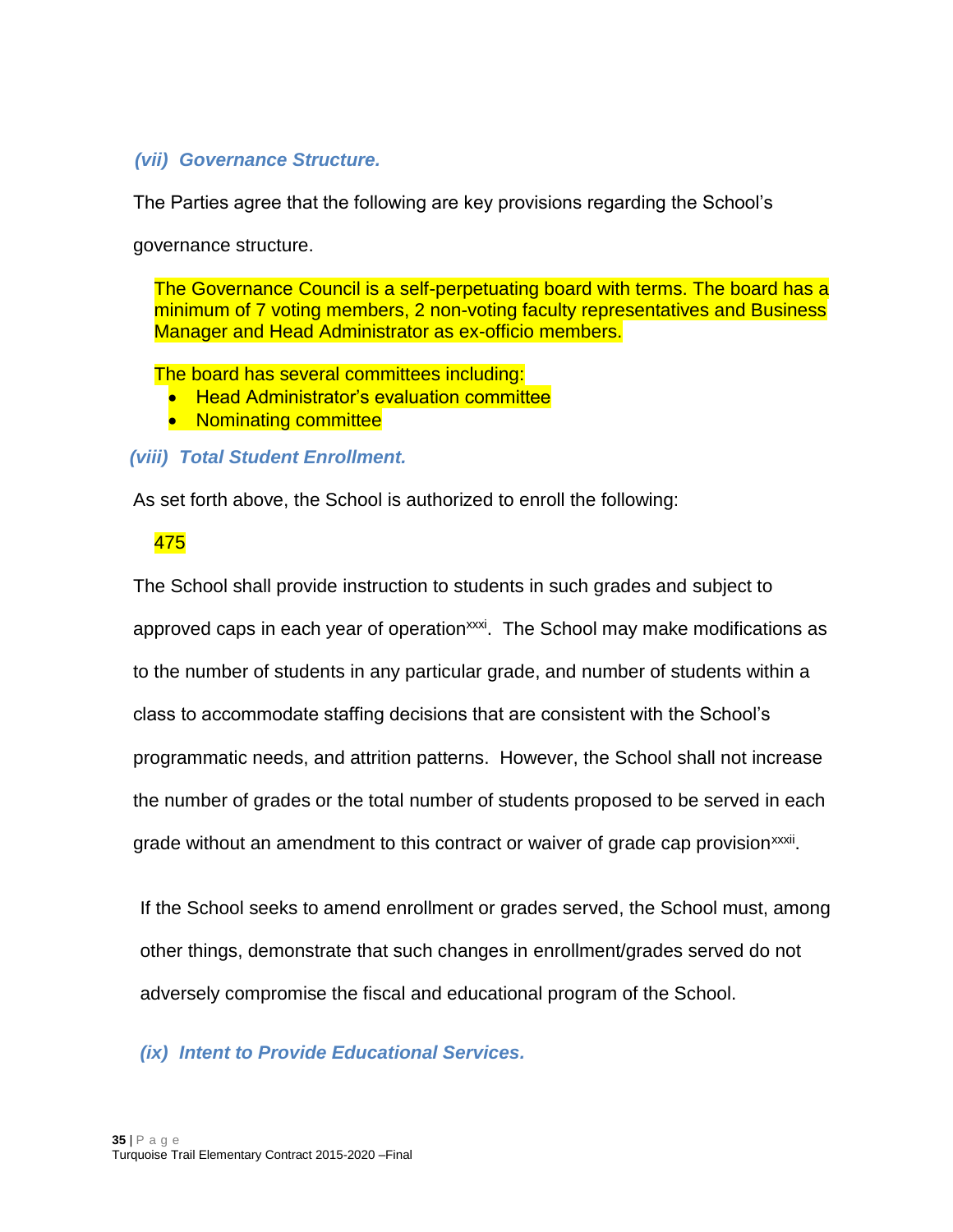The School represents to the Authorizer that based upon its mission and school goals, it intends to provide educational services including delivery of instruction in the following described general geographic area:

| County(ies): | Santa Fe |
|--------------|----------|
| City(ies):   | Santa Fe |

# *(x) Facility.*

[X] *For Schools with a Set Location.* The Charter School's primary location is:

13A San Marcos Loop, Santa Fe, NM 87508

Physical Address). The facility meets all applicable facility requirements of State and Federal law.

[<sup>1</sup>] *For School Anticipating Changing Locations.* The School is in the process of identifying a new location at

The School acknowledges that the new facility must meet all applicable health and safety requirements prior to the School relocating to the new location. The Authorizer approves this location contingent upon the School providing the Authorizer with evidence of compliance with applicable law, including NMSA 22-8B-4.2(C).

# *(xi) Facilities Occupancy Requirement.*

The School acknowledges that its facility must meet all educational occupancy

standards required by applicable New Mexico Construction Codes<sup>xxxiii</sup>. The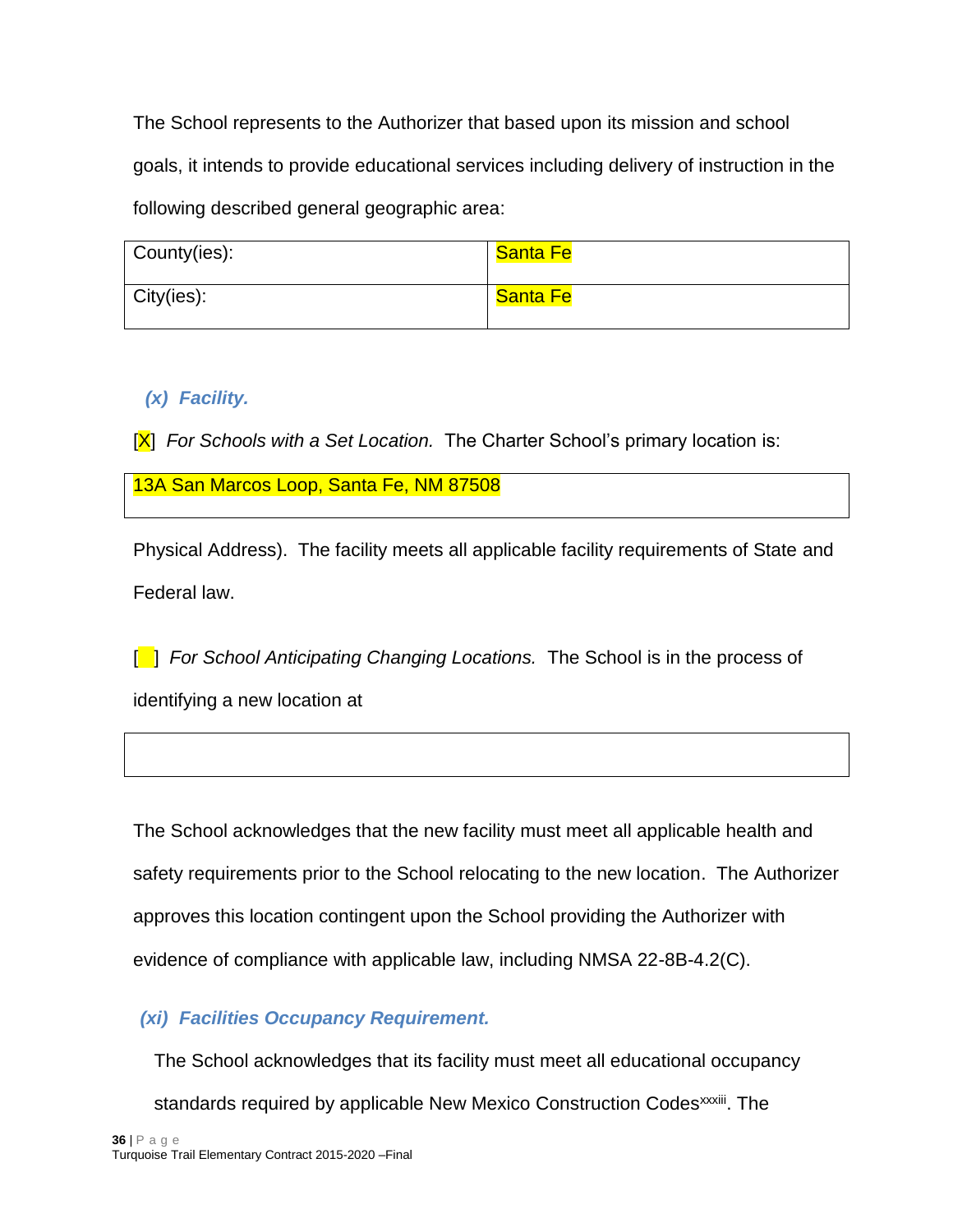School's facilities shall be certified for occupancy as a public school prior to commencing operations in the new building, including the approval of the director or designee of the New Mexico Public Schools Facilities Authority ("PSFA")<sup>xxxiv</sup>. The School further acknowledges that if it is renewed on or after July 1, 2015, that its facilities must meet the requirements as set forth in Subsection D of Section 22-8B-4.2 NMSA 1978 (2011).

The School shall comply with all state and federal health and safety requirements applicable to public schools, including those health and safety codes relating to educational building occupancy.

#### *(xii) New Mexico Condition Index.*

The School acknowledges that it may not open or relocate to a facility after opening unless:

A**.** the facility receives a condition rating equal to or better than the average condition for all New Mexico public schools as determined by the Public Schools Facility Authority (PSFA) for that year, or

B. the School demonstrates within 18 (eighteen) months of occupancy or relocation of the School, the way in which the facility will achieve a rating equal to or better than the average New Mexico condition index<sup>xxxv</sup>.

# *(xiii) Facilities Funding.*

The School is eligible for state capital outlay dollars to the extent provided for in the Public School Capital Outlay Act<sup>xxxvi</sup>; the Public School Capital Improvements Act<sup>xxxvii</sup>; the Public School Buildings Act<sup>xxxviii</sup>; and any other applicable law.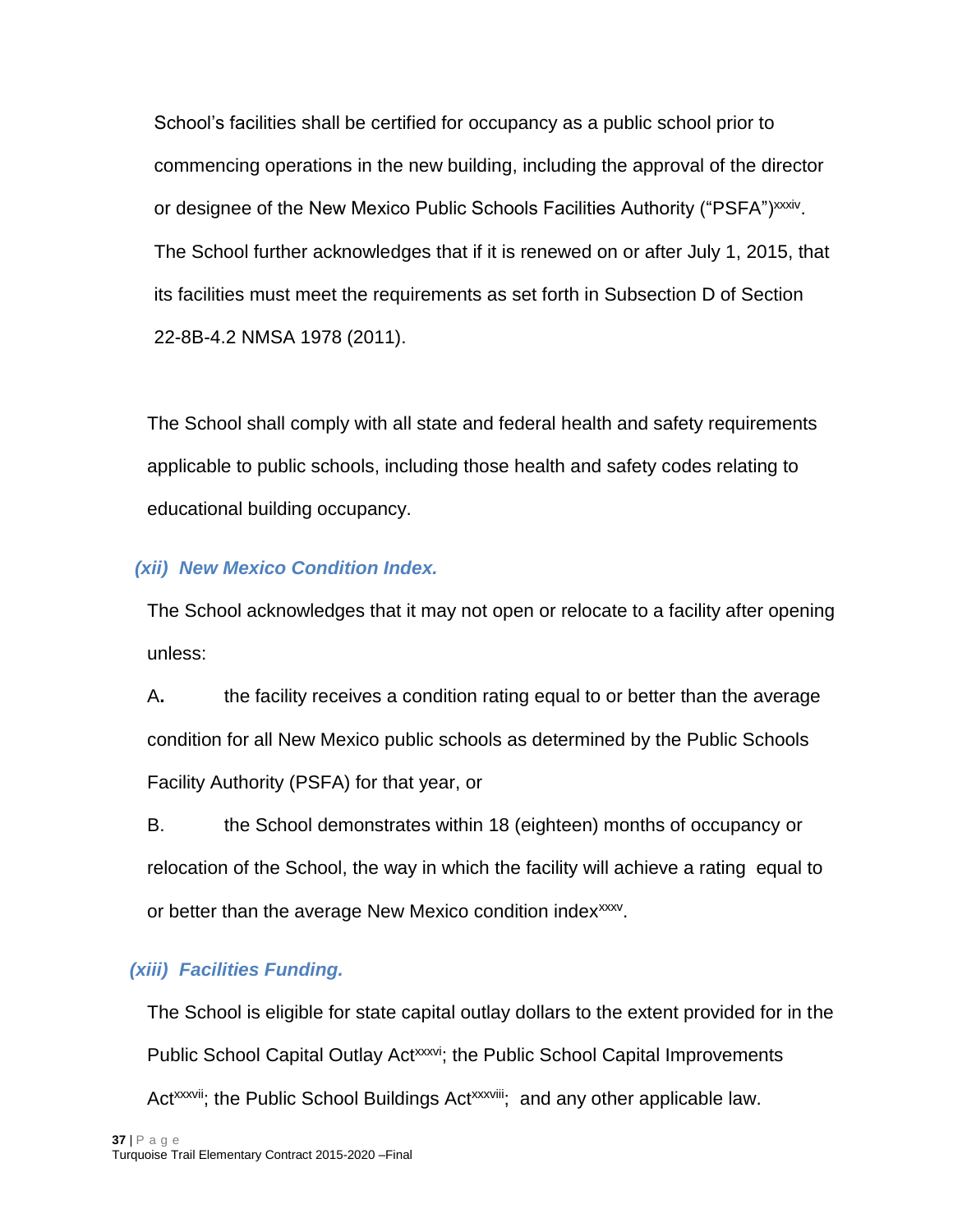#### *(xiv) Lease Purchase Agreement.*

The School acknowledges that it may not enter into a Public School Lease Purchase Agreement<sup>xxxix</sup> without prior approval of the NMPED.

#### *(xv) Multiple Facilities.*

With the approval of the Authorizer, the School may maintain separate facilities at two or more locations. The School acknowledges that the separate facilities shall be treated together as only one school for purposes of calculating program units pursuant to the Public School Finance Act.

## *(xvi) Food Service.*

According to the Charter, the School

[X] will provide the following food services: **breakfast and lunch** food services shall be provided in a manner that is in compliance with applicable federal and state laws regarding public school food programs.

OR

 $\lceil \cdot \rceil$  will not provide food services.

OR

 $[X]$  will provide free and reduced breakfast under the Free School Breakfast Program. Food services shall be provided in a manner that is in compliance with applicable laws regarding public school food programs.

AND/OR

 $\begin{bmatrix} 1 \end{bmatrix}$  will provide free and reduced lunch. Food services shall be provided in a manner that is in compliance with applicable laws regarding public school food programs.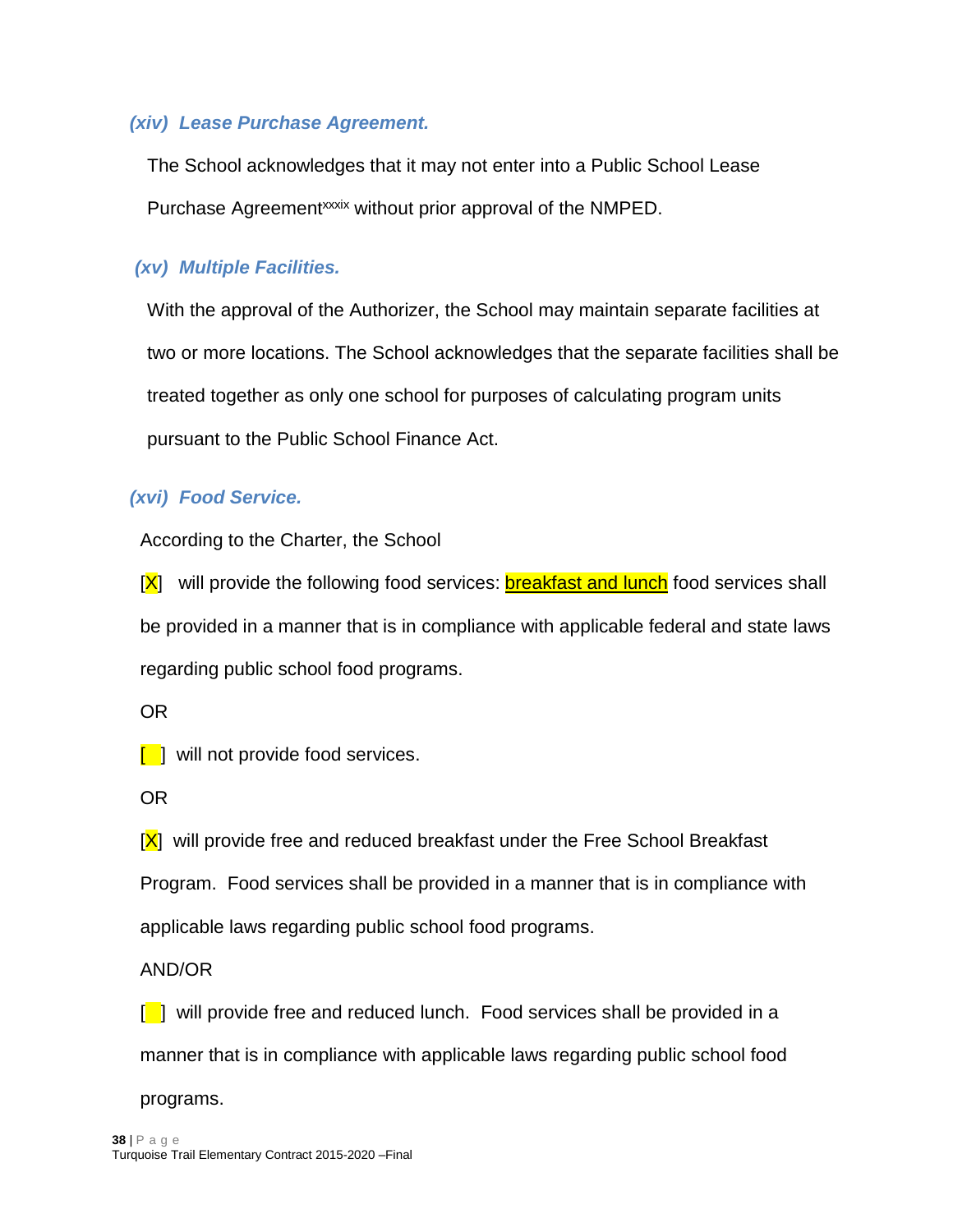#### *(xvii) Transportation.*

[X] The School has agreed to provide student to-and-from transportation<sup>xl</sup>.

OR

[ ]The School, in accordance with the Act, does not provide student to-and-from transportation. The School may contract with qualified transportation providers for special events. The School will ensure that students with disabilities shall comply with their qualified IEP or Section 504 plan related to transportation.

## <span id="page-38-0"></span>*Section 8.02* **Organizational Framework, Education Program 1.b.** *Is the school complying with applicable educational requirements?*

Organizational Framework Question 1.b. Description. Unless waived, the School shall demonstrate compliance with applicable laws, rules, and regulations relating to education requirements such as instructional days, graduation and promotion requirements; content standards, state assessments and implementing mandated programming associated with state or federal funding.

## <span id="page-38-1"></span>*Section 8.03* **Operational Framework, Students and Employees, 1.c.** *Is the School protecting the rights of all students?*

Organizational Framework Question 1.c. Description. The School shall demonstrate compliance with applicable laws, rules, and regulations relating to the rights of students, including policies related to admissions, lottery, recruitment and enrollment; adherence to due process protections; and development and adherence to student discipline policies.

<span id="page-38-2"></span>The School shall also comply with the following additional terms and conditions:

**(a) Non-discrimination.**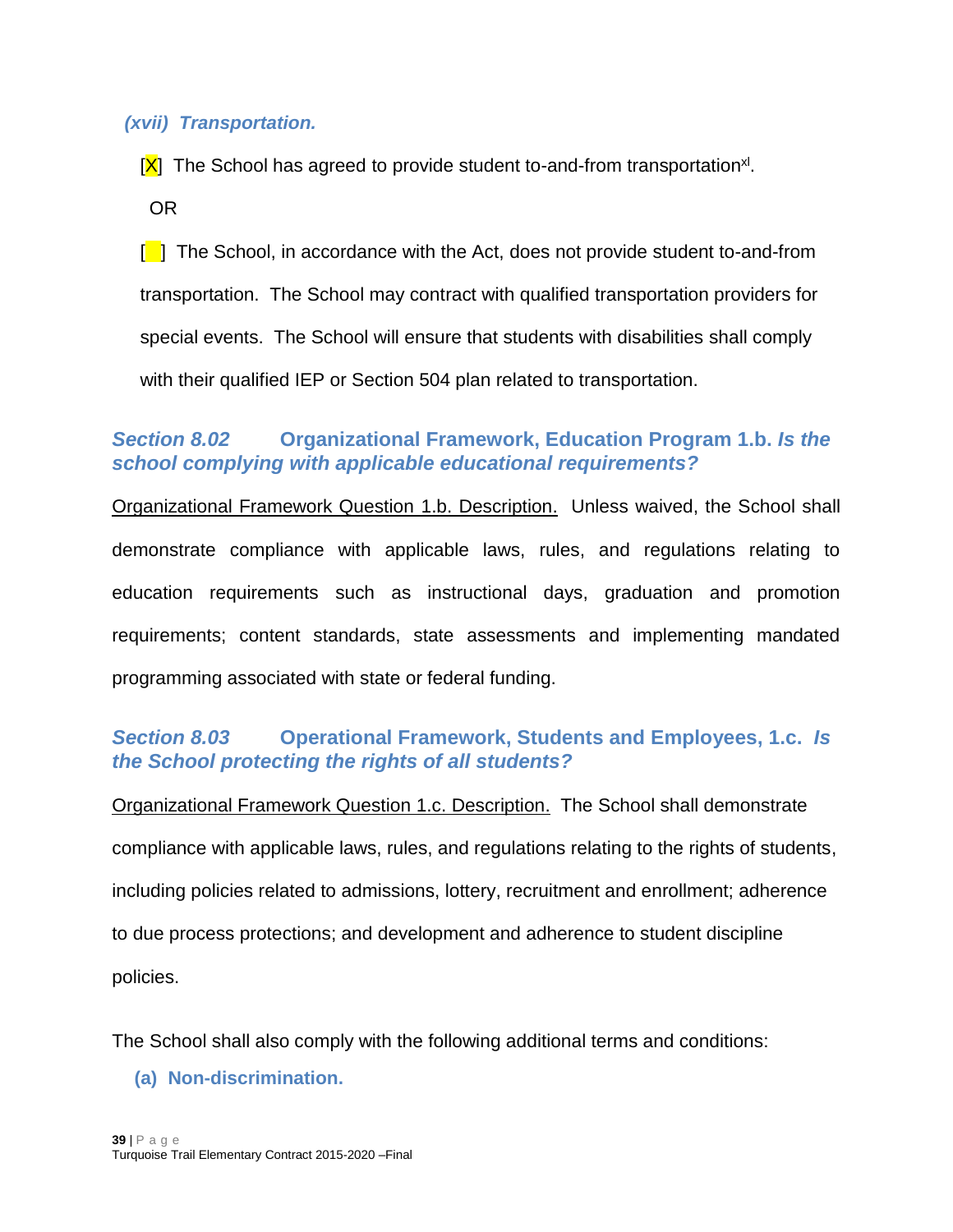The School is subject to all federal and state laws and constitutional provisions prohibiting discrimination on the basis of disability, physical or mental handicap, serious medical condition, race, creed, color, sex, gender identity, sexual orientation, spousal affiliation, national origin, religion, ancestry or need for special education services. The School shall be a nonsectarian, nonreligious and non-home-based public school<sup>xli</sup>.

Student recruitment and enrollment decisions shall be made in a nondiscriminatory manner and without regard to race, color, creed, national origin, sex, marital status, religion, ancestry, disability, or need for special education services<sup>xlii</sup>.

#### <span id="page-39-0"></span>**(b) Enrollment and admission processes and procedure.**

The School must establish and post enrollment and admissions process and procedures which comply with applicable law. The School may not charge tuition or have other admissions requirements, except as otherwise provided in the Public School Code<sup>xliii</sup>.

#### <span id="page-39-1"></span>**(c) Lottery.**

Unless otherwise exempted in the Public School Code, if more students apply than can be admitted based on the School's enrollment cap, admission decisions will be made by a lottery process<sup>xliv</sup>. The School shall adopt in advance the enrollment procedure for vacancies that occur during the school year that complies with applicable law.

#### <span id="page-39-2"></span>**(d) Continuing Enrollment.**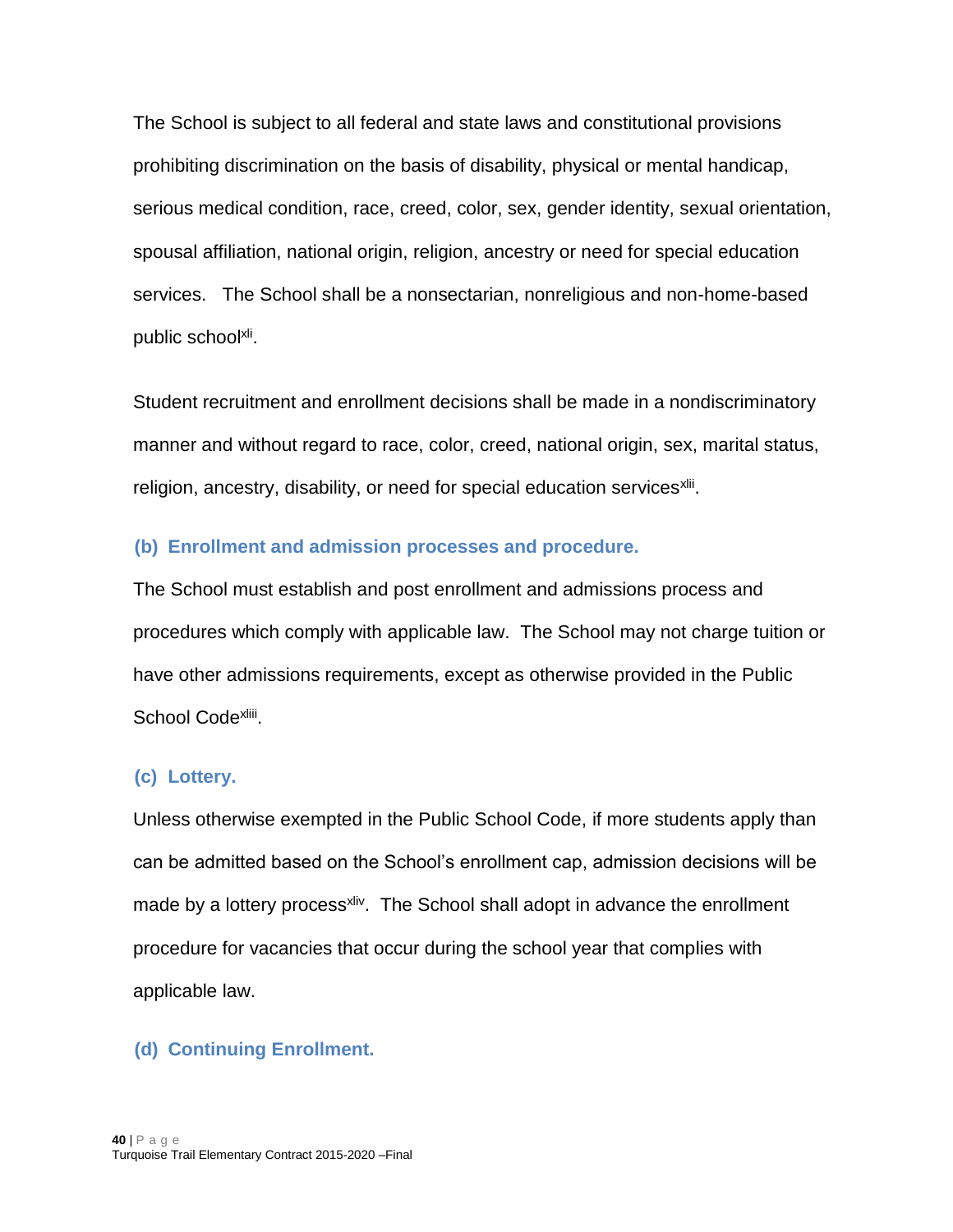Students who enroll in the School shall remain enrolled in the School through the highest grade served by the School, unless there is a voluntary withdrawal, mandatory withdrawal pursuant to the New Mexico Public School Finance Act, expulsion, graduation, court-ordered placement, IEP team placement, or other applicable laws.

#### <span id="page-40-0"></span>**(e) Suspension or Expulsion.**

A student who is long-term suspended or expelled from the School shall be deemed to be suspended or expelled from the school district in which the student resides<sup>xlv</sup>. A student who is suspended from a school district may also be considered suspended or expelled from the School located within the geographic boundary of that district. The School shall develop its own enrollment policies for enrolling students who have been suspended or expelled from another charter school or a school district.

## <span id="page-40-1"></span>**Section 8.04 Organizational Framework, Education Program 1.d.** *Is the School protecting the rights of students with special needs***?**

Organizational Framework Question 1.d. Description. The School shall demonstrate compliance with applicable laws, rules, and regulations, including the Individuals with Disabilities Education Act, Section 504 of the Rehabilitation Act of 1973, the Americans with Disabilities Act, and laws relevant to gifted children, relating to identification and referral of those suspected of having a disability or intellectual ability and providing services for students with identified needs**.**

The School shall also comply with the following additional terms and conditions:

#### <span id="page-40-2"></span>**(a) Special Populations.**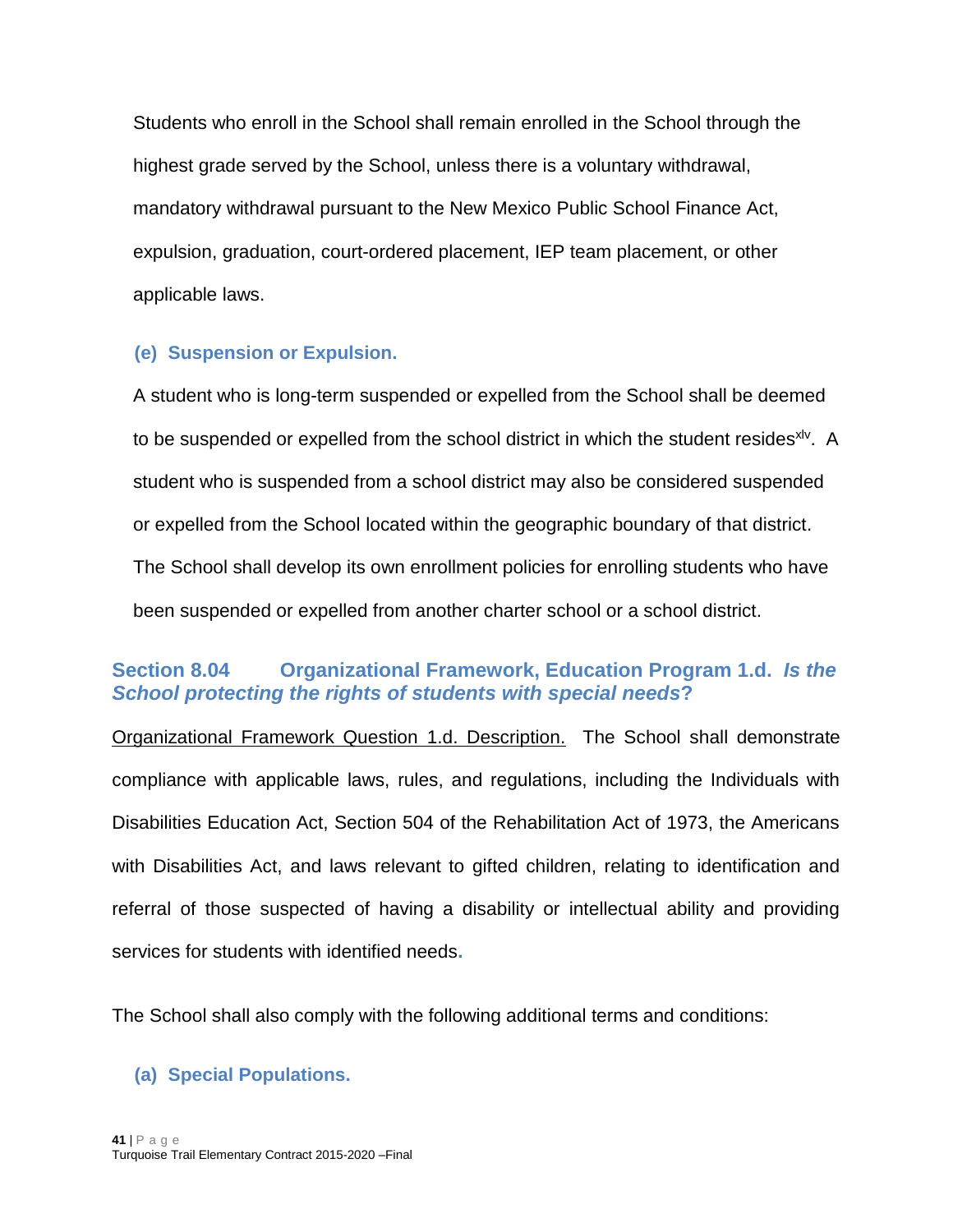The School is responsible for identifying, evaluating, and offering a free appropriate public education to all eligible children who are accepted for enrollment in the School.

## <span id="page-41-0"></span>**(b) Enrollment of Students with Disabilities.**

To ensure that the needs of students with a disability are met, the following procedures must be followed:

## *(i) Documents.*

Following the application deadline and upon completing the lottery if required, the School shall request from relevant school district and/or the student a copy of the most recent Individualized Education Program (IEP) or Section 504 Accommodations Plan, if any.

# *(ii) Implementing the IEP.*

Admission of applicants with an IEP or Section 504 Accommodations Plan must be in compliance with state and federal requirements and procedures concerning the education of students with disabilities or intellectual ability. Every student who is admitted to the School with an IEP or Section 504 Accommodations Plan from his/her previous school must receive services as reflected in the IEP or 504 plan unless modified.

# <span id="page-41-1"></span>**(c) Response to Intervention.**

The School must fully implement the State's Response to Intervention (RtI) Framework known as the *Three-Tier Model of Student Interventionxlvi*. This framework serves as the overarching structure for how K–12 public schools in New Mexico organize instruction to all students, and provides procedures for early assistance and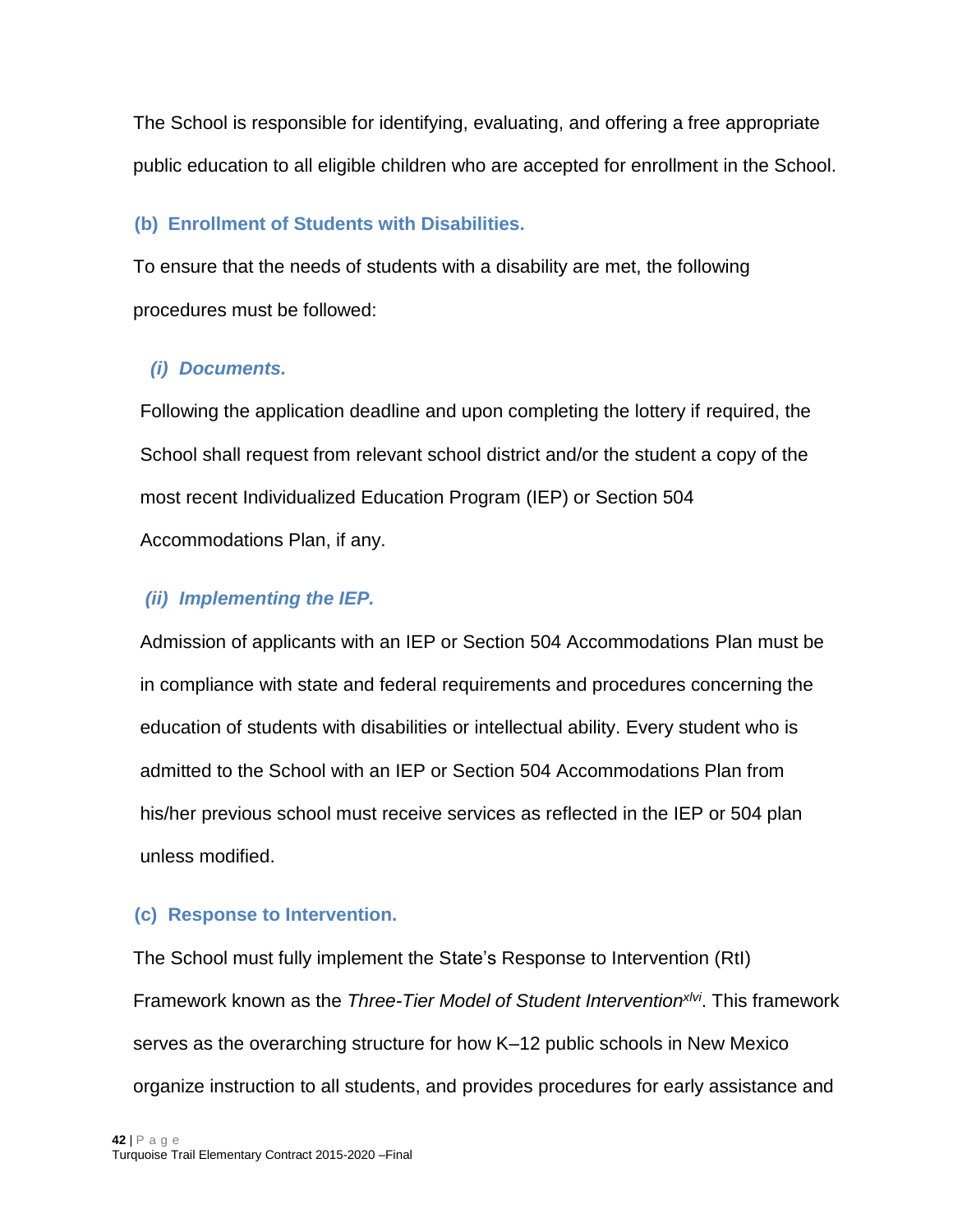intervention to students who are experiencing academic and/or behavioral challenges, or who need opportunities for advanced learning. The RtI Framework includes the Student Assistance Team process which supplements regular education functions, conducts evaluations and develops accommodation plans under Section 504, develops individual student academic improvement plans<sup>xivii</sup>, and receives and analyzes evaluation requests for special education and gifted education services.

# <span id="page-42-0"></span>**Section 8.05 Organizational Framework, Education Program 1.e.** *Is the School protecting the rights of English Language Learner (ELL) students?*

Organizational Framework Question 1.e. Description. The School shall demonstrate compliance with applicable laws, rules, and regulations, including Title III of the Elementary and Secondary Education Act, relating to English Language Learner requirements.

# <span id="page-42-1"></span>*Section 8.06* **Organizational Framework, Education Program 1.f.** *Is the School complying with compulsory attendance laws?*

Organizational Framework Question 1.f. Description. The School shall demonstrate compliance with applicable laws, rules, and regulations relating to compulsory school attendance.

# <span id="page-42-2"></span>*Section 8.07* **Organizational Framework, Education Program 1.g.** *Is the School complying with the annual recurrent enrollment target?*

The School shall comply with the annual recurrent enrollment target set by the

Authorizer.

<span id="page-42-3"></span>**Section 8.08 Organizational Framework, Financial Management and Oversight 2.a.** *Is the School meeting financial reporting and compliance requirements***?**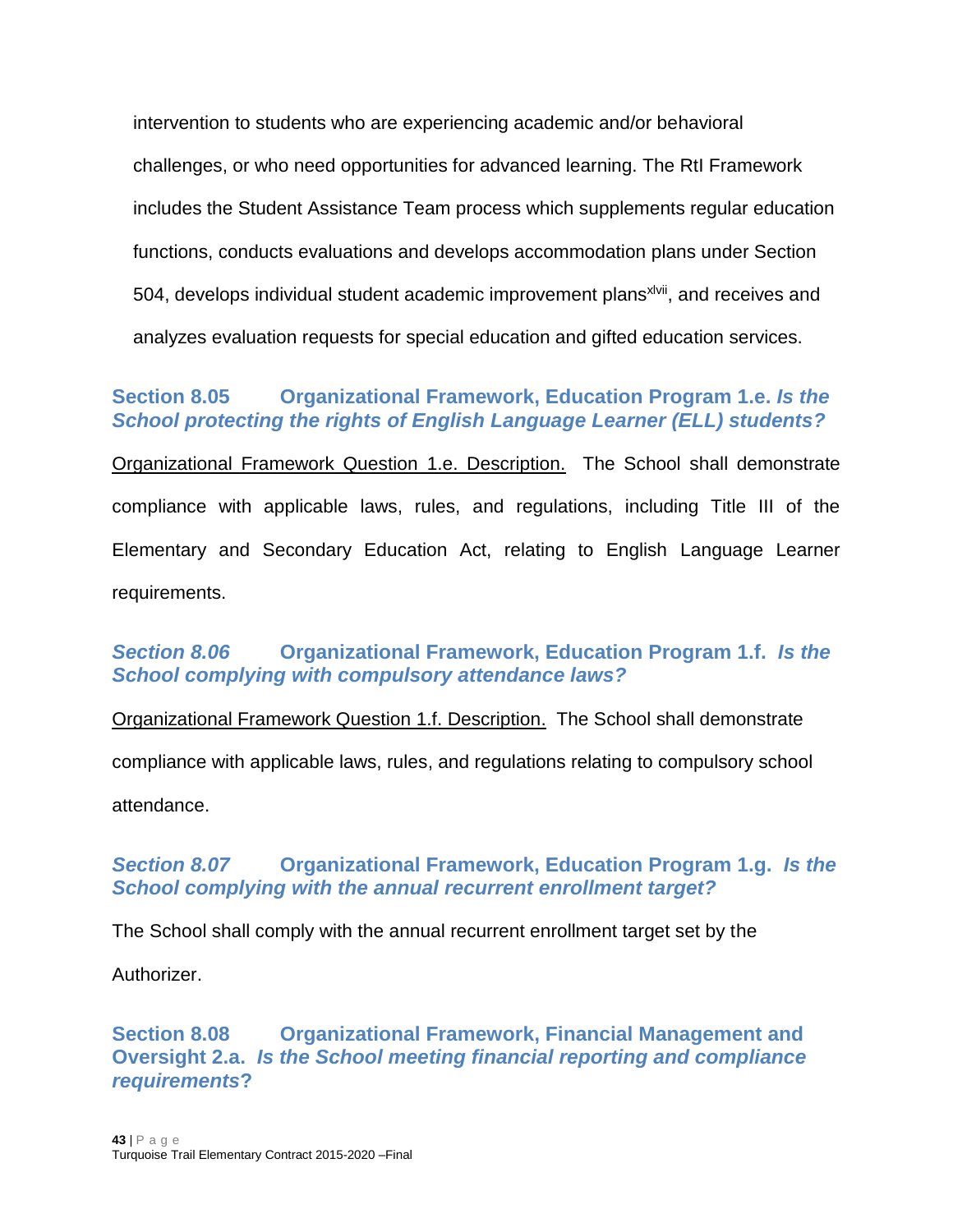Organizational Framework Question 2.a. Description. The School shall demonstrate complete and timely compliance with applicable laws, rules, and regulations relating to sound financial principles<sup>xiviii</sup> and financial reporting requirements, including compliance with the New Mexico Procurement Code.

<span id="page-43-0"></span>The School shall also comply with the following additional terms and conditions:

# **(a) Au**t**horizer Notification.**

The School shall notify the authorizer or its designee(s) and appropriate authorities in the following situations:

- A. All complaints filed against the School by governmental entities alleging violations of state, federal or local violations of law, regulation or rule, (e.g. building-code violations, environmental or health code violations, state-level IDEA special education complaints or due process hearings, Section 504 grievances, Title I of the Elementary and Secondary Education Act complaints);
- B. The conviction of any members of the School's governing body or staff for a crime punishable as a felony, or misdemeanor involving moral turpitude, or determination of inappropriate contact<sup>xlix</sup> related to that person's responsibilities to the School; or for any crime related to the misappropriation of school funds or theft of school property; or
- C. A finding by an internal or independent auditor or investigator of misappropriation of the School's public funds by any member of the School's governing body, employee, volunteer, contractor, or other individuals.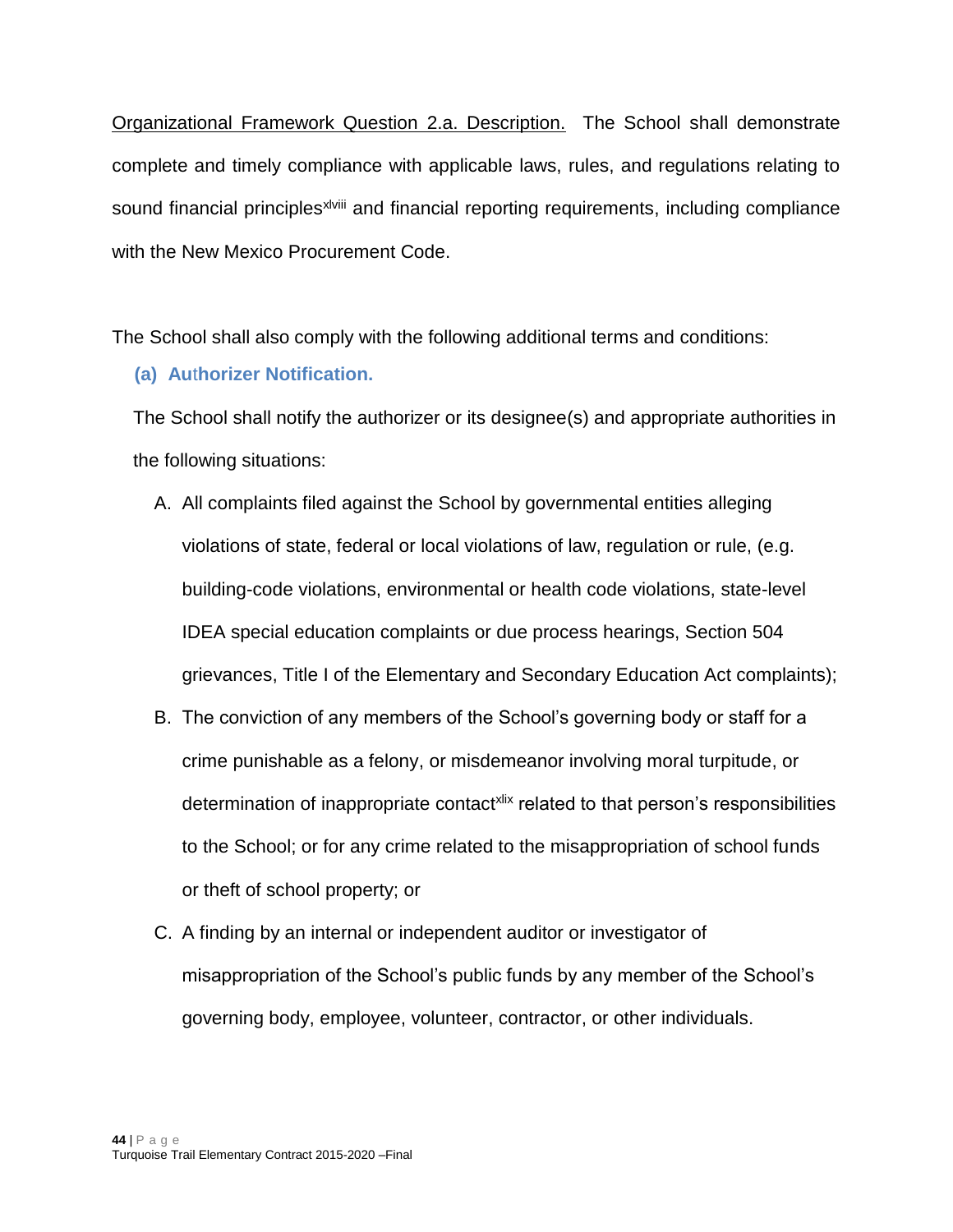Notice shall be provided within a reasonable period of time under the circumstances.

The Parties may then take such steps as reasonably necessary, and as consistent

with their adopted policies, to address these issues.

# <span id="page-44-0"></span>**(b) Operational Reporting.**

The School shall provide the following reports to the Authorizer:

#### Documentation to support the Site Visit report

The Authorizer may require additional reporting as a part of an Improvement Plan or

Corrective Action Plan.

# <span id="page-44-1"></span>*Section 8.09* **Operational Framework, Financial Management and Oversight 2.b.** *Is the School following Generally Accepted Accounting Principles?*

Organizational Framework Question 2.b. Description. The School shall demonstrate compliance with applicable laws, rules, and regulations, relating to financial management and oversight expectations, that shows that the School is following generally accepted accounting principles.

# <span id="page-44-2"></span>**Section 8.10 Organizational Framework, Governance and Reporting 3.a.** *Is the School complying with governance requirements***?**

Organizational Framework Question 3.a. Description. The School shall demonstrate compliance with applicable laws, rules, and regulations relating to charter school governance through the adoption of and adherence to school policies; the Open Meetings Act; the Inspection of Public Records Act; a conflict of interest policy; an antinepotism policy and sound Governing Body operations.

The School shall also comply with the following additional terms and conditions: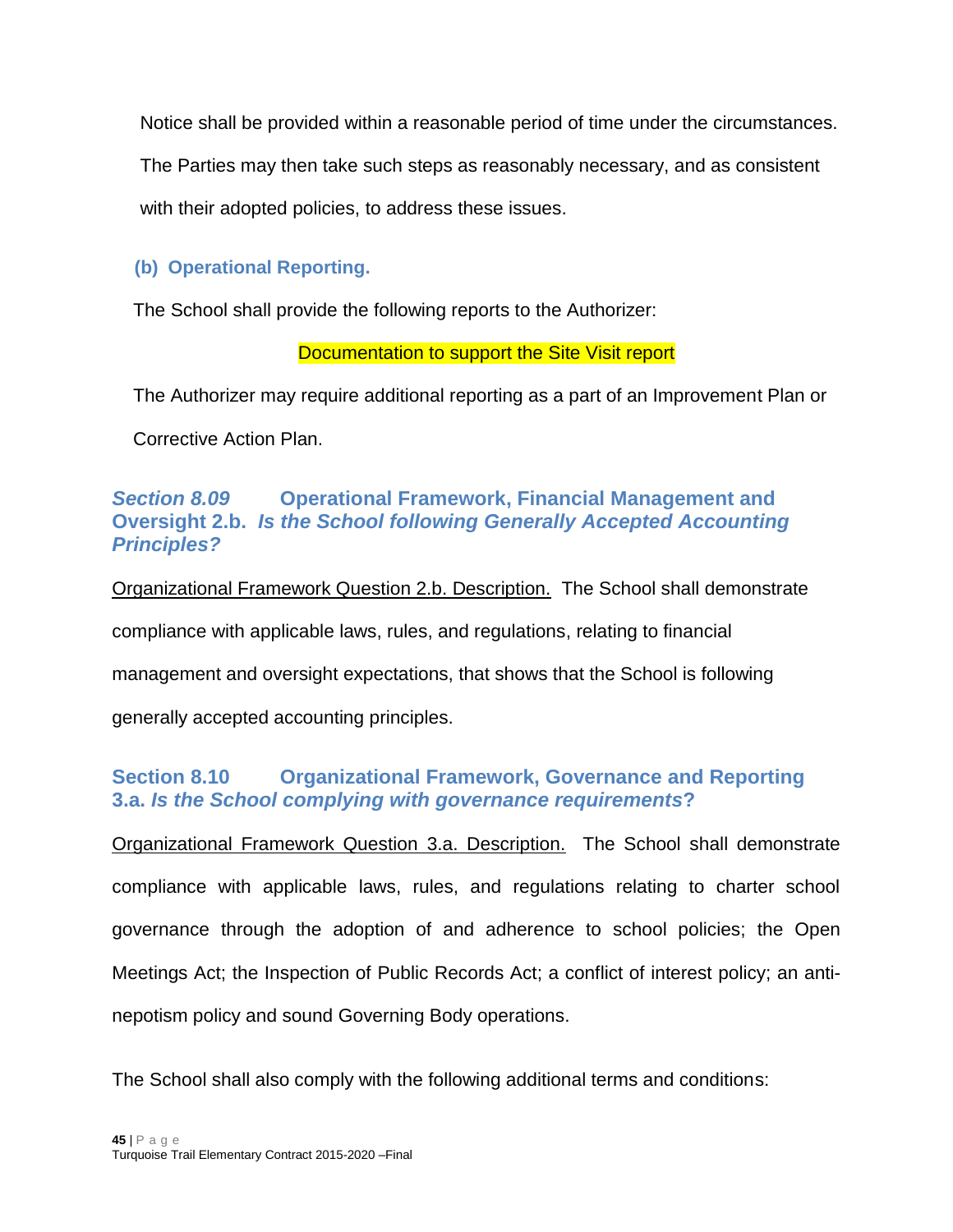#### <span id="page-45-0"></span>**(a) Governing Structure.**

The School's governing body shall have at least 5 (five) members<sup>1</sup>. No member shall serve on the School's governing body if he or she was a member of another charter school's governing body that was suspended or failed to receive or maintain their board of finance designation.<sup>Ii</sup>

# <span id="page-45-1"></span>**(b) Change in Governance Membership.**

The School will notify the Authorizer within 30 (thirty) days of a member's resignation or designation of a new member and shall sign the appropriate forms to ensure that the governing body continues to qualify as a board of finance<sup>lii</sup>. The School shall fill any vacancy on its governing body no later than 45 days from the vacancy or shall seek an extension for such appointment from the Authorizer in writing. The new member must execute the required statements for Board of Finance designation<sup>liii</sup> to the NMPED.

# <span id="page-45-2"></span>**Section 8.11 Operational Framework, Governance and Reporting 3.b.**  *Is the School holding management accountable***?**

Organizational Framework Question 3.b. Description. The School shall demonstrate timely compliance with applicable laws, rules, and regulations relating to oversight of school management through evaluation of the head of school and the relationship with a partner organization, if any.

The School shall also comply with the following additional terms and conditions:

# <span id="page-45-3"></span>**(a) School Complaint Process.**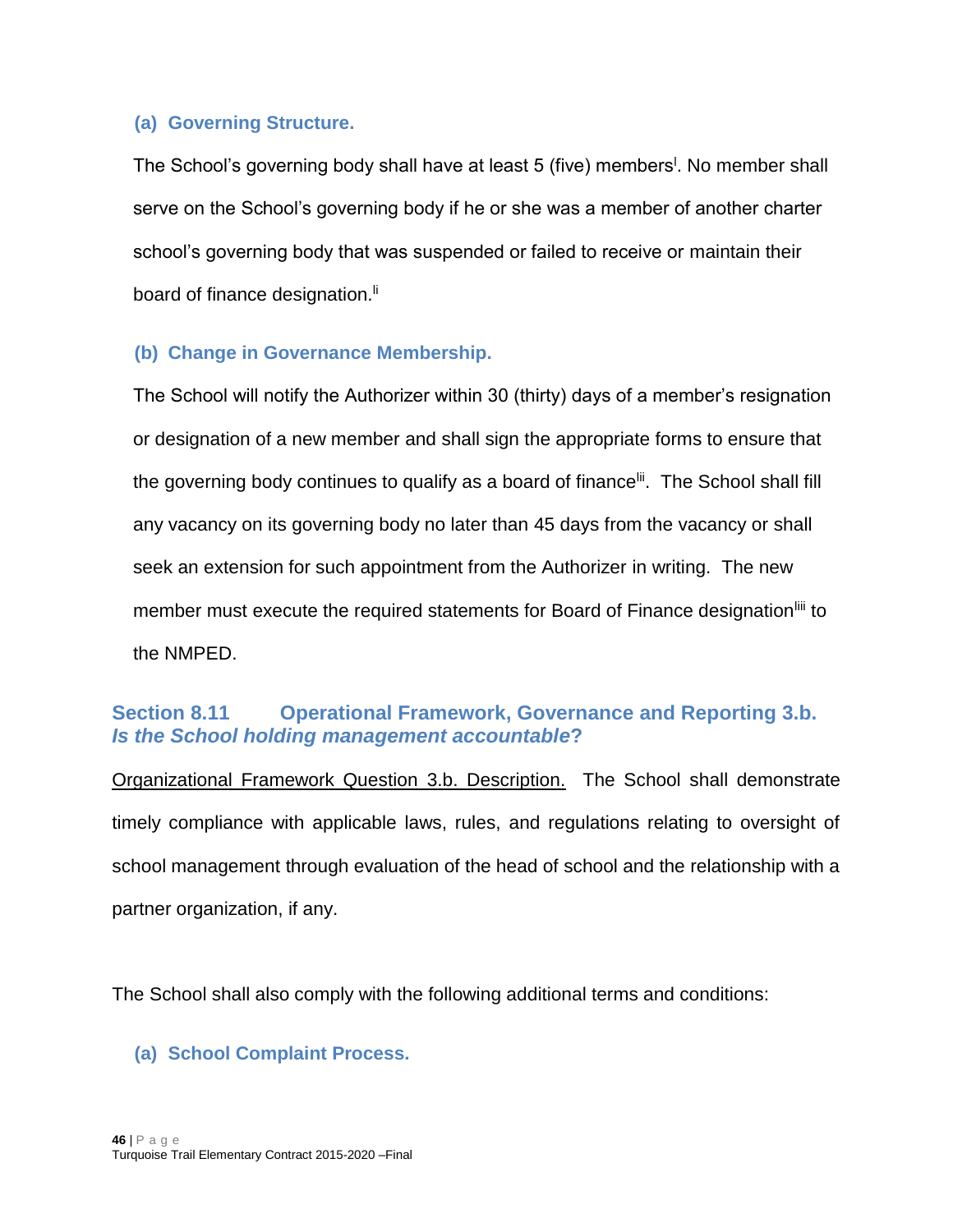The School must establish a process for resolving community, parental, and other public complaints. The process shall afford the opportunity for the complainants to be heard by the head administrator and/or the School's governing body. The governing body shall be the final determiner of the complaint unless the complainant has additional legal remedies or requirements provided by law.

# <span id="page-46-0"></span>**(b) Authorizer Notification Regarding Complaints.**

The Authorizer agrees to notify the School of all written complaints about the School that the Authorizer receives. The notification shall be made immediately or as soon as is practicable under the circumstances, but not later than 10 business days after its receipt by the Authorizer. The notice shall include the substance of the complaint, taking into consideration any complainant's request for anonymity. The School shall respond to the complaint according to its prescribed complaint procedures and shall notify the Authorizer through its legal counsel of the School's response to the complaint within the timeframe prescribed in the notice of the complaint.

# <span id="page-46-1"></span>**Section 8.12 Organizational Framework, Students and Employees, 4.a.**  *Is the School meeting teacher and other staff credentialing requirements?*

Organizational Framework Question 4.a. Description. The School shall demonstrate compliance with applicable laws, rules, and regulations relating to state certification requirements and Title II of the ESEA for Highly Qualified Teachers and Paraprofessionals.

# <span id="page-46-2"></span>**Section 8.13 Organizational Framework, Students and Employees, 4.b.**  *Is the School respecting employee rights?*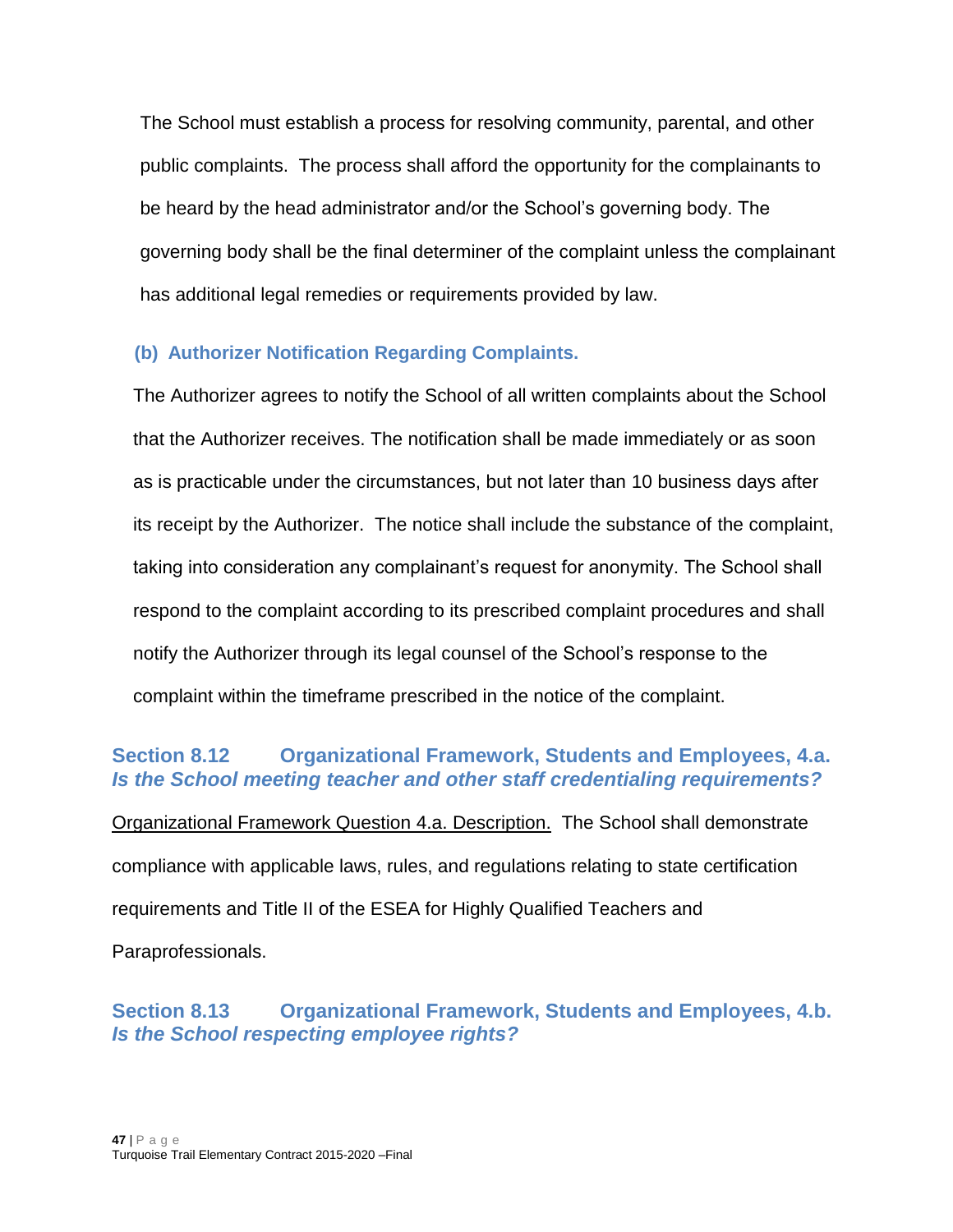Organizational Framework Question 4.b. Description. The School shall demonstrate compliance with applicable laws, rules, and regulations relating to employment requirements; and develop and adhere to sound policies for employees.

<span id="page-47-0"></span>The School shall also comply with the following additional terms and conditions:

# **(a) Volunteer Requirements.**

The School acknowledges that all volunteers must comply with state regulations<sup>liv</sup>.

# <span id="page-47-1"></span>**Section 8.14 Organizational Framework, Students and Employees, 4.c.**  *Is the School completing required background checks?*

Organizational Framework Question 4.c. Description. The School shall demonstrate compliance with applicable laws, rules, and regulations relating to background checks of all individuals at the School having unsupervised access to children, including staff and members of the community, where required.

# <span id="page-47-2"></span>*Section 8.15* **Organizational Framework, School Environment, 5.a.** *Is the School complying with facilities and transportation requirements?*

Organizational Framework Question 5.a. Description. The School shall demonstrate compliance with applicable laws, rules, and regulations relating to the School's facilities and transportation.

<span id="page-47-3"></span>The School shall also comply with the following additional terms and conditions:

# **(a) Insurance Provider.**

The School shall procure insurance<sup> $iv$ </sup> through the New Mexico Public Insurance Authority (NMPSIA). Upon request by the Authorizer, a copy of the certificate of insurance shall be provided.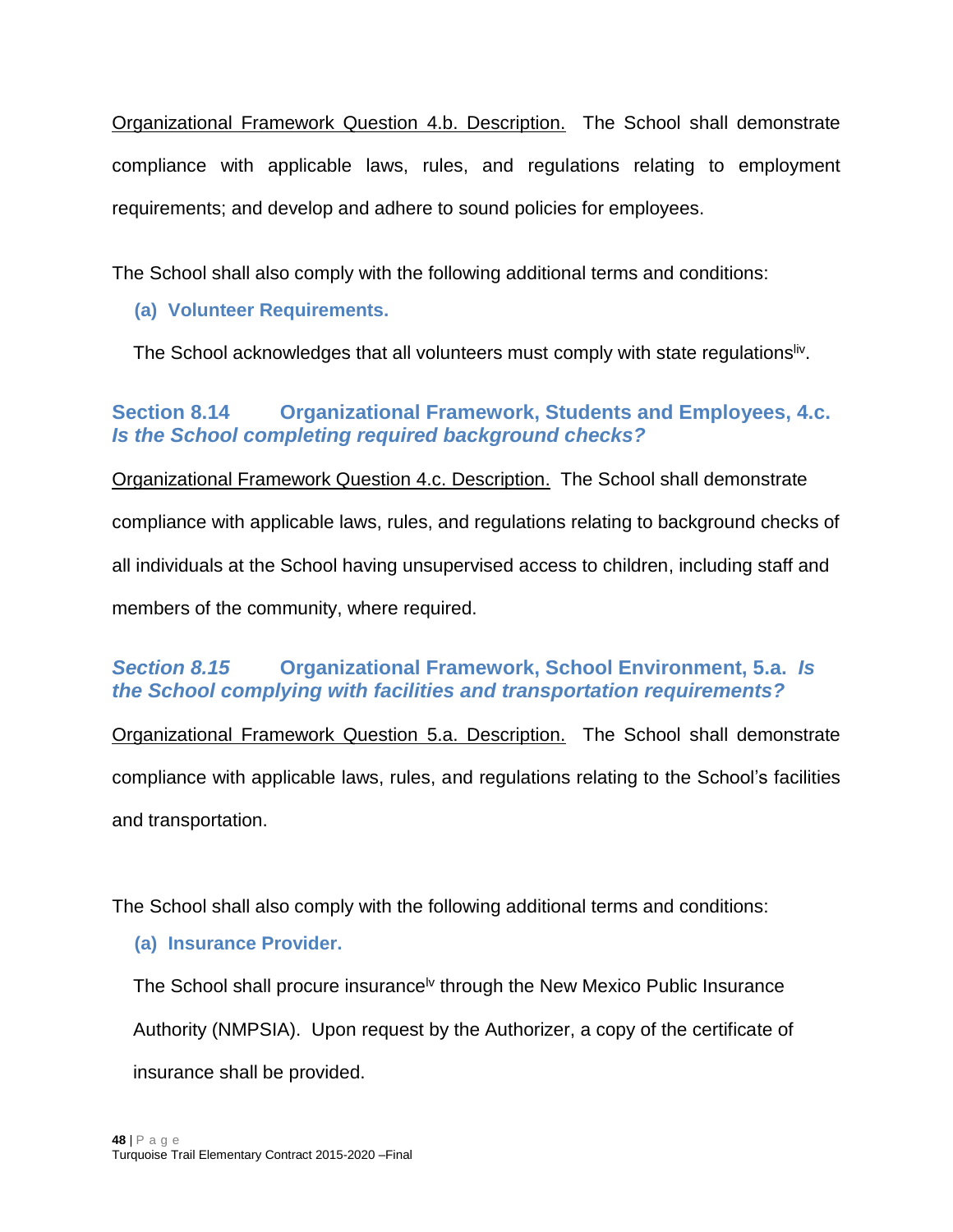#### <span id="page-48-0"></span>**(b) Insurance Coverage.**

The School shall purchase insurance protecting the School and its governing body, employees, and volunteers, and the Authorizer, consisting of comprehensive general liability insurance, errors and omissions liability insurance, and auto liability insurance. The School shall also purchase statutory workers' compensation insurance coverage.

# <span id="page-48-1"></span>**(c) Change of Coverage.**

All of the School's insurance policies purchased by the School shall state that coverage shall not be suspended, voided, cancelled, reduced in coverage or in limits, except after 45 days prior written notice by certified mail, return receipt requested, has been given to the Authorizer. The School shall notify the Authorizer within 10 days if for any reason there is a lapse in insurance coverage. The School shall be solely responsible for any deductibles payable under the policies purchased by the School.

# <span id="page-48-2"></span>**Section 8.16 Operational Framework, School Environment, 5.b.** *Is the School complying with health and safety requirements***?**

Organizational Framework Question 5.b. Description. The School shall demonstrate compliance with applicable laws, rules, and regulations relating to safety and the provision of health related services, if such services are provided by the School.

# <span id="page-48-3"></span>**Section 8.17 Organizational Framework, School Environment 5.c.** *Is the School handling information appropriately***?**

Organizational Framework Question 5.c. Description. The School shall demonstrate compliance with applicable laws, rules, and regulations relating to security of and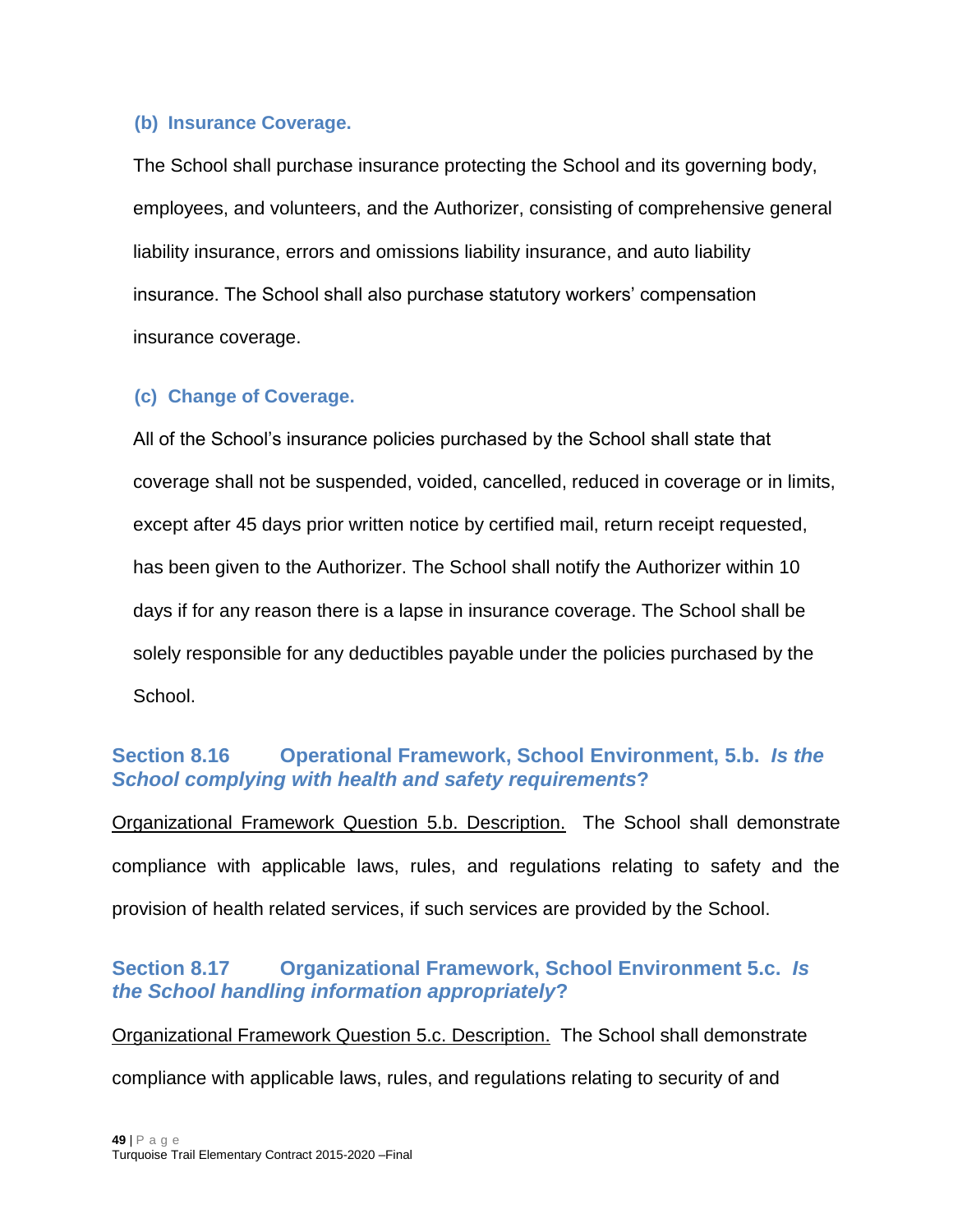appropriate access to personally identifiable student information; student records and testing materials.

All records required to be kept pursuant to state and/or federal laws, regulations, or policies or as otherwise established shall be open to inspection and review and made available in a timely manner to the PEC, CSD, NMPED, or other officials who shall be deemed to have legitimate educational interests in such records within the meaning of the federal Family Educational Rights and Privacy Act (FERPA). The School is encouraged to adopt a policy for student directory information in compliance with FERPA.

# <span id="page-49-0"></span>**Article IX. Resolution of Dispute Relating to the Contract.**

#### <span id="page-49-1"></span>**Section 9.01 Dispute Resolution.**

Disputes arising out of the implementation of this Contract shall be subject to the dispute resolution process set forth in this section. However disputes coming under Article XI of this Contract shall not be subject to the dispute resolution process unless agreed to by the Parties.

#### <span id="page-49-2"></span>**Section 9.02 Continuation of Contract Performance.**

The School and the Authorizer agree that the existence and details of a dispute notwithstanding, the Parties shall continue without delay their performance of this Contract, except for any performance that may be directly affected by such dispute.

#### <span id="page-49-3"></span>**Section 9.03 Notice of Dispute.**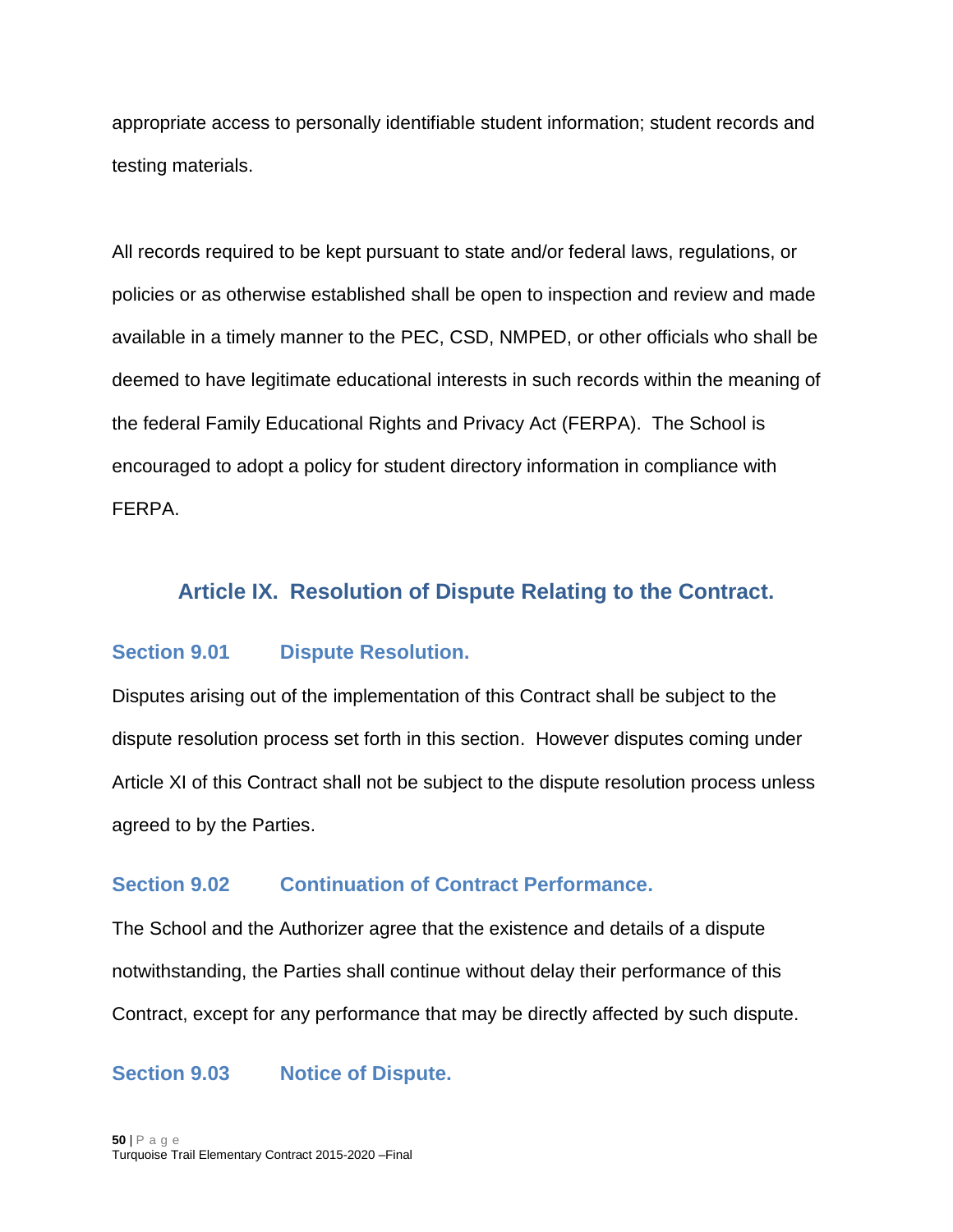Either party shall notify the other party in writing that a dispute exists between them within 15 working days from the date the dispute arises. The notice of dispute shall identify the article and section of this Contract in dispute, reasons alleged for the dispute and copies of any documentation that supports the complaining party's position. If the dispute is not timely presented to the other party, the party receiving late notice may elect not to enter into mediation.

#### <span id="page-50-0"></span>**Section 9.04 Initial Administrative Resolution.**

The matter shall be submitted to the head administrator of the School and the Authorizer's designee(s). The head administrator and the Authorizer's designee(s) shall keep the School Governing Body and the Authorizer informed during any attempt at administrative resolution. Either Party may identify an authorized representative to join the School staff or the Authorizer's designee(s) in identifying possible solutions. The process shall be completed within 15 working days of the receipt of the Notice of Dispute or the Parties shall agree in writing to an alternative date certain for the termination of this process. If the matter is not resolved within the time frame established, either Party may consider the Initial Administrative Resolution alternative terminated and give the other party notice of the termination. ("Termination of Initial Administrative Resolution").

If the matter is able to be resolved through an Initial Administrative Resolution, the School staff and Authorizer's designee(s) shall jointly draft a document identifying the agreed upon resolution and notify the respective Parties of the Initial Administrative Resolution. If the Initial Administrative Resolution requires an action of the School and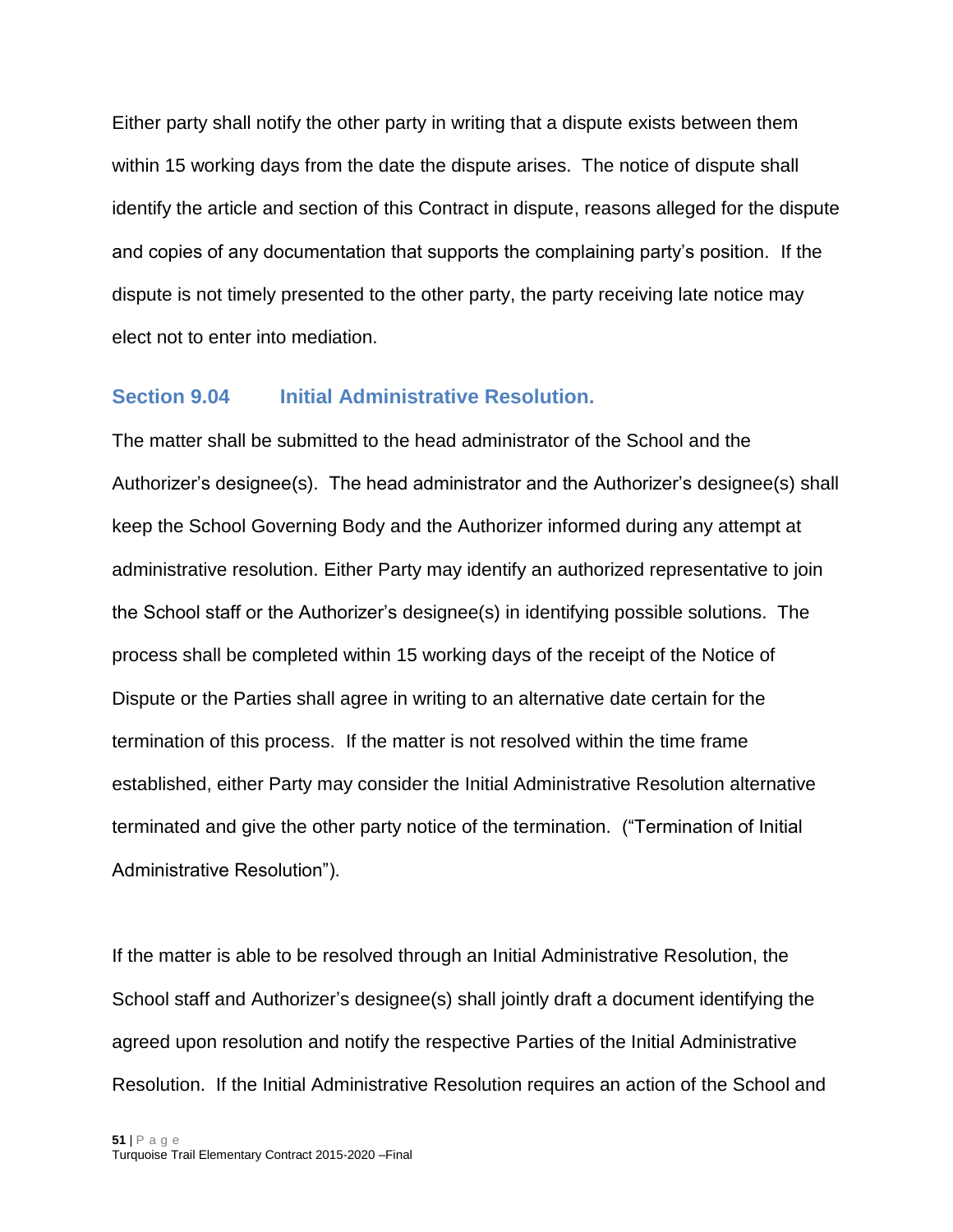the Authorizer, such Initial Administrative Resolution shall be presented after due notice at the next respective Governing Body meetings of the Parties. If necessary, the Parties shall call a special or emergency meeting to approve any Initial Administrative Resolution. In the case that Party approval is needed under this paragraph, the Initial Administrative Resolution shall take effect only if approval is given by both Parties and shall have no effect otherwise.

#### <span id="page-51-0"></span>**Section 9.05 Mediation at the Administrative Level.**

If there is a Termination of the Initial Administrative Resolution process, then either Party may demand formal mediation by mailing or delivering notice in writing to the other Party within 10 working days after the Termination of Initial Administration Resolution.

Mediation conducted by the Parties is subject to the Mediation Procedures Act<sup>ivi</sup>. If either Party submits a Notice of Demand to Mediate, it shall include in the notice the name of a mediator along with his/her qualifications. If the other Party does not agree to the proposed mediator, then it shall identify at an alternate mediator along with his/her qualifications within 5 business days. If the other Party does not agree with the alternate designation, it shall give notice within 5 business days. In the event that the Parties cannot agree on a mediator the two proposed mediators shall meet within 5 business days to appoint a third person to act as mediator. The appointed mediator shall mediate the dispute.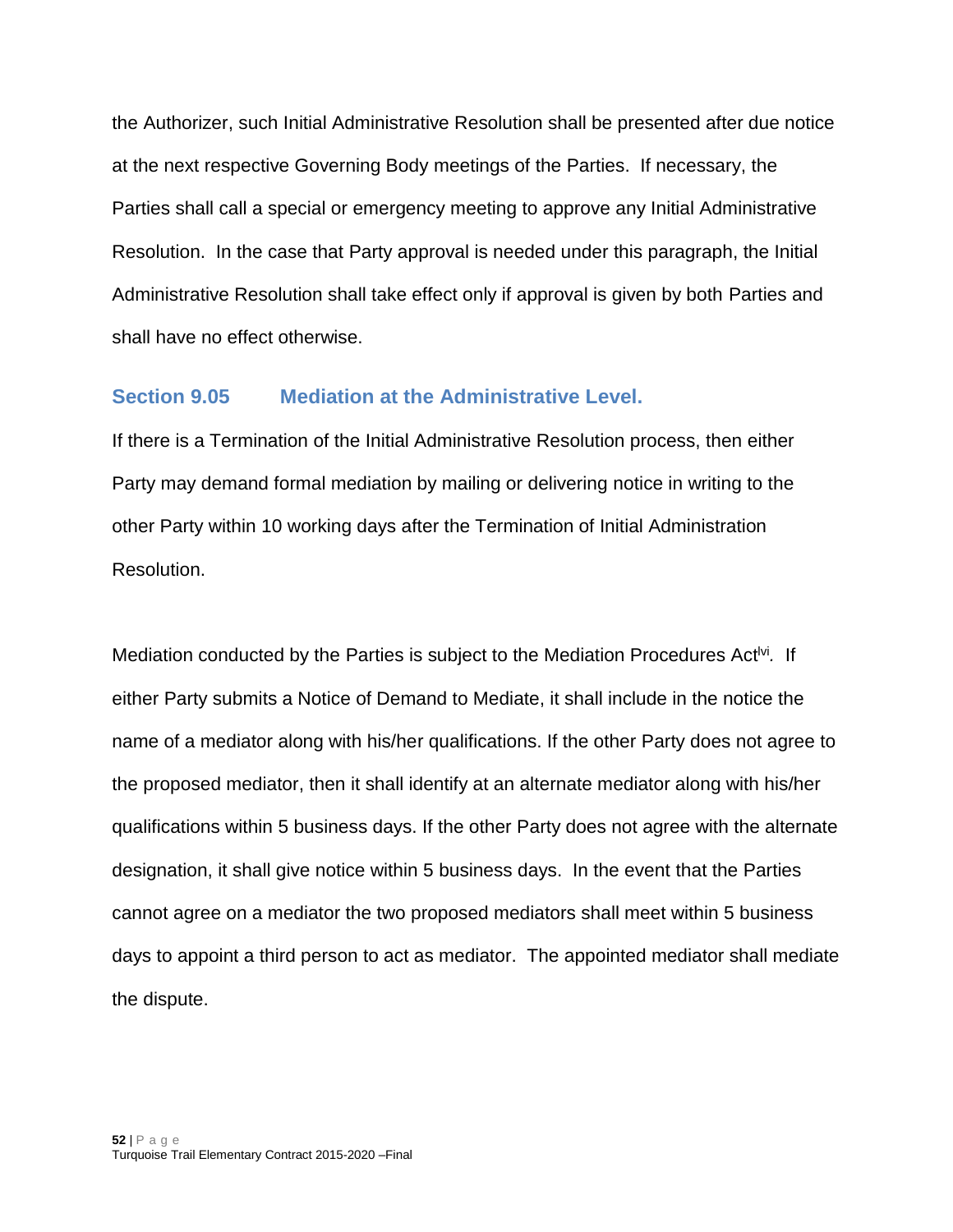Each Party shall pay one-half of the reasonable fees and expenses of the mediator. All other fees and expenses of each party, including without limitation, the fees and expenses of its counsel, shall be paid by the Party incurring such costs.

Mediation shall be completed within 40 working days unless another date certain is set by the Parties and mediator.

If the matter is able to be resolved through Mediation at the Administrative Level, the School through its staff and Authorizer through its designee shall jointly draft a document identifying the Mediation Resolution and notify the Parties of the Mediation Resolution. If the Mediation Resolution requires an action of the School and the Authorizer, such Mediation Resolution shall be presented at the next respective Governing Body meeting of the Parties. If necessary, the Parties shall call a special or emergency meeting to approve any Mediation Resolution. In the case that Party approval is needed under this paragraph, the Mediation Resolution shall take effect only if approval is given by both Parties and shall have no effect otherwise.

If no resolution is reached by the Parties, then the mediator shall render a written proposal with a proposed resolution of the mediator concerning the matters in controversy, together with his/her findings in the event that the Parties do not come to any agreement. The Proposed Resolution of the Mediator shall be presented to each Party. The mediator shall note any provision in the proposed resolution that would require a vote of the respective Parties.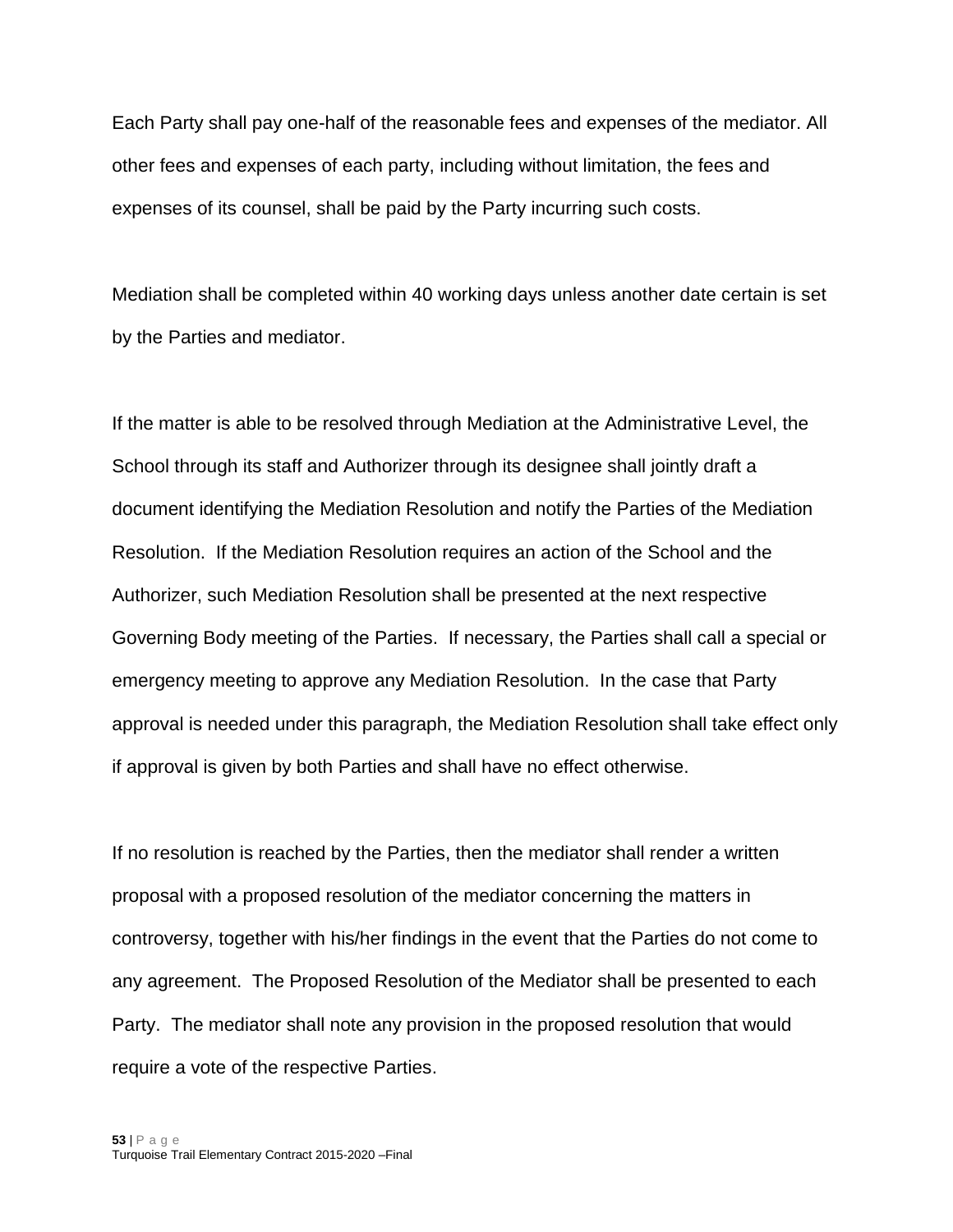#### <span id="page-53-0"></span>**Section 9.06 Governing Body Consideration.**

If a Mediation Resolution has not been reached within 40 business days of the appointment of the mediator, both representatives shall submit the matter to the respective Parties for consideration along with the Proposed Resolution of the Mediator.

The matter shall be placed on the next regular meeting of each Party, unless a special or emergency meeting is warranted. Prior to the board meeting, the Parties may designate a subcommittee to meet with the subcommittee of the other Party for informal discussions. The subcommittee shall be less than the quorum needed for a meeting of the Governing Body. The subcommittees shall meet jointly to consider the proposals of each Party and the Proposed Resolution of the Mediator. If the subcommittees of the Governing Bodies can identify a Joint Proposal that may resolve the dispute, the Joint Proposal of the subcommittees shall be presented at the next meeting of each Party. The Joint Proposal shall be discussed in the public meeting and public comment shall be heard on the Joint Proposal. The Joint Proposal shall then be voted on by the Parties. A special or emergency session may be called of each Party, if needed.

If both Parties adopt the Joint Proposal, the issue shall be deemed resolved according to the terms of the Joint Proposal. If one or both Parties reject(s) the Joint Proposal, then the dispute resolution process shall be deemed to have failed and to have ended.

#### <span id="page-53-1"></span>**Section 9.07 Process for Final Resolution of Dispute.**

**I**f settlement of the dispute is not reached through mediation or by agreement of the Parties, either Party may pursue any right or remedy to which it may be entitled by law.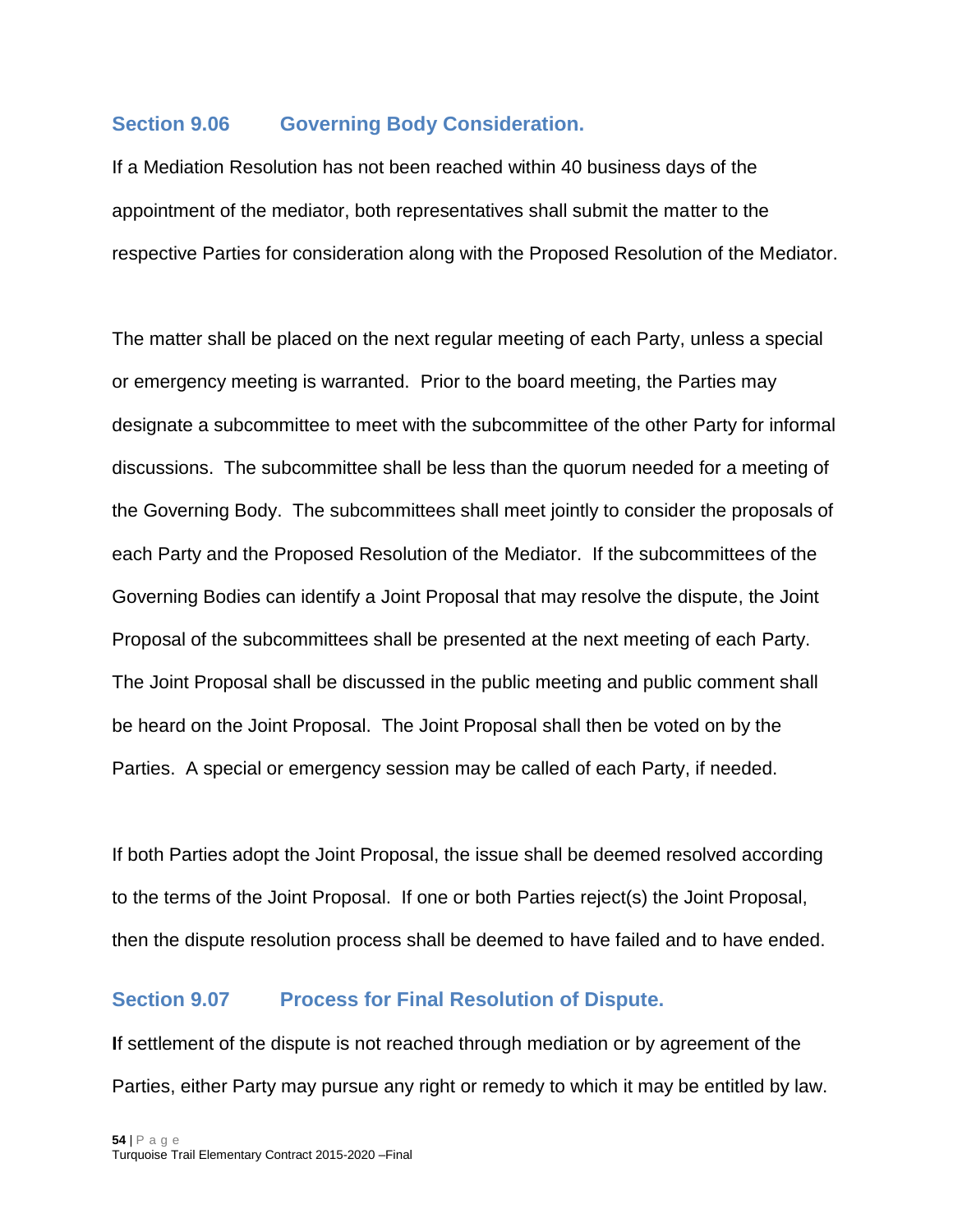# **Article X. Renewal.**

## <span id="page-54-1"></span><span id="page-54-0"></span>**Section 10.01 Renewal Timeline and Process.**

The School shall submit its renewal application to the Authorizer on or before October 1 of 2019. The Parties may mutually agree to an extension of the submittal of the renewal application; such extension shall be memorialized in writing. The Authorizer shall vote on the renewal application in a public hearing no later than January 1, of the year in which the Contract expires; i.e. January 1, 2020 unless extended by agreement.

#### <span id="page-54-2"></span>**Section 10.02 Required Information.**

The renewal application shall contain the information required by law<sup>lvii</sup>.

## <span id="page-54-3"></span>**Section 10.03 Authorizer Review and Analysis of Renewal Contract.**

<span id="page-54-4"></span>The Authorizer review shall be conducted according to law, regulation and rule.

#### **Article XI. Suspension, Nonrenewal and Revocation.**

#### <span id="page-54-5"></span>**Section 11.01 Suspension, Nonrenewal and Revocation.**

The charter may be suspended, revoked, or not renewed by the Authorizer as set forth in law, regulation, rule or policy that complies with law and as set forth in this Contract. The Authorizer is not required to allow corrective action as set forth below if the unsatisfactory review warrants revocation.<sup>Iviii</sup> Until such time as the NMPED promulgates regulations setting forth procedures for revocation, the Parties shall follow the processes set forth in the Uniform Licensing Act<sup>lix</sup> and such other Rules of Civil Procedure as agreed to by the Parties in conjunction with the revocation proceedings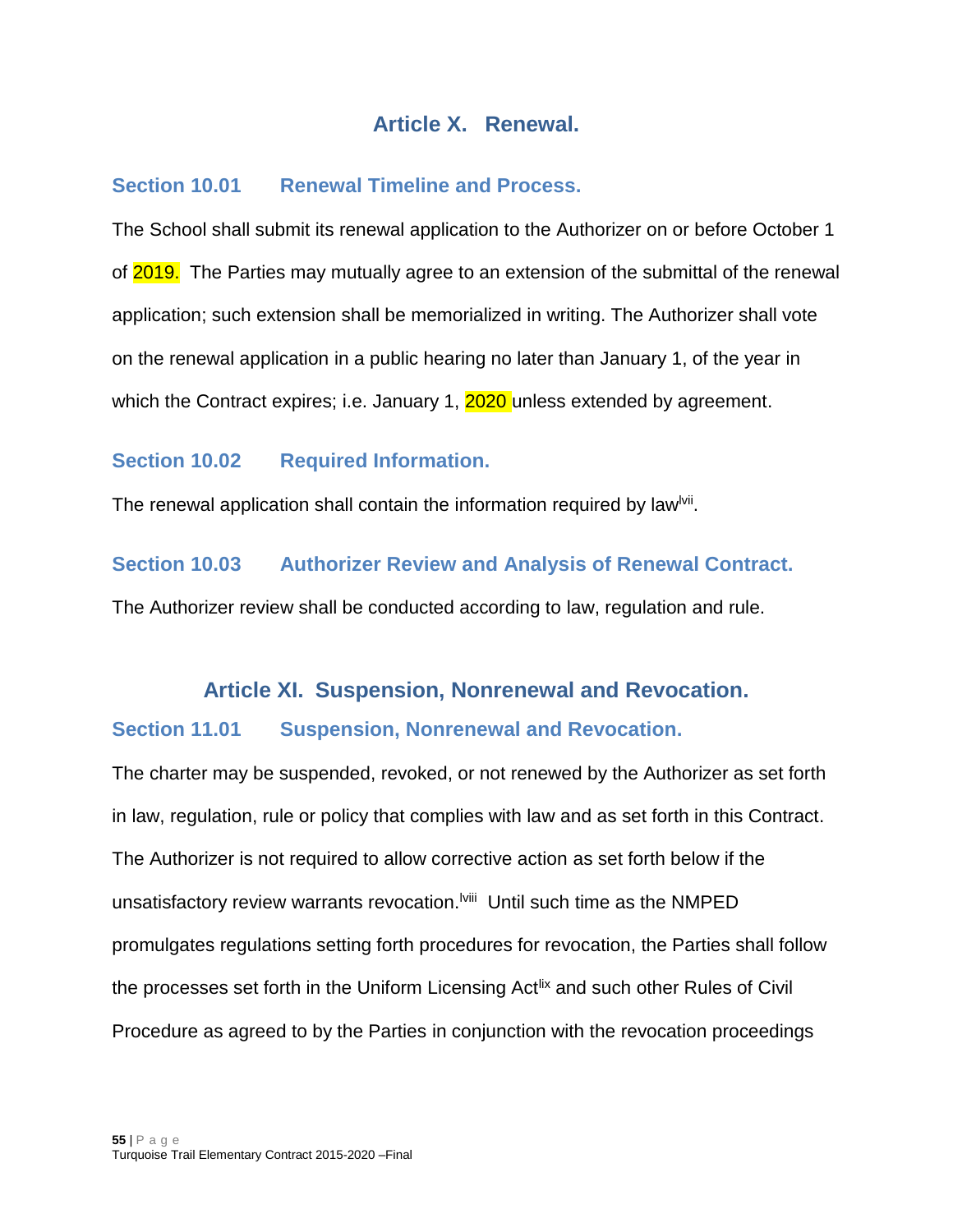under the Charter School Act, but only to the extent such processes are consistent with the provisions of the Charter Schools Act.

# <span id="page-55-0"></span>**Section 11.02 Corrective Action Required by Authorizer for Actions Not Warranting Immediate Revocation.**

If, based on a performance review conducted by the Authorizer, the School's organization, academic or financial performance appears unsatisfactory or the Authorizer believes there to be a breach of this Contract not warranting immediate revocation, the Authorizer may initiate the process to implement a corrective action plan. The Authorizer shall notify the School of the unsatisfactory review and provide a reasonable opportunity for the School to remedy the Authorizer's concerns.

## <span id="page-55-1"></span>**(a) Noti**c**e of Unsatisfactory Performance (NUP) for actions not warranting immediate revocation.**

The Authorizer shall provide written notice to the School no more than 10 business days after determining that there is unsatisfactory performance related to the School's organization, the School's academic or financial performance appears unsatisfactory, or the Authorizer believes there to be a breach of this Contract not warranting immediate revocation.

#### <span id="page-55-2"></span>**(b) Response for actions not warranting immediate revocation.**

The School shall respond to the NUP within 10 business days, unless an extension is agreed to by the Authorizer. The response shall be in writing and shall include all documents that support the response.

## <span id="page-55-3"></span>**(c) Corrective Action Plan (CAP) for actions not warranting immediate revocation.**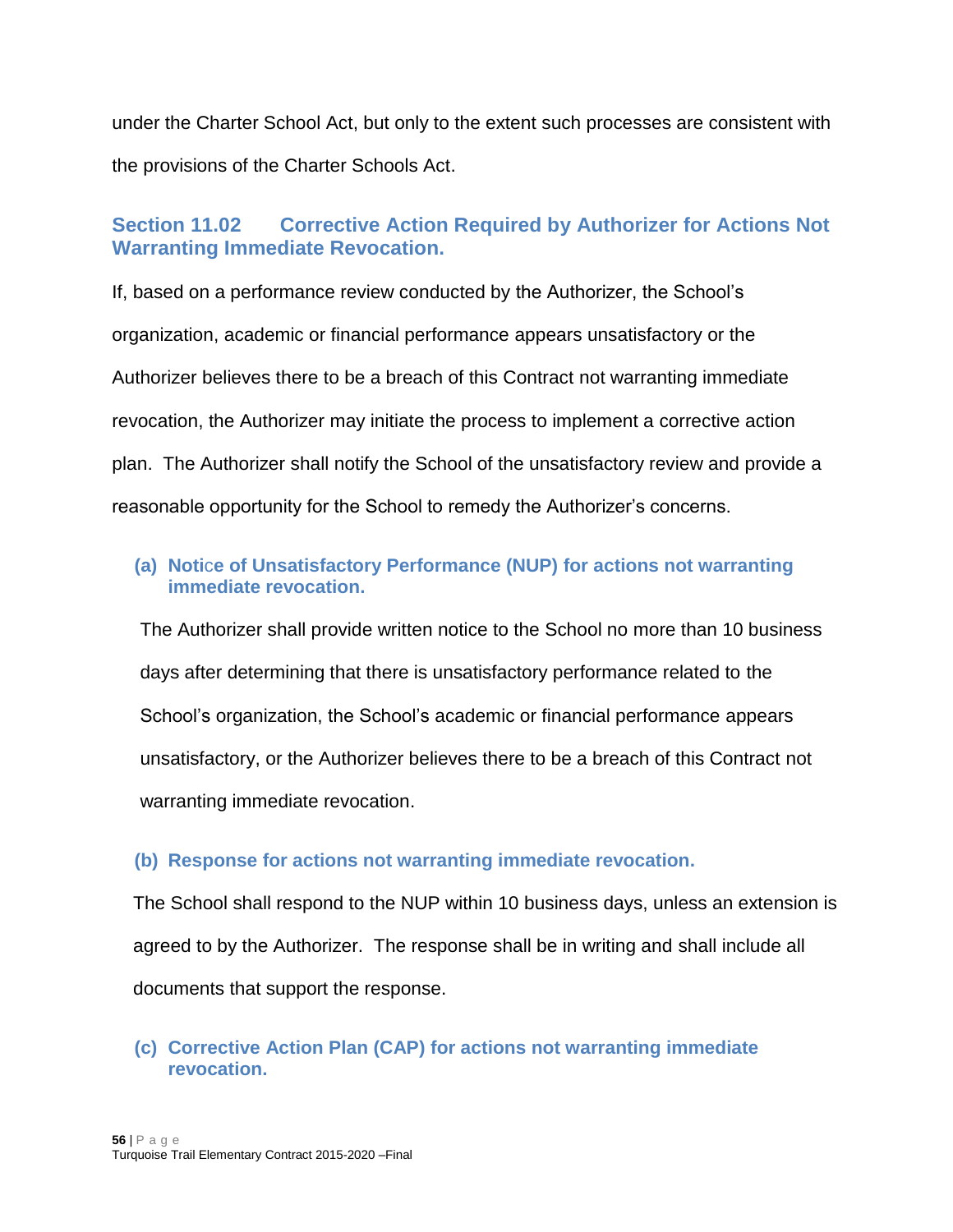After receiving the School's response to the NUP, the Authorizer may require the School to present a Corrective Action Plan that addresses the identified deficiencies; provided that if the unsatisfactory review and School's response to the NUP warrants revocation, the Authorizer may begin revocation procedures. The Authorizer shall provide clear timelines for complying with the Authorizer's demand for corrective action.

#### <span id="page-56-0"></span>**(d) CAP Development for actions not warranting immediate revocation.**

If a CAP is required by the Authorizer, the School shall develop the CAP along with a proposed timeline for correcting the alleged deficiencies and submit the CAP to the authorizer for review, comment, and approval. The Authorizer may require the school to review and revise the plan if it is not effective in remedying the deficiency.

#### <span id="page-56-1"></span>**(e) Effect of Successful CAP Response for actions not warranting immediate revocation.**

Successful completion of the CAP shall be acknowledged by the Authorizer in writing and the corrected infractions addressed by the CAP shall not be a basis for future for nonrenewal or revocation actions. However, if the School does not successfully correct the Authorizer's concerns, the Authorizer may take additional steps to insure compliance, which include, but are not limited to seeking assistance from the CSD or another technical assistance provider to implement a plan for correcting the Authorizer's concerns. Failure to comply with the requirements of the CAP may also be considered by the Authorizer when making decisions about renewal, suspension or revocation.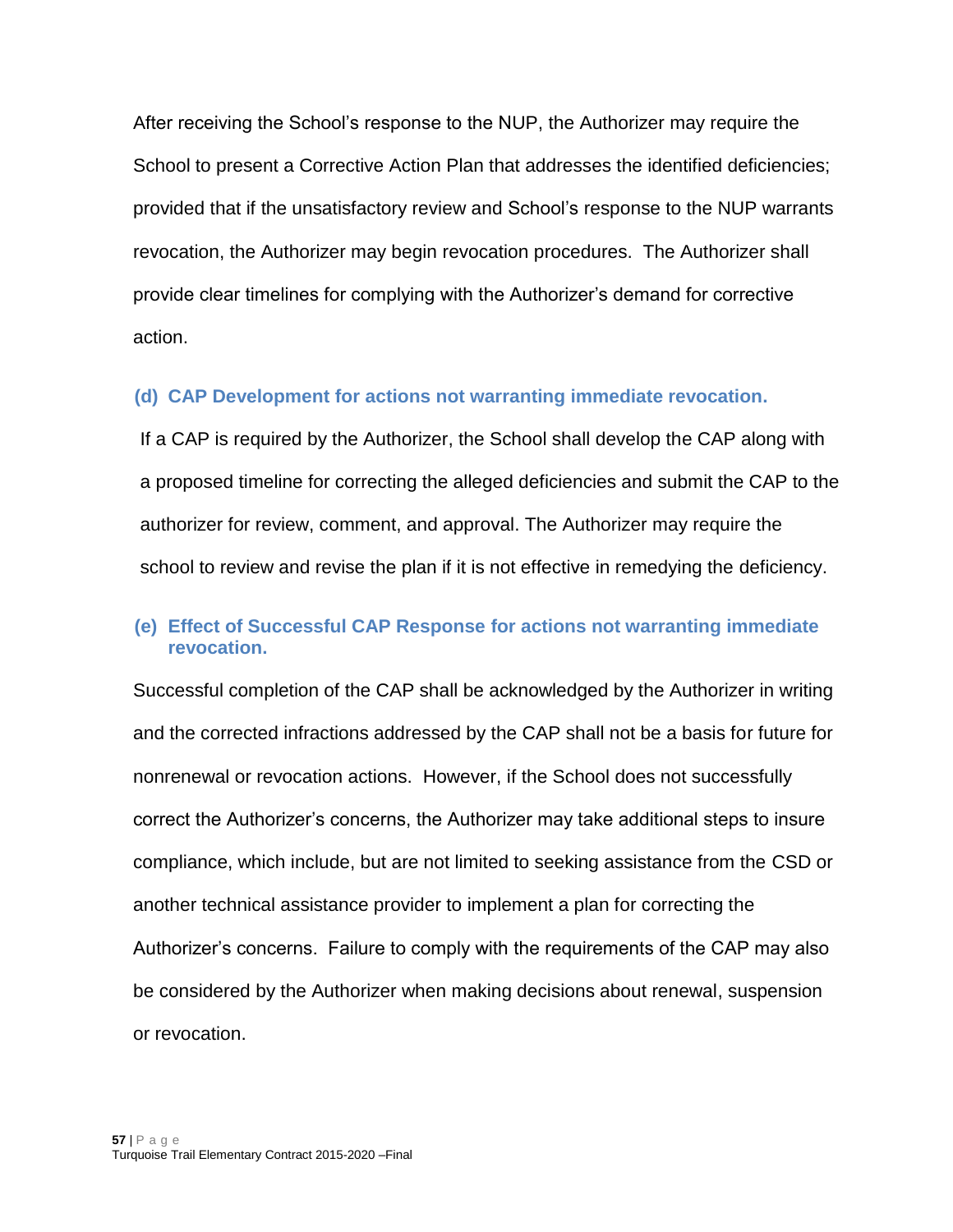# **Article XII. School Closure.**

<span id="page-57-1"></span><span id="page-57-0"></span>Any permanent School closure shall be conducted according to applicable law, regulation rule or policy that complies with law.

# **Article XIII. General Provisions.**

## <span id="page-57-2"></span>**Section 13.01 Order of Precedence.**

In the event of any conflict among the documents and practices defining this relationship, it is agreed that

a) the Contract shall take precedence over policies of either Party and the Charter; and

b) a provision in the annual Performance Frameworks that conflicts with a provision in the Contract shall take precedence over that provision in the Contract.

This Contract shall not take precedence over any applicable provisions of law, rule or regulation.

# <span id="page-57-3"></span>**Section 13.02 Amendments.**

#### <span id="page-57-4"></span>**(a) Terms Requiring Amendment.**

Any modification of the contract requires an amendment that must be agreed to and executed by both parties. The Authorizer is required by law to vote on this amendment in an open public meeting. The party requesting the amendment will submit the requested amendment to all entitled to notice in section 2.02.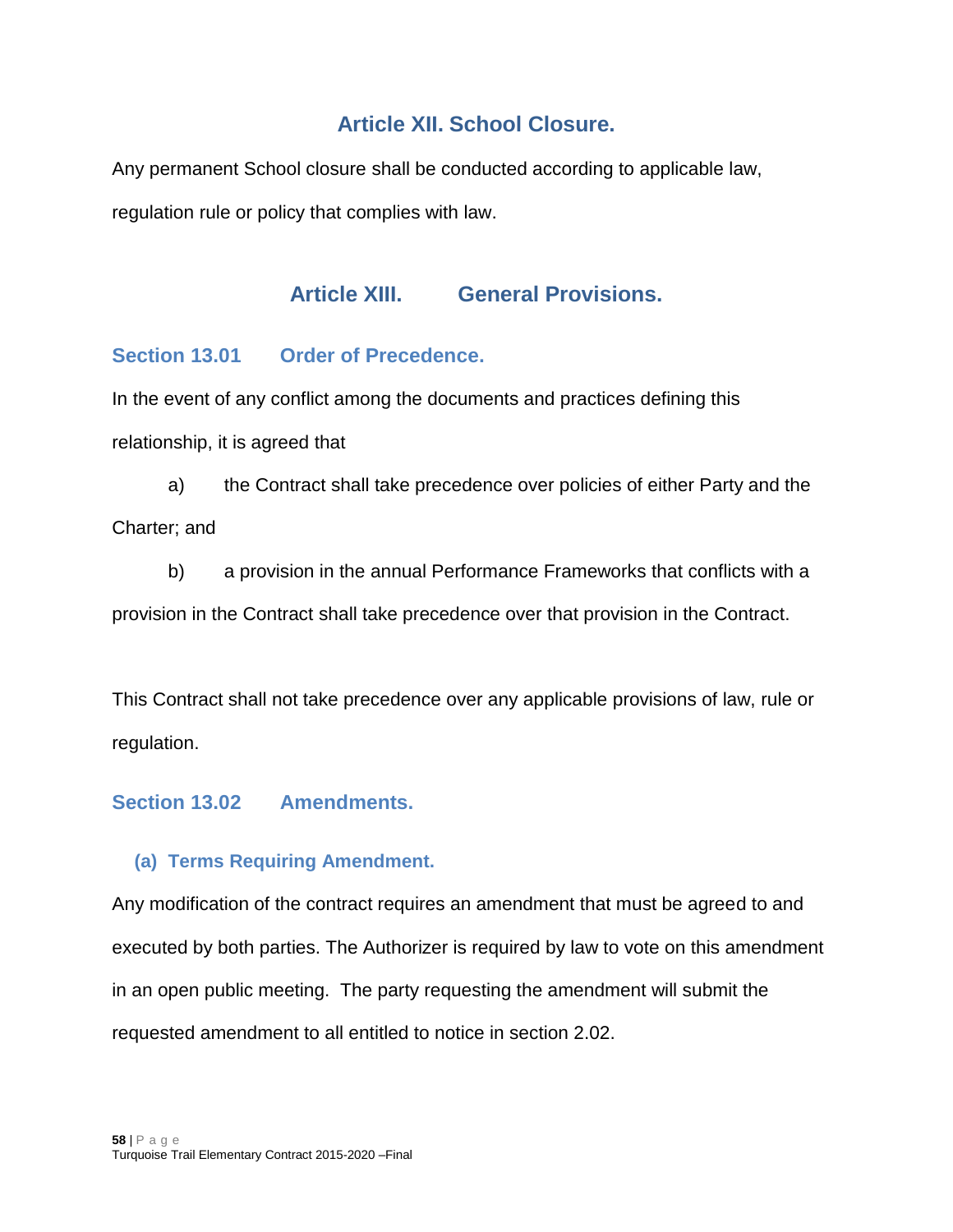#### <span id="page-58-0"></span>**(b) Authority to Amend.**

No amendment to the Contract shall be valid unless ratified in writing by the Authorizer and the School and executed by its authorized representatives.

#### <span id="page-58-1"></span>**(c) Process.**

The School must first vote in a public meeting to approve any proposed amendment to the Contract or Essential Documents. The School must then submit the requested amendment to the Authorizer's legal counsel. The Authorizer shall vote on the proposed amendment within 60 days of the request. If the Authorizer denies the amendment, the School may appeal the decision to the Secretary of the NMPED. Until the time that NMPED promulgates appropriate regulations; the procedure for this appeal will be the same as provided in NMSA 22-8B-9(C).

#### <span id="page-58-2"></span>**Section 13.03 Merger.**

The Contract and Essential Documents to this Contract contain all terms, conditions, and understandings of the Parties relating to its subject matter. All prior verbal representations, understandings, and discussions are superseded by this Contract.

# <span id="page-58-3"></span>**Section 13.04 Non-Assignment.**

Neither Party shall assign or attempt to assign any rights, benefits, or obligations accruing to the Party under this Contract unless the other Party agrees in writing to any such assignment.

# <span id="page-58-4"></span>**Section 13.05 Governing Law and Enforceability.**

This Contract shall be governed and construed according to the Constitution and laws of the State of New Mexico. If any provision of this Contract or any application of this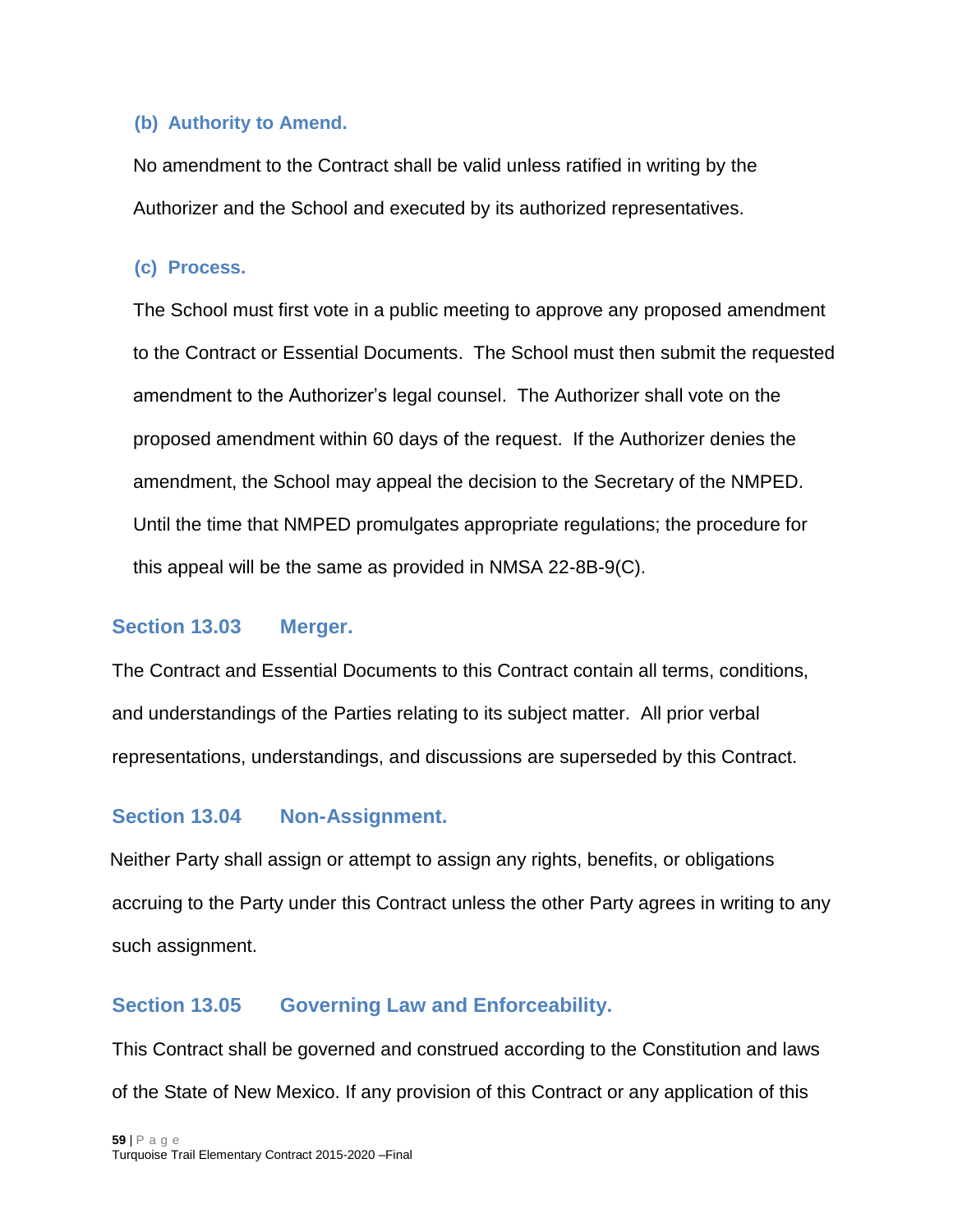Contract to the School is found to be contrary to law, such provision or application shall have effect only to the extent permitted by law.

#### <span id="page-59-0"></span>**Section 13.06 Severability.**

If any provision of this Contract is determined to be unenforceable or invalid for any reason, the remainder of the Contract shall remain in full force and effect, unless otherwise terminated by one or both of the Parties in accordance with the terms contained herein. Either Party may revoke this Contract if a material provision is declared unlawful or unenforceable by any court of competent jurisdiction and the Parties do not successfully negotiate a replacement provision.

# <span id="page-59-1"></span>**Section 13.07 Changes in Law, Rules, Procedures or Forms.**

In the event of a change in law, regulation, rule, procedure or form affecting the School during the term of this Contract, the Parties shall comply with the change in law, rule, regulation or procedure or utilize the new form, provided, however, that the change does not impair the existing Contract and the Parties' respective rights hereunder. If an amendment to this Contract is required to comply with a change in the law or rule, then the Parties shall execute such an amendment, to the extent that the change does not impair the Parties' respective rights hereunder. No such amendment is required to only amend or correct any references to statute, rule, regulation or document provision set forth in this Contract.

# <span id="page-59-2"></span>**Section 13.08 No Third Party Beneficiary.**

The enforcement of the terms and conditions of this Contract and all rights of action relating to such enforcement shall be strictly reserved to the Authorizer and the School.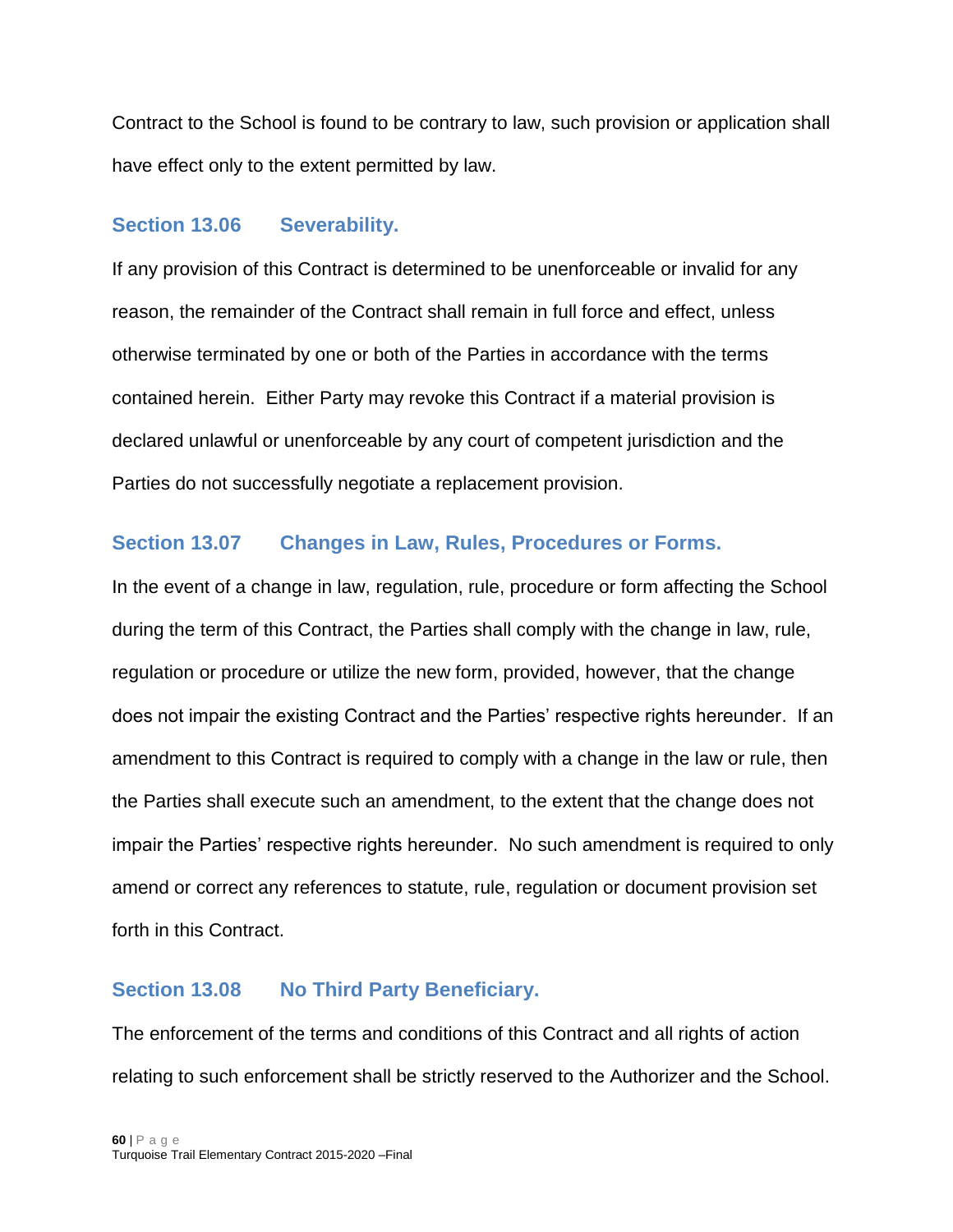Nothing contained in this Contract shall give or allow any claim or right of action whatsoever by any other or third person. It is the express intent of the Parties that any person receiving services or benefits hereunder shall be deemed an incidental beneficiary only.

#### <span id="page-60-0"></span>**Section 13.09 No Waiver.**

The Parties agree that no assent, express or implied, to any breach by either of them of any one or more of the provisions of this Contract shall constitute a waiver of any other breach.

## <span id="page-60-1"></span>**Section 13.10 Authorized Signatories.**

The Parties hereby declare that their president/chair or their authorized designee shall be or has been duly authorized to sign this Contract.

| Approved:                                               | Approved:                             |
|---------------------------------------------------------|---------------------------------------|
| <b>New Mexico Public Education</b><br><b>Commission</b> | <b>Turquoise Trail Charter School</b> |
| By: Carolyn Shearman                                    | By: Floyd Trujillo                    |
| <b>Title: Chair</b>                                     | <b>Title: Chair</b>                   |
| Signature:                                              | Signature:                            |
| Date:                                                   | Date:                                 |

 $\overline{a}$ 

<sup>i</sup> Section 22-8B-9(A) NMSA 1978.

ii Section 22-8B-3 NMSA 1978.

iii Section 22-8B-5.3 NMSA 1978 and all other duties assigned to the Commission relating to charter schools.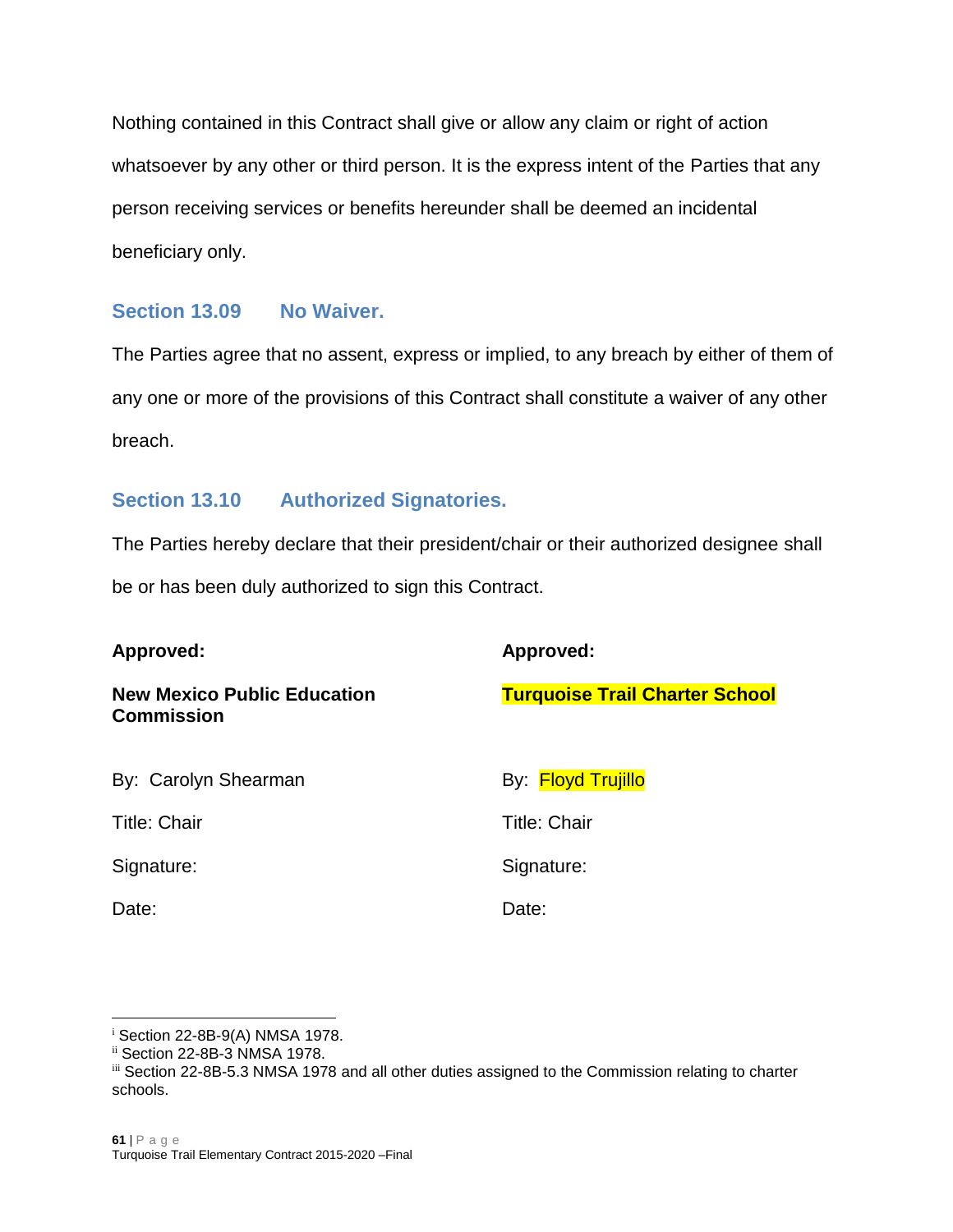iv e.g. Section 22-8B-12 NMSA 1978 <sup>v</sup> Section 22-8B-16 NMSA 1978. vi Section 22-8B-17 NMSA 1978.  $vii$  Sections 22-8B-2(A) and 22 -8B-4(C),(J), (N), (P), and (R) (2011) NMSA 1978. viii Section 22-8B-5 NMSA 1978. ix Pursuant to the Audit Act at Section 12-6-1 NMSA 1978, *et seq.*  $x$  Section 22-10A-1 NMSA 1978, et seq. xi Section 22-8B-4(P) NMSA 1978 (2011). xii Section 22-8B-5(C) NMSA 1978 (2006). xiii Section 22-8B-5(C) NMSA 1978 (2006). xiv Section 22-8B-4 (N) NMSA,1978 xv Section 22-8B-5.3(H) NMSA 1978. xvi Section 22-8B-12(L) NMSA 1978 (2011). xvii Section 22-8B-12.1(A) NMSA 1978 (2011). xviii Section 22-8B-9 NMSA 1978 (2011). xix Section 22-8B-12(E) NMSA 1978 (2011). xx Section 22-8B-12(F) NMSA 1978. xxi Section 22-8B-12(K) NMSA 1978 (2012). xxii Section 22-8B-12(K) NMSA 1978 (2012). xxiii Section 22-8B-12(M) NMSA 1978 (2011). xxiv As defined by the Public School Finance Act, Section 22-8-1 NMSA 1978, *et seq*. Also see Section 22-8B-13 NMSA 1978 (2006).  $xxy$  Section 22-8B-13(C) and (D) NMSA 1978. xxvi Section 22-8B-4 (R) NMSA 1978. xxvii Section 22-8B-9(B)(14) NMSA 1978 (2011). xxviii Section 22-24-4 NMSA 1978 (2010)*.*  xxix Performance indicators in this Contract are the same as the performance targets referenced in Section 22-8B-9.1(B) NMSA 1978 (2011) xxx Section 22-8B-12 (D) 1978 xxxi Section 22-8B-6 NMSA 1978 (2011). xxxii Section 22-8B-6(D) NMSA 1978 (2011). xxxiii Section 22-8B-4.2(A) NMSA 1978 (2011). xxxiv Section 22-8B-4.2 NMSA 1978 (2011). xxxv Section 22-8B-4.2(C) NMSA 1978 (2009). xxxvi Section 22-24-1 NMSA 1978, *et seq.* xxxvii Section 22-25-1 NMSA 1978, *et seq.* xxxviii Section 22-25-1 NMSA 1978, *et seq.* xxxix Section 22-26A-1 NMSA 1978, *et seq.* of the Public School Lease Purchase Act xl Section 22-8B-26 NMSA 1978.  $x<sup>li</sup>$  Section 22-8B-4(K) NMSA 1978. xlii Section 22-8B-4(J) NMSA 1978. xliii Section 22-8B-4 (K) NMSA 1978. xliv Section 22-8B-4.1 NMSA 1978. xlv Section 22-8B-5(G) NMSA 1978 (2006).  $x$ lvi 6.29.1.9(D) NMAC, including the guidance manual cited in that rule xlvii Section 22-2C-6 NMSA 1978. xlviii e.g. Public School Finance Act at Section 22-8-1 NMSA 1978, *et seq.,* and 6.20.2.1 NMAC [2006]. xlix 6.60.9 NMAC  $1$  Section 22-8B-4(B) NMSA 1978 (2011).  $\frac{11}{2}$  Section 22-8-38(B)(4) NMSA 1978 (2011). lii Section 22-8-38 NMSA 1978 (2011). liii 6.80.4.16 NMAC [6/30/2008].

liv 6.50.18 NMAC [2010] ("Use of Volunteers in Schools and School Districts).

 $\overline{a}$